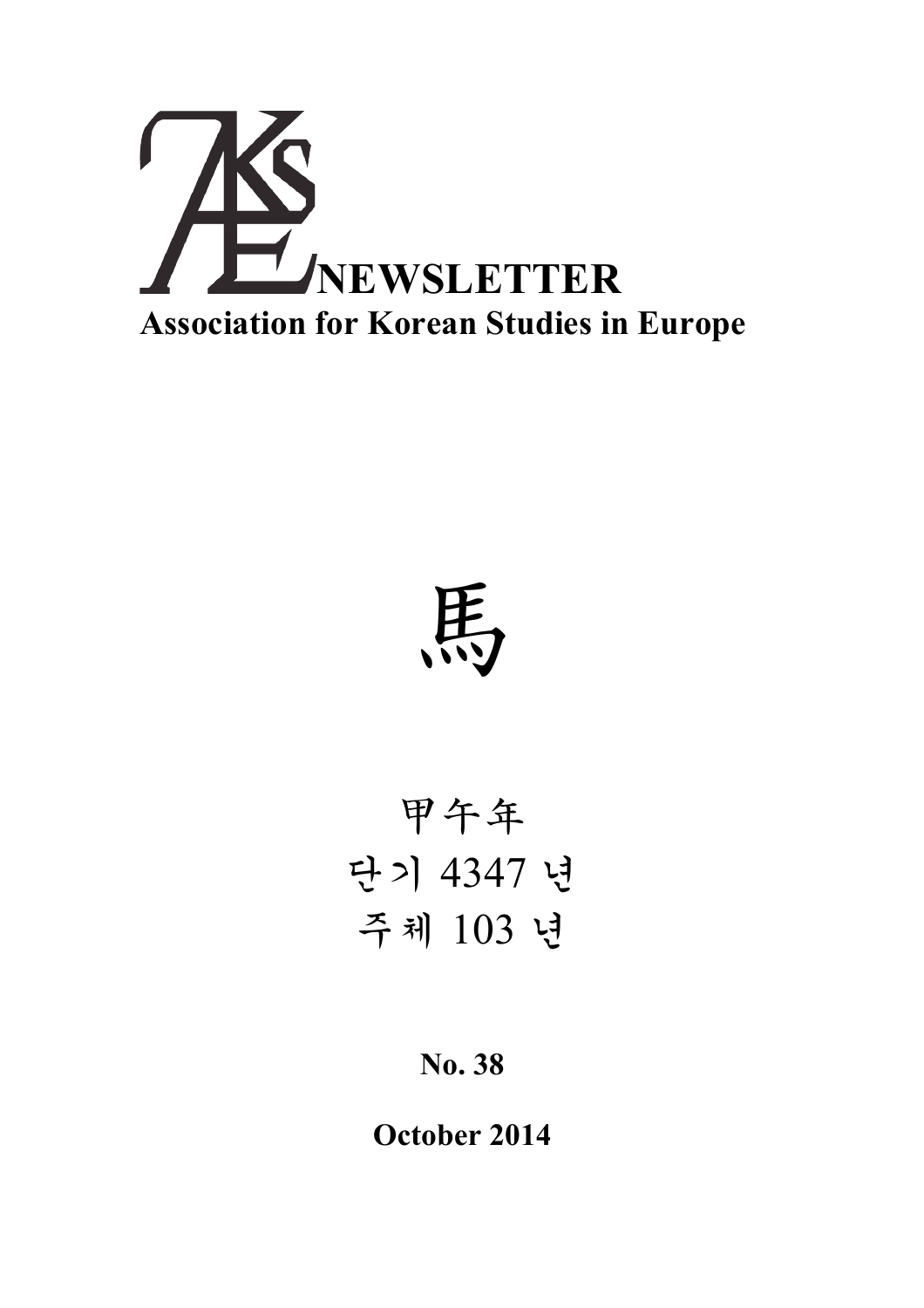## **THE ASSOCIATION FOR KOREAN STUDIES IN EUROPE**

Centre for Korean Studies School of Oriental and African Studies Thornhaugh Street, Russell Square London WC1H 0XG The United Kingdom

#### **THE COUNCIL OF THE ASSOCIATION**

#### **President:**

Prof. Dr. Antonetta Bruno Sapienza Università di Roma ITALY antonetta.bruno@uniroma1.it

#### **Vice-President:**

Prof. Dr. Rüdiger Frank Universität Wien AUSTRIA Ruediger.frank@univie.ac.at

#### **Secretary:**

Prof. Dr. Marion Eggert Ruhr-Universität Bochum GERMANY marion.eggert@rub.de

#### **Treasurer and Membership Affairs:**

Dr. Koen De Ceuster Universitet Leiden THE NETHERLANDS K.De.Ceuster@let.leidenuniv.nl

#### **Newsletter Editor:**

Dr. Michael D. Shin University of Cambridge UNITED KINGDOM mds71@cam.ac.uk

Prof. Dr. Sonja Häußler Stockholm University **SWEDEN** Sonja.haeussler@orient.su.se

Dr. James B. Lewis University of Oxford UNITED KINGDOM jay.lewis@orinst.ox.ac.uk

Dr. Marie-Orange Rivé-Lasan Université Paris Diderot (Paris 7) FRANCE marie-orange.rive-lasan@univ-parisdiderot.fr

*AKSE Newsletter 38* is edited and published by Dr. Michael D. Shin Faculty of Asian and Middle Eastern Studies Sidgwick Avenue Cambridge, CB3 9DA United Kingdom

Cover logo design by Mrs. Sandra Mattielli (modified by Dr. James Lewis) Copyright by The Association for Korean Studies in Europe AKSE Homepage: http://www.akse.uni-kiel.de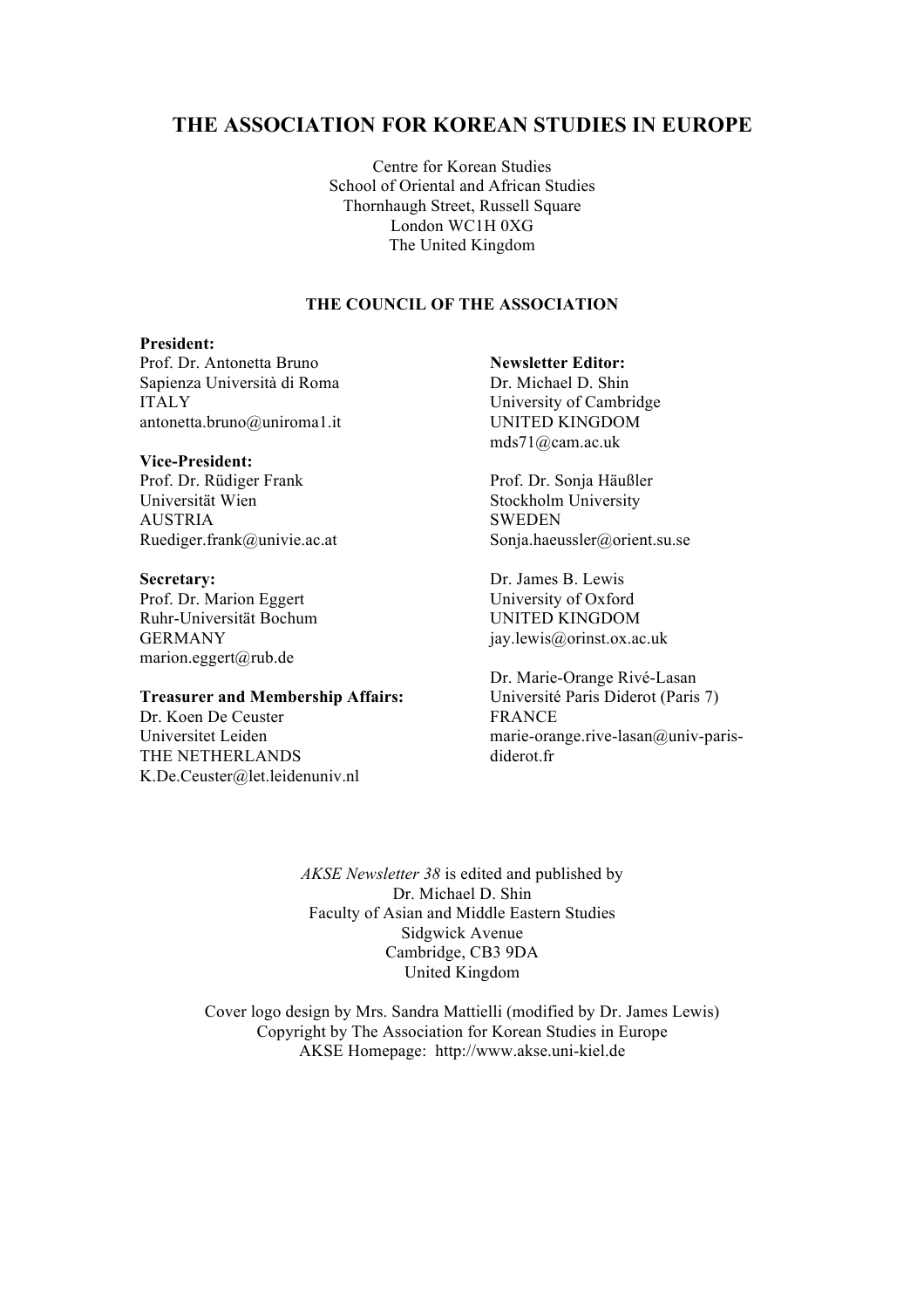# **ASSOCIATION FOR KOREAN STUDIES IN EUROPE**

# *NEWSLETTER* **No. 38**

# **October 2014**

# **Table of Contents**

| <b>Constitution of the Association for Korean Studies</b> |  |
|-----------------------------------------------------------|--|
|                                                           |  |
|                                                           |  |
| <b>AKSE Representatives to the Annual Meeting of the</b>  |  |
| <b>Country Reports</b>                                    |  |
|                                                           |  |
|                                                           |  |
|                                                           |  |
|                                                           |  |
|                                                           |  |
|                                                           |  |
|                                                           |  |
|                                                           |  |
|                                                           |  |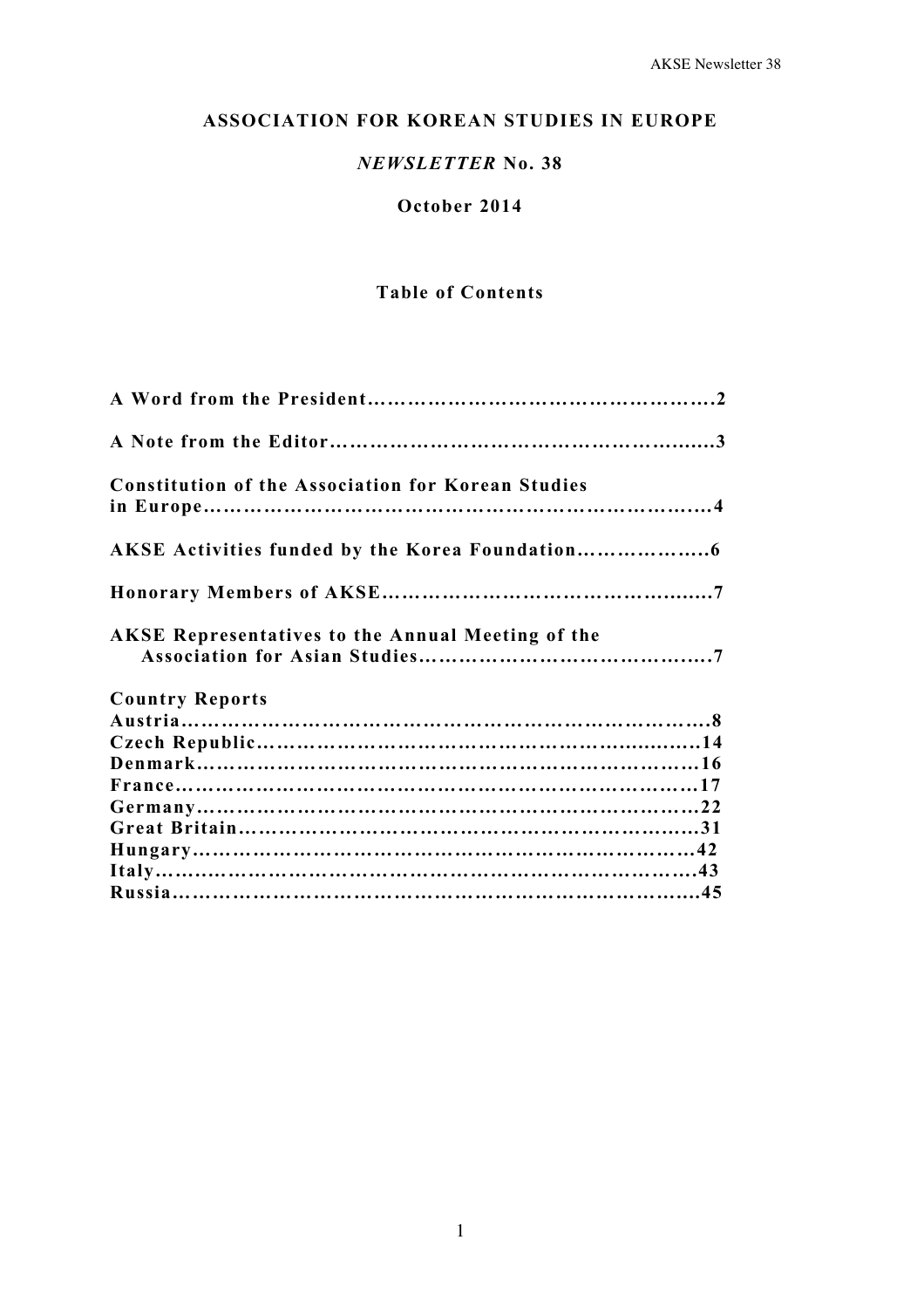# **A W O R D F R O M T H E PRESIDENT**

Now that the 26th biennial AKSE Conference held in Vienna on July 6-9 2013 is over, we are now preparing for the next conference which will take place at Ruhr-Universität in Bochum, as decided at the General Meeting. Since the organizers in Bochum have provided the Council with a detailed application and budget, I am confident that it will be another success. We have received about 300 proposals, so the selection process will be very competitive. The highest number of proposals submitted are in the fields of Modern Society and Literature, followed by those for History. The abstracts will soon be subjected to doubleblind peer review. As in previous years, the proposals come from scholars all over the world, which makes the AKSE Conference an excellent opportunity to meet colleagues and to exchange information and knowledge. The Bochum conference will make a substantial contribution to the development of Korean Studies and help raise the standard of research. For the next conference, we again expect a wonderful music concert sponsored by the Arts Council of Korea (ARKO), as we enjoyed at the Vienna Conference. I would like to take this opportunity to thank our two sponsors, the Academy of Korean Studies (which will provide the largest part of the conference budget) and the Korea Foundation (which funds the conference's welcoming dinner, as well as the EPEL).

The European Programme for the Exchange of Lecturers (EPEL) continues this year, but a few changes had to be made due to reduced funding in spite of increased demand. We have established new criteria and new deadlines for the application for EPEL, in order to achieve a more efficient administration. You will find information about it on the AKSE website. This year, difficult decisions had to be made to solve the problem of applications that far exceeded the amount of support we will receive. Priority will be given to institutions that are relatively small or are just starting a Korean Studies program. This decision understandably has met with complaints from those who could not receive support, but under these circumstances, this seems inevitable and the most fair method. We also have made another change. We decided to make the Graduate Students Convention independent from the activities administrated by AKSE, as we feel that, because of the excellent organization of the Convention in recent years, there no longer is a need to act as an intermediary between the graduate students and the Korea Foundation. Although no longer directly involved, we of course look forward to the next Convention and to the continued development of graduate students' activities.

I look forward to meeting many of you in Bochum and wish everyone a healthy and successful year.

Sincerely yours,

Antonetta L. Bruno AKSE President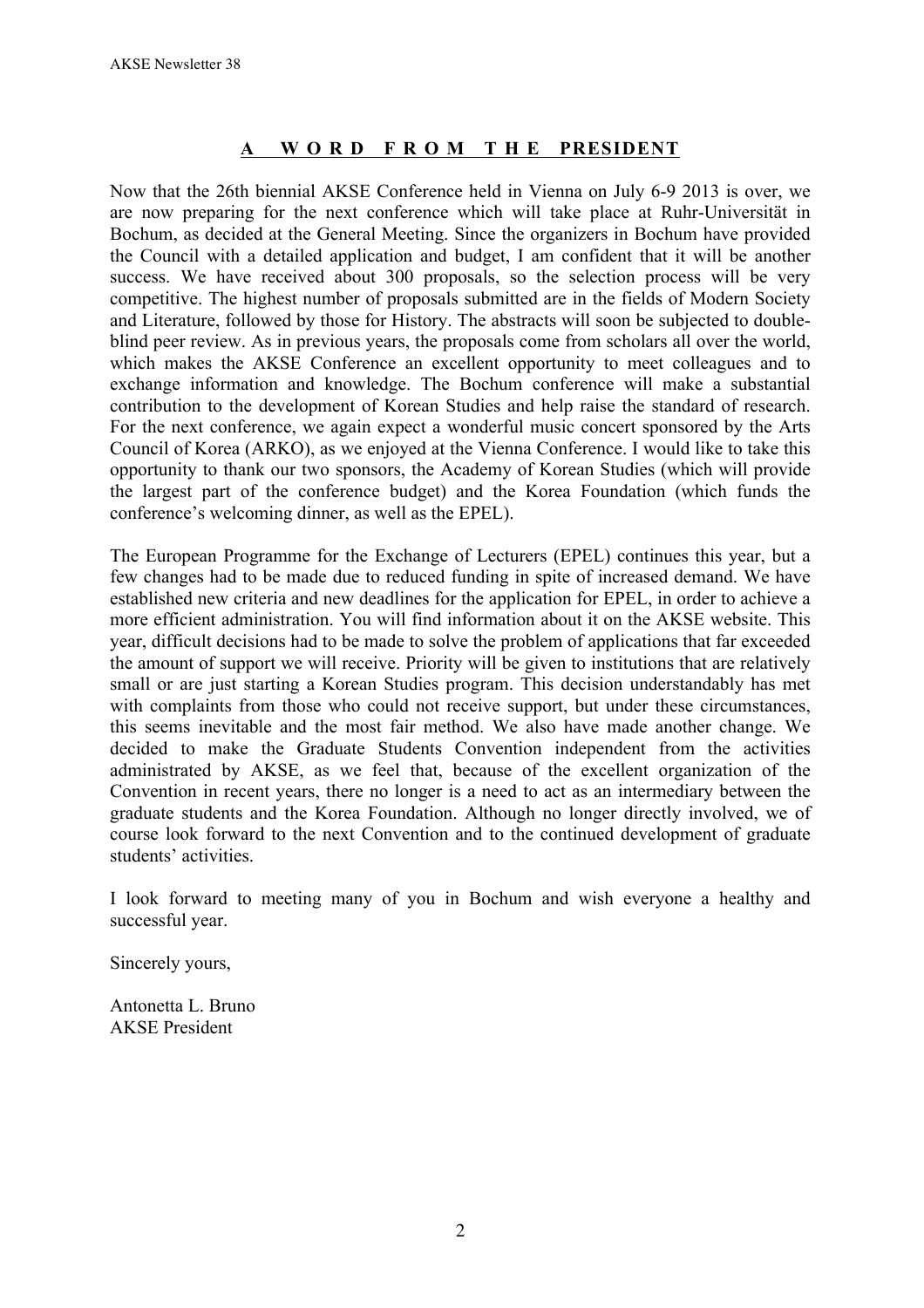## **A N O T E F R O M T H E E D I T O R**

Like last year, this issue of the Newsletter will be published in electronic form only, as will future issues for the time being. This year, unfortunately, there was again a decrease in the number of submissions. With the continuing growth of Korean Studies in Europe, the Newsletter should be getting larger each year. AKSE would like to encourage colleagues who did not do so this year to make the effort to compile a report for the next issue. This is my last issue as editor of the Newsletter; a new editor will be elected at the upcoming AKSE Conference in Bochum. I will send submissions to the next editor after the election, and the new editor's email address will be announced on the AKSE homepage.

The **SUBMISSION DATE** for Newsletter 39 will be **31 JULY 2015**.

The contact details for the Editor are as follows:

Postal address: Dr. Michael Shin Faculty of Asian and Middle Eastern Studies University of Cambridge Sidgwick Avenue Cambridge, UK, CB3 9DA

Email address: mds71@cam.ac.uk

#### **Please observe the following:**

1) Submit your next report according to instructions given on the inside back cover. The format of your submission should follow the style in the entry for your country and university. Please do not submit the same reports that you used for AKS or the Korea Foundation since they ask for items that are not usually included in AKSE newsletters.

2) As AKSE is becoming more globalized and interacts more with scholars in both America and Korea, there is more pressure to adopt American spellings of English. For future issues, American spelling conventions will be preferred.

3) For now, either of the two main romanization systems is acceptable - **McCune-Reischauer** or **Revised Romanization**. As in the past, the Yale System can be used for linguistic purposes, and a non-standard Romanisation is acceptable if used in a title or if it is the preferred spelling of a person's name, such as Syngman Rhee.

4) Please do not submit any text in Korean or Chinese characters, and please use standard English forms of punctuation, especially with quotation marks. The reports should NOT include any hyperlinks as they make the text difficult to edit.

Michael D. Shin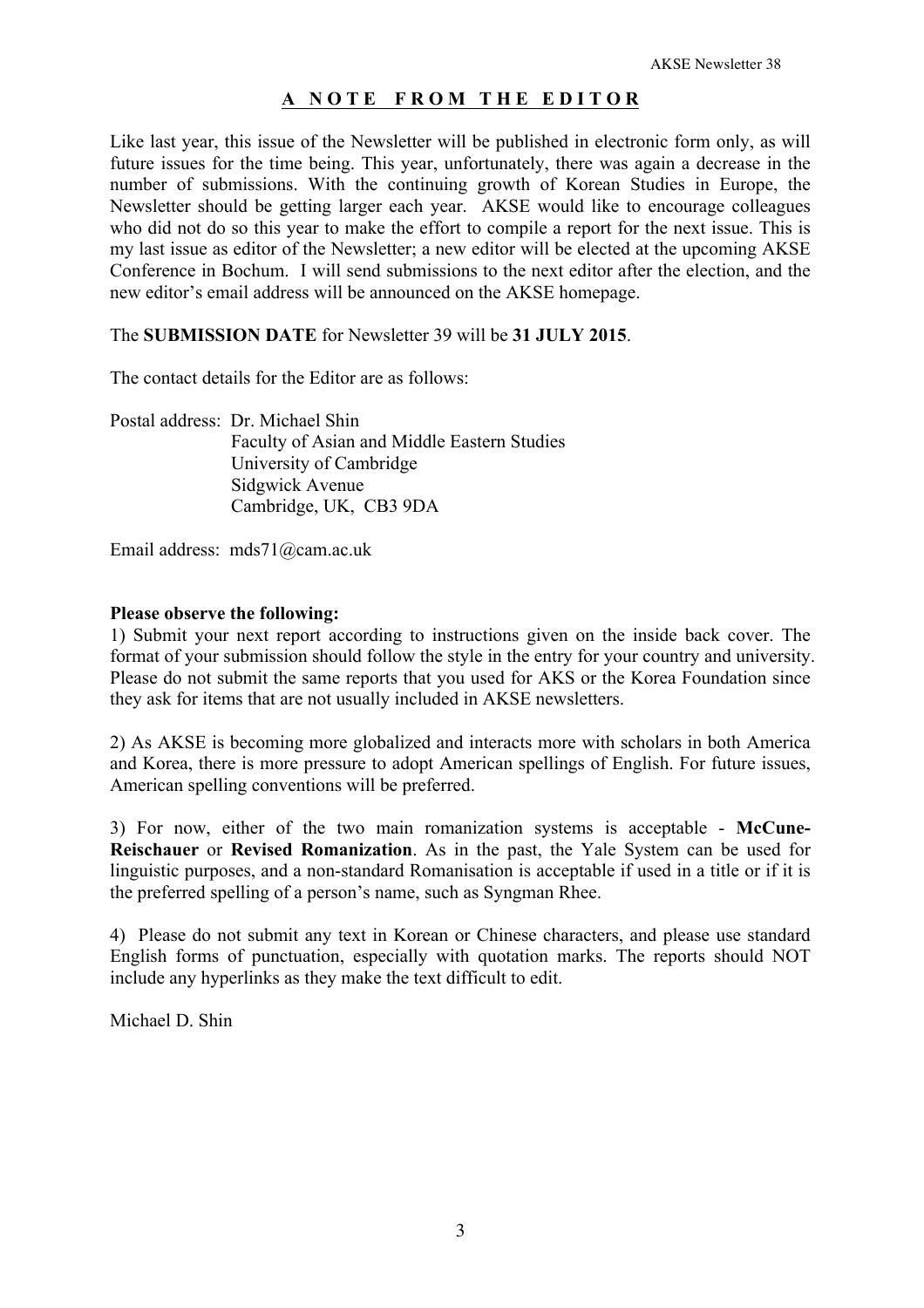## **CONSTITUTION OF THE ASSOCIATION FOR KOREAN STUDIES IN EUROPE (as amended 2009)**

#### **NAME**

**1.** The name of the Association shall be 'The Association for Korean Studies in Europe' (AKSE).

#### **OBJECTS**

**2.** The Association shall be non-political and its objects shall be:

- to stimulate and to co-ordinate academic Korean Studies in all countries of Europe<sup>-</sup>
- to contribute to the spread of knowledge of Korea among a wider public.

The objects of the Association shall be attained:

- by organizing academic conferences on Korea;
- by issuing a newsletter;
- by encouraging and facilitating co-operation with other organizations having aims consistent with its own objects.

#### **MEMBERSHIP**

**3.** The Association shall consist of Full Members in the categories of Ordinary Members and Honorary Members, and of Associate Members in the categories of Individual Associate Members and Corporate Associate Members.

Ordinary Membership is open to persons permanently resident in Europe with a serious academic interest in Korea. Individual Associate Membership is open to persons not permanently resident in Europe. Applications and proposals for Membership are to be addressed to any member of the Council and decided upon by the Council of the Association.

**4.** Members shall pay an annual fee to be determined by the Council.

Members may be exempted partially or totally from payment of the fee upon decision of the Council. Payment of the fee shall be due on Jan First of each year.

#### **5.** Membership shall expire:

- when a Member resigns from the Association by notifying the Secretary in writing;
- when the Membership fee has not been paid within six months of the due date;
- when a Member is expelled from the Association by the Council for having acted in a manner detrimental to the interests or the good name of the Association.

Expulsion shall require the consent of not less than four members of the Council. Before a decision on expulsion is taken, the Secretary of the Association will write to the Member in question, stating the nature of the alleged offence, together with the name(s) of the informant(s) or source(s) of information, and allowing a reasonable time for an explanation. **6.** Regular Membership Meetings will be held during academic conferences or when called

by the Council.

The Council shall call an Extraordinary Membership Meeting upon the request of one-third of the Full Members of the Association. Notice of any business to be transacted at a Membership Meeting shall be given in writing to the Secretary, who shall prepare the agenda of the meeting.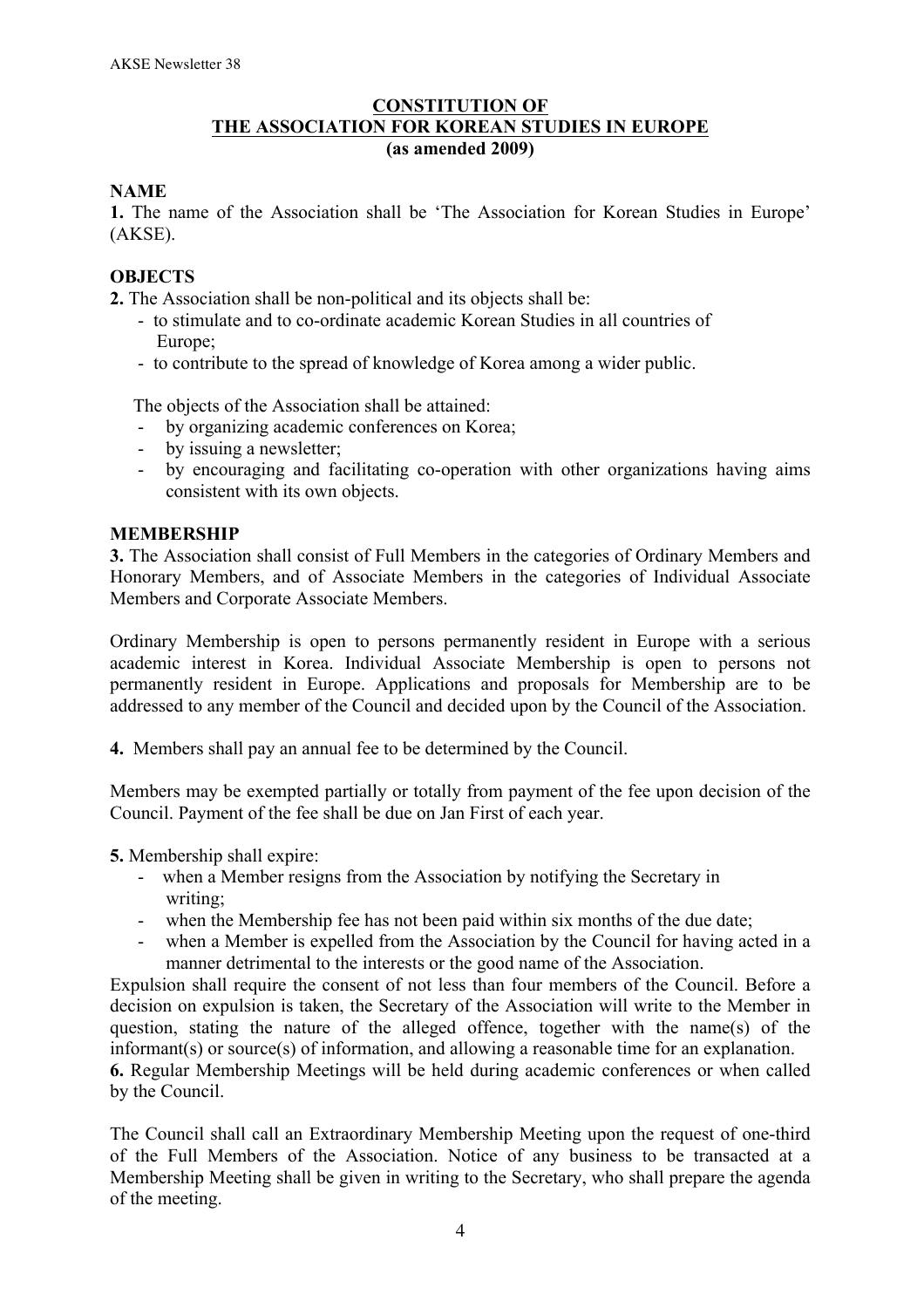One-third of the Full Members of the Association shall form a quorum for any Membership Meeting, and only Full Members shall have voting rights at any Membership Meeting.

#### **COUNCIL**

**7.** The affairs of the Association will be managed by the Council. Should the Council need to deal with any matter not explicitly provided for in this Constitution, it shall do its best to consult all Members before making any decision, and in any event submit its decision to all Members at the earliest possible opportunity.

**8.** The Council of the Association shall consist of:

 a President; a Vice-President; a Secretary; a Treasurer; a Councillor for Public Relations; a Councillor for Membership Affairs; and two (2) other persons.

The members of the Council must be Full Members of the Association, and shall be elected at Membership Meetings. Members of the Council shall be expected to serve normally for a period of four years.

If a motion of no confidence in any Member of the Council is supported by four (4) Members of the Council, that Member shall be dismissed from the Council and from any office which he or she holds in the Association.

Notice of any business to be transacted at a Membership Meeting shall be given in writing to the Secretary, who shall prepare the agenda of the meeting.

Vacancies on the Council arising between Membership Meetings shall be filled by co-option or by transfer of duties within the Council. Members shall be notified of any such changes.

Four (4) members of the Council shall form a quorum for Council meetings. The Treasurer is to render audited annual accounts of the finances of the Association.

#### **AMENDMENTS**

**9.** This Constitution can be amended at Membership Meetings.

Amendments shall be notified to all Members at least six months before the Membership Meeting. An amendment shall require not less than two-thirds of the votes of Full Members present at a properly constituted Membership Meeting.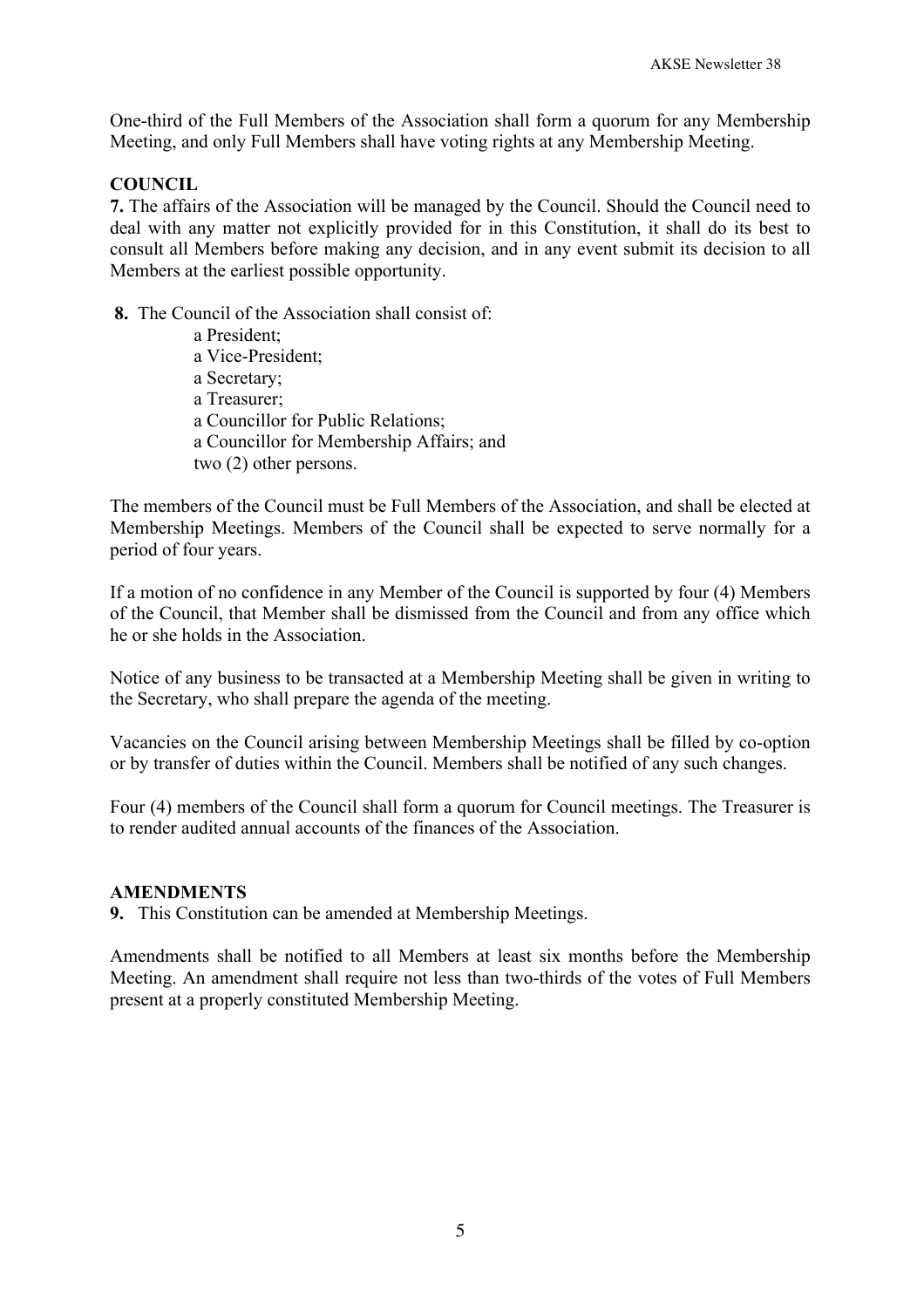# **AKSE ACTIVITIES FUNDED BY THE KOREA FOUNDATION**

#### (1.) EPEL

The European Programme for the Exchange of Lecturers is sponsored by the Korea Foundation. Every year, AKSE accepts applications from universities to invite scholars from other institutions to give lectures in their classes. This program also offers excellent opportunities for AKSE members to meet and exchange ideas concerning both research and teaching.

## (2.) Korea Foundation Fellowships for European Graduate Students

AKSE recommends members for the screening committee to be appointed by the Korea Foundation. Final decisions are made by the Korea Foundation.

For more information on these and other activities, please see the AKSE website (www.akse.uni-kiel.de).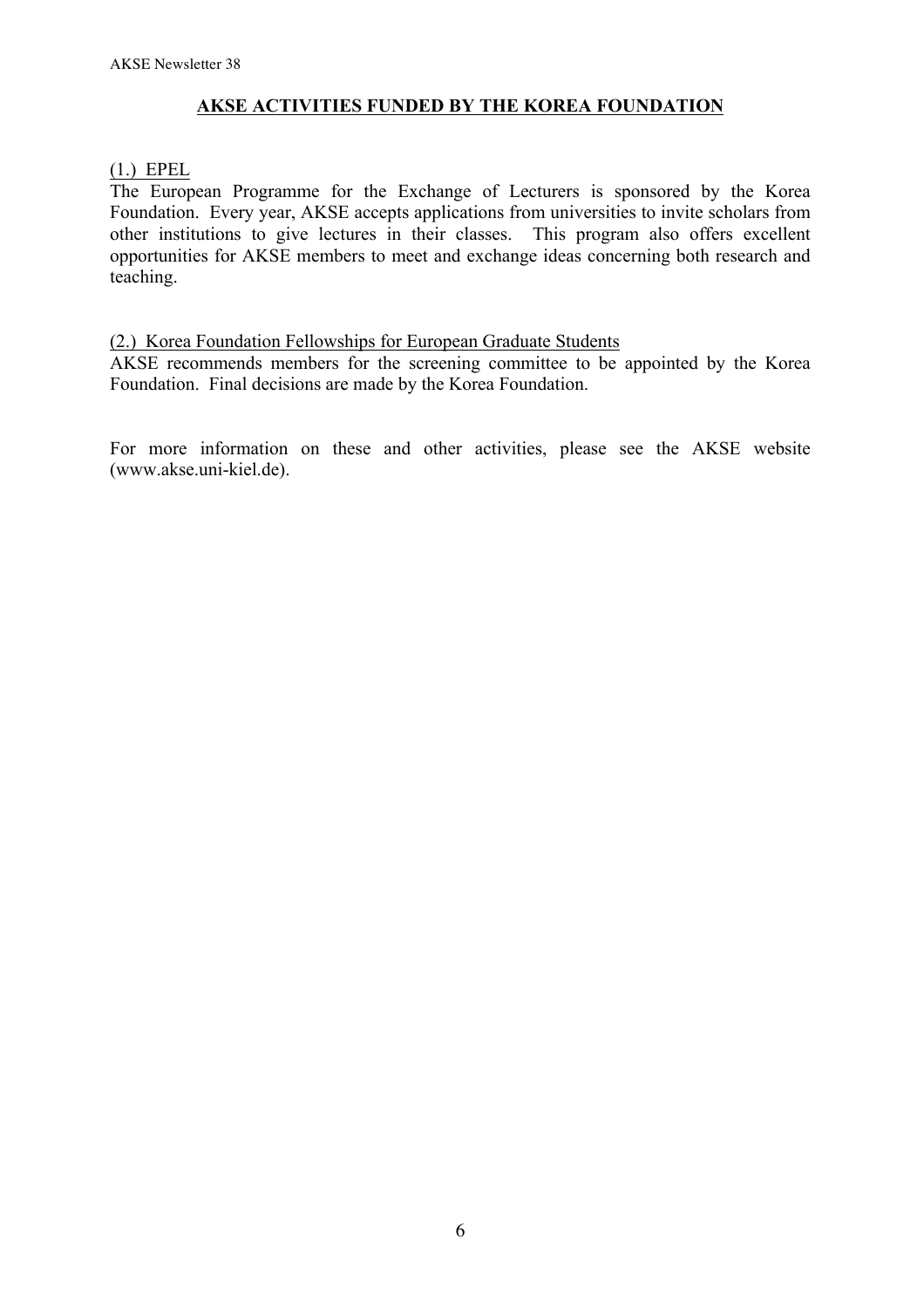#### **HONORARY MEMBERS OF THE ASSOCIATION**

Daniel Bouchez Eckart Dege Katherine Dege Martina Deuchler Dieter Eikemeier Fabre, André (1932-2009) Alexandre Guillemoz Hong, Sah-myung Lev R. Kontsevich Li Ogg (1928-2001) Marianna Ivanova Nikitina (1930-1999) Marc Orange Halina Ogarek-Czoj (1931-2004) Robert C. Provine Vladimir Pucek Werner Sasse William E. Skillend (1926-2010) Frits Vos (1918-2000) Boudewijn Walraven

#### **AKSE REPRESENTATIVES TO THE ANNUAL MEETING OF THE ASSOCIATION FOR ASIAN STUDIES**

 $\mathcal{L}_\text{max} = \frac{1}{2} \sum_{i=1}^n \mathcal{L}_\text{max}(\mathbf{z}_i - \mathbf{z}_i)$ 

Year Delegate(s)

- 1995: Youngsook **Pak** (SOAS).
- 1996: Alain **Delissen** (Paris), Hendrik H. **Sørensen** (Københavns).
- 1997: Roland **Wein** (Dortmund), Koen **De Ceuster** (Leiden).
- 1998: Anders **Karlsson** (Stockholm), **Yeon** Jaehoon (SOAS).
- 1999: Marion **Eggert** (Bochum), Boudewijn **Walraven** (Leiden).
- 2000: no application.
- 2001: Werner **Sasse** (Hamburg), Antonetta **Bruno** (Roma).
- 2002: no application.
- 2003: no application.
- 2004: Valérie **Gelézeau** (Paris), Marie-Orange **Rive-Lasan** (Paris).
- 2005: Carl **Saxer** (Københavns).
- 2006: Rüdiger **Frank** (Wein), Shino **Toyoshima** (London).
- 2007: no application.
- 2008: Antonio **Fiori** (Bologna), Owen **Miller** (SOAS)
- 2009: Andreas **Mueller-Lee** (Bochum), Charlotte **Horlyck** (SOAS)
- 2010: Yannick **Bruneton** (Paris), Elisabeth **Chabanol** (EFEO)
- 2011: Min-Kyung **Yoon** (Leiden)
- 2012: Lukas **Pokorny** (Vienna) and Evelyne **Cherel-Riquier** (La Rochelle)
- 2013: From this year, AKSE has been unable to provide support for two members to attend the AAS Annual Meeting.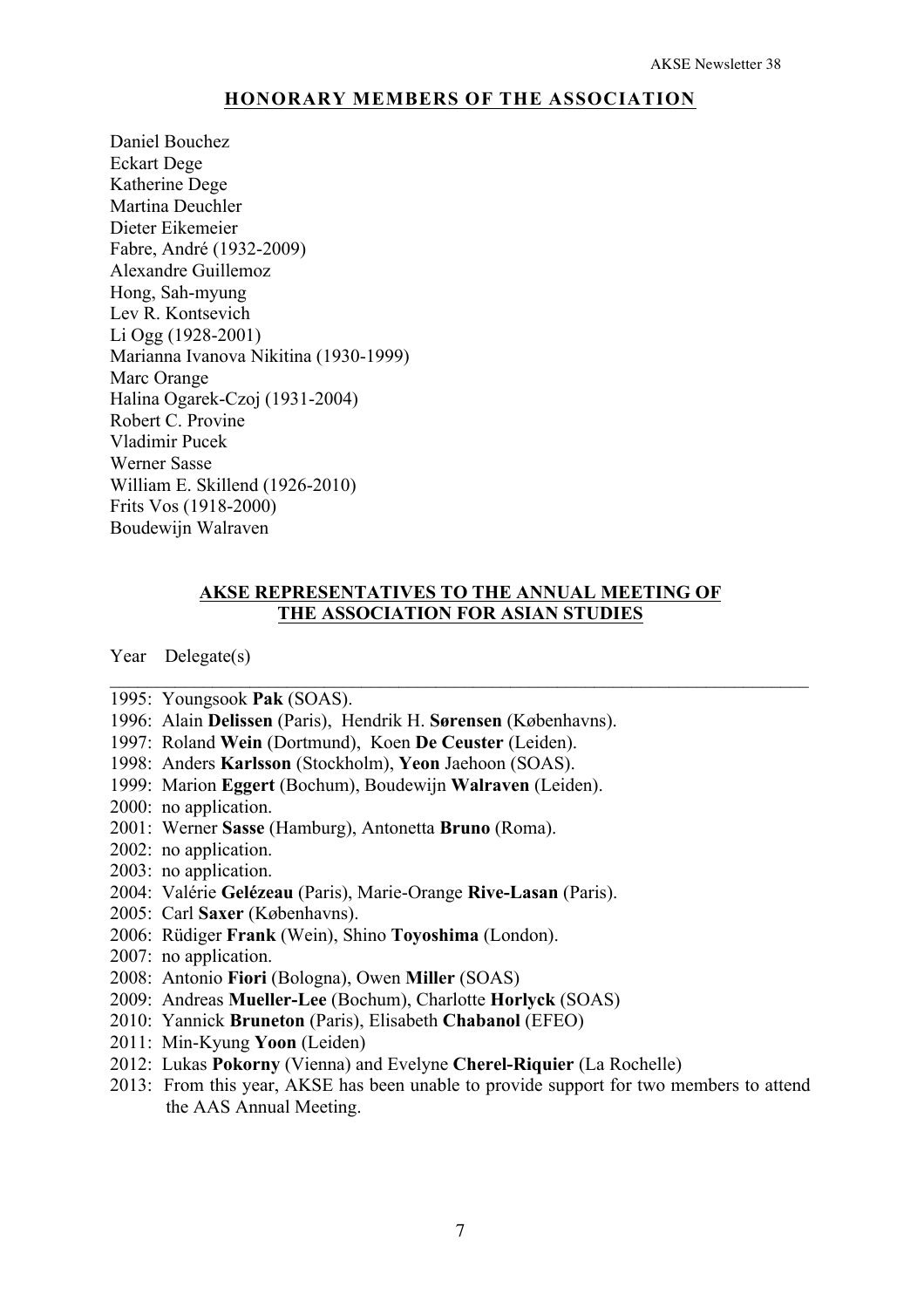# **C OU N T RY R E P O R T S**

## **AUSTRIA**

**Wien**

## **Universität Wien Institut für Musikwissenschaft**

## Scholars' Reports:

**Yang Eun-yeong** has taught a course in the 2014 summer semester on traditional musical theater in China, Korea and Japan in the Institute for Musicology of the Vienna Univ. She also received the Grant of the Publication Support Program Grant 2014 from the Korea Foundation for the publication of her dissertation with the title: On vocal techniques in the traditional music of Korea: pômp'ae (Studien zur gesanglichen Stimmgebung in der traditionellen Musik Koreas: pômp'ae).

**Christian Lewarth**, PhD student at the Institute for Musicology, has participated in the International Gugak Workshop of the Gugak-Center in Seoul from 16 to 27 June 2014. For the Wiener Festwochen Festival performance of the theater production *Juliettttt* by director Sungmin Hong, he created the subtitles.

#### **Universität Wien Institut für Ostasienwissenschaften, Koreanologie**

#### General Information:

Despite the quite long history of Korean Studies at the Univ of Vienna, full-fledged BA and MA curricula was established as recently as autumn 2008. The number of students is continuing to increase (currently 184). Courses are taught by the faculty  $-$  Dr. Rainer Dormels (Full Professor), Dr. Andreas Schirmer (Assistant Professor) and Dr. Yun Sun-Young (Senior Lecturer) – and a team of various lecturers (fellow teachers). In the winter semester 2013/14 and the summer semester 2014, they were: Philipp Haas, MA; Jo Susan, MA; Dr. Veronika Shin; Dr. Kim Ji-Sun; Kim Mi-hee, MA; Oh Hyon-suk, MA; Lee Mi-ho, MA. Additionally the following visiting teachers offered block-lectures equaling full semester-courses: Dr. Lee Yong, Dr. Alexander Fedotoff (Sofia), Klaus Marhold, MA, Dr. Vladimir Glomb (Prague), Dr. Teodora Codruta Sintionean (Cluj-Napoca), Dr. Youngmi Kim (Budapest).

#### Projects:

Since 2011, Korean Studies at the Univ of Vienna has been a recipient of an Overseas Leading University in Korean Studies grant (OLUKS) by the Academy of Korean Studies. The whole project, named "Vienna Digital Korean Studies Platform", comprises the development of textbooks for learners of Korean, "digital-lectures" on specific subjects, various sub-projects (research and publication on specific issues and subjects), as well as workshops and symposia related to these sub-projects. The platform is supposed to stimulate cooperation between various Korean Studies departments in Central and Eastern Europe. In June 2014, Rainer Dormels published a monograph *North Korea's Cities: Industrial facilities, internal structures and typification* (Jimoondang). His essays on North Korean industrial cities are available at www.univie.ac.at/koreanologie/index.php?id=north-korean-cities. The previous two years' major achievement was the publication of two textbooks for Germanspeaking learners of Korean, authored by Andreas Schirmer. Versions of both volumes of the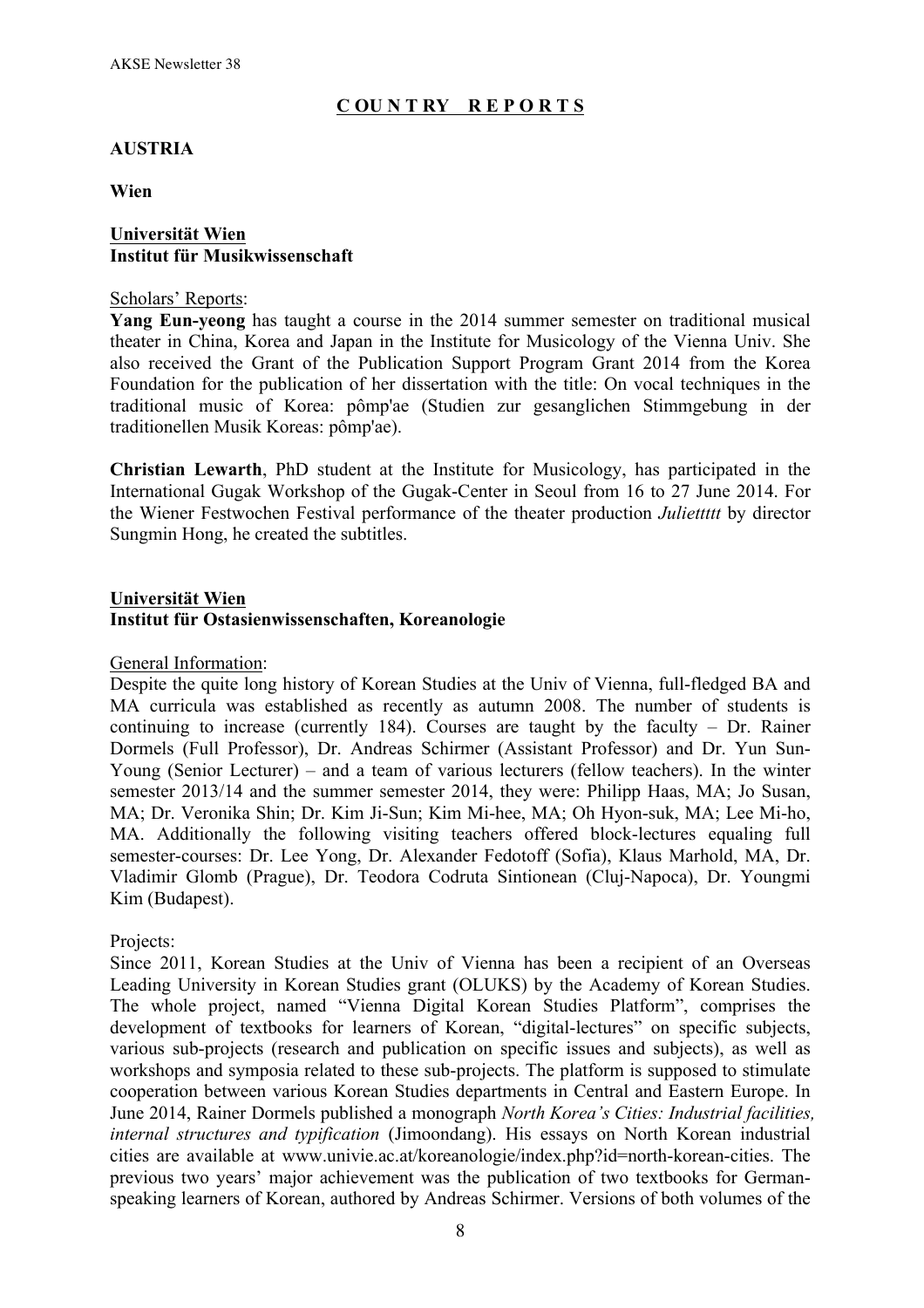textbook are also available online. Online-versions in other languages are in preparation (first Czech and Bulgarian).

Korean Studies in Central and Eastern Europe, a network initiated and coordinated by Andreas Schirmer under the umbrella of CEEPUS (Central European Exchange Program for University Studies), is in its fourth year of existence. The network now comprises Korean Studies departments or sections of nine universities (Bratislava, Bucharest, Budapest, Cluj-Napoca, Ljubljana, Prague, Sofia, Vienna, and Warsaw) in eight countries. The network serves the objective of integrating study programs in the region by supporting "mobilities" for teachers and students.

Since 2011, Rainer Dormels is president of the Central and East European Society of Koreanology (CEESOK). CEESOK has been founded in 2003 by Yun Hee-won (Seoul National University) and Choi Kwon-jin (Sofia University). In 2014, the annual conference was held in Vienna. The CEESOK-journal is edited by Prof. Dr. Lee Yong (Ljubljana) and available online via Kyobo Books.

## Conferences:

8-10 Aug 2013: Workshop "Literaturübersetzung und Sprachvergleich [Translation of (Korean) literature and language comparison (between Korean and German)] Sprachbetrachtungen von ÜbersetzerInnen koreanischer Literatur ins Deutsche als Mittel zur Verringerung der Distanz zwischen zwei sehr verschiedenen Sprachen [Observations by literary translators, as a means to reduce the distance between two very distant languages]". Organized by Andreas Schirmer, financed within the OLUKS-project. Participants included Holmer BROCHLOS (Berlin), Elke GOLCHERT-JUNG (Bonn), Philipp HAAS (Wien), Albrecht HUWE (Bonn), Byonghun LEE (Wien), Christian LEWARTH (Wien), Nam Hui KIM (Mainz/Germersheim), Sehun KWON (Seoul, Korea Literature Translation Institute), Samuel MELZNER (Bochum), Helga PICHT (Berlin), David RENZ (Bochum), Andreas SCHIRMER (Wien), Veronika SHIN (Wien), Thorsten TRAULSEN (Bochum), Martin TUTSCH (Berlin), Hanju YANG (Bochum)

28-30 Nov 2013: Viennese Korean Studies Days. Presentations: Werner KOIDL (Vienna): Korean students in Austria from the 1950s to the 1970s; Christian LEWARTH (Vienna): Koreans in the 1960s as recorded in the Austrian Phonogram archive; Alexander FEDETOFF (Sofia): Historical ties between Koreans and Bulgarians; Ekaterina POKHOLKOVA (Moscow): Early Russian research on Korea; SUNG Sang-Yeon Loise (Vienna): K-Pop reception and Participatory fan culture in Vienna; MECSI Beatrix (Budapest): Two old photography collections in Budapest: Ferenc Hopp and Dezső Bozóky's travels to Korea in the early 20th century; YUN Sun Young (Vienna): Togil-e sanŭn han'gugin [Korean diaspora in Germany]; LEE Chang-hyun (Seoul): Han'gug-ŭi kwagŏ sach'ŏngsan: kyŏngju-esŏ balsaenghan haksalssagŏn-ŭi sarye [Settlements of the past in South Korea: redressing human rights violations from during the Gyeongju massacre]; Codruta SINTIONEAN (Cluj): "Historic sites" disowned: Changing the designation status of historic heritage in South Korea; Diana YUKSEL (Bukarest): Mothers and daughters: identifying Confucian elements in contemporary Korean literature; JO Susan (Vienna): Korean beauty – plastic surgery and ideals of outward appearance"; KANG Byoung Yoong (Ljubljana): "Dailiness" in Hong Sang-su's movies"; Philipp HAAS (Vienna): A young shaman's compassion for the victims of state violence: Minjung artist Hong Song-dam's picture novel "Bari" (2013); Victoria TEN (Leiden): "Care of the self" in contemporary Korea. How to use Foucault's adaptation of a Greek concept (*epimeleia heautou*) as a methodological framework in approaching East-Asian psychophysical culture; Irina SOTIROVA (Sofia): Collectivism and individualism -Intercultural communication between Koreans and Bulgarians; Stefan KNOOB (Frankfurt/Heidelberg): "If I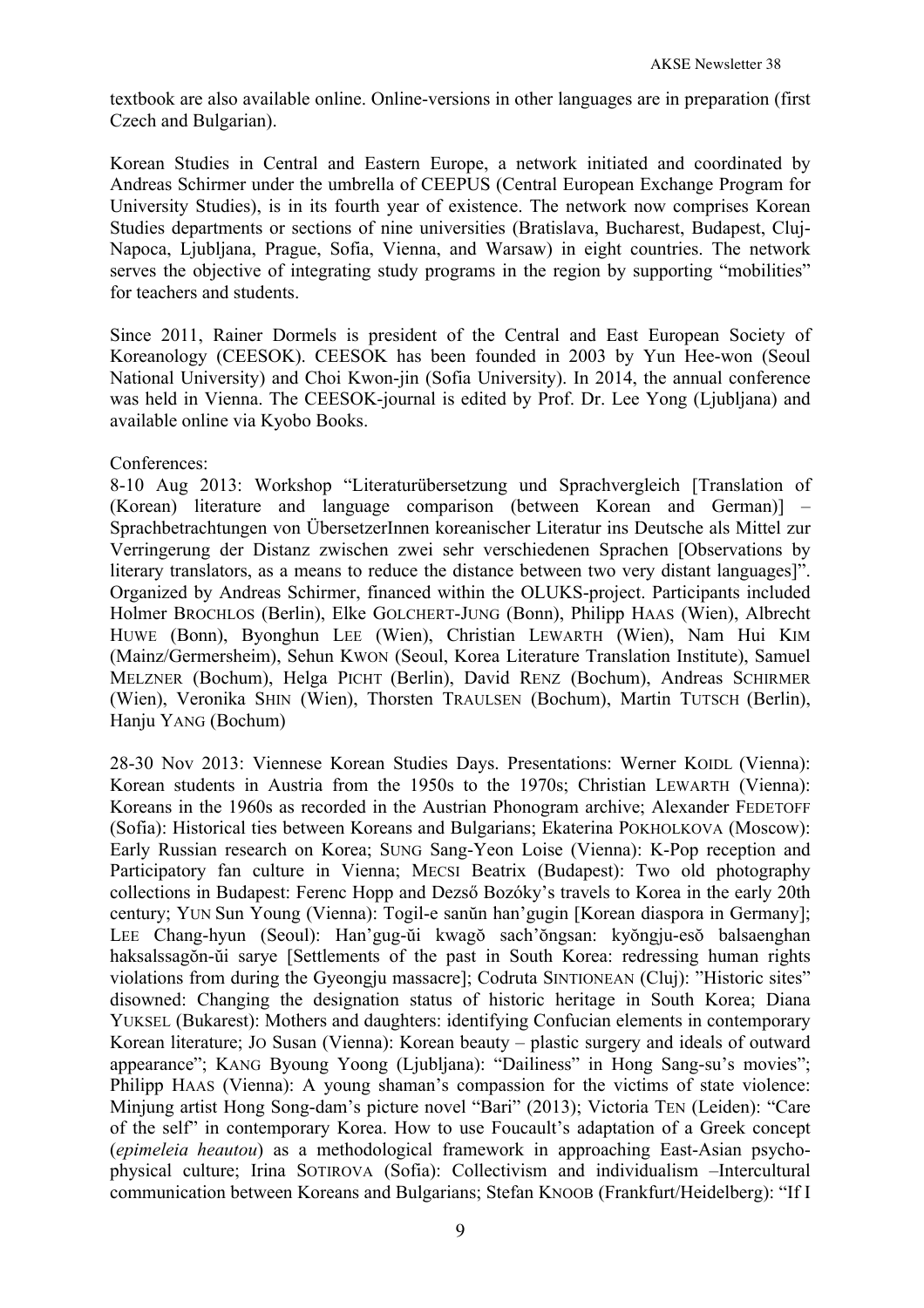get home late tonight I am dead" On the semantics of generalised constructions and implications for teaching and learning Korean; SEO Jinsuk (Prague): Han'gugŏ-ŭi "pap" kwa "sul"-e nat'ananŭn han'guk munhwa mit han'gugin-ŭi sago [Korean culture and Korean thinking as reflected in the words "bap" (food/cooked rice) and "sul" (alcohol)]; LEE Yong (Ljubljana): Ch'aja p'yogi-ŭi t'ansaeng / The birth of Korean as a written language; KIM Ji Sun (Vienna): "The island": new perspectives on the Dokdo issue; Rainer DORMELS (Vienna): Factors of the image of North Korean cities; KIM Youngmi (Budapest): Old and new cleavages in South Korea: regionalism, ideology, generation and class; Matteo FUMAGALLI (Budapest): Koreans in Central Asia; KIM Soyoung (Sofia): Notes on the Korean diaspora in Bulgaria; WON Jong-suk (Sofia): Kyenyŏ kasa-e tŭrŏnan han'gugyŏsŏngŭi mosŏng'ae [Korean women's maternal affection as mirrored in the Gyenyeo-gasa];

20 May 2014: Workshop "Urbanization and Urban Geography of Korea". Organized by Rainer Dormels within the OLUKS-project. Participants: LEE Sang Jun (KRIHS, Anyang), YIM Dongwoo (PRAUD, Boston), Heinz NISSEL (Vienna), Manfred KÜHN (IRS-Leibniz-Institut für Regionalentwicklung und Strukturplanung, Berlin), Tim LEIBERT (Leibniz-Institut für Länderkunde, Leipzig), Rainer DORMELS (Vienna). Presentations: "Development Issues of North Korean cities toward Korean reunification" (Lee), "Symbolic Spaces in Major North Korean Cities" (Yim), "Industrial Regions in North Korea" (Dormels), "Classical urban planning in East Asia/Korea with the use of Confucianism and Geomacy" (Nissel), "Eastern German Cities after Reunification: Between Shrinkage and Growth, Sub- and Reurbanization" (Kühn), "'Migration after Graduation is more or less a Must': Migration Patterns and Motifs of Young East Germans" (Leibert).

23-24 May 2014: CEESOK-Conference 2014. Presentations: AHN Namil (Korea Univ): Chungdong yurŏp chiyŏk han'gukhak yŏn'gu-ŭi hyŏnhwang-gwa kwaje [The current situation and challenges of Korean Studies in Middle-East Europe]; Yanica IVANOVA (Sofia Univ): The end of the Korean War reflected in the Bulgarian newspaper 'Rabotnichesko Delo'; Svetla KARTEVA (Sofia Univ): Some information about the relationship between the Democratic People's Republic of Korea and the People's Republic of Korea and the People's Republic of Bulgaria; LEE Sang Kyong (Vienna Univ): Han'gug-ŭi imiji-wa han'gukhakkwaŭi ch'angsŏl [The image of Korea and the beginning of Korean Studies]; Ekaterina POKHOLKOVA (Moscow State Linguistic Univ): Textual and Inter-textual Analysis of North Korean Patriotic Songs for Youth"; PARK Jongchul (Gyeongsang National Univ): Han'guk chŏnjaeng ihu pukhan chaegŏn-ŭl wihan tongyurŏp wŏnjo-e kwanhan yŏn'gu [East Europe's Aid for the Reconstruction of North Korea after the Korean War]; KIM So Young (Sofia Univ): Basilk'a Nik'ip'oroba-ŭi hoegorogŭro pon 6.25 chŏnjaeng palbal chikhu pukhan-gwa pulgaria-ŭi hyŏmnyŏk kwan'gye [Cooperation between Republic of Bulgaria and North Korea after the Korean War through the memoir of Vasilka Nikiforova]; LEE Hae Sung (Univ of Wroclaw): P'ollandŭ-e namgyŏjin pukhan chŏnjaeng goa-ŭi chach'wi-rŭl ch'ajasŏ [Retracing the footprints of the war-orphans from North Korea in Poland]; JUNG Jinwon (Korea Univ): Hŏnggari han'gukhak 1-sedae taep'yo hakcha Osyubat'ŭ Kaborŭ-e taehayŏ [Osvath Gabor, the first scholar of Korean studies in Hungary]; MECSI Beatrix (ELTE Univ): Identification of a beauty portrait from the Ferenc Hopp Museum, Budapest; KIM Boguk (Hankuk Univ of Foreign Studies): Hŏnggari oegyo kimil munsŏ chung pukhan munhak kwallyŏn charyo yŏn'gu ‒ 1955nyŏn 12wŏl 21il, p'yŏngyang-esŏ pogohan pukhan munhak kaegwan charyo-rŭl chungsimŭro [Study on the confidential diplomatic documents from Hungarian Foreign Affairs concerning the literature of North Korea (1955)]; LEE Min-heui (Kangwon National Univ): Tongasia-wa yurŏbesŏ-ŭi sech'aegŏp-kwa sŏjŏksang [Book sellers and lenders in East Asia and Europe]; KANG Byoung Yoong (Univ of Ljubljana): Sŭllobenia munsŏ pogwanso-ŭi han'gukhak kwallyŏn charyo [Korea related data in Slovenia's archives]; LEE Yong (Univ of Ljubljana): Chungdong yurŏp chiyŏk han'gukhag-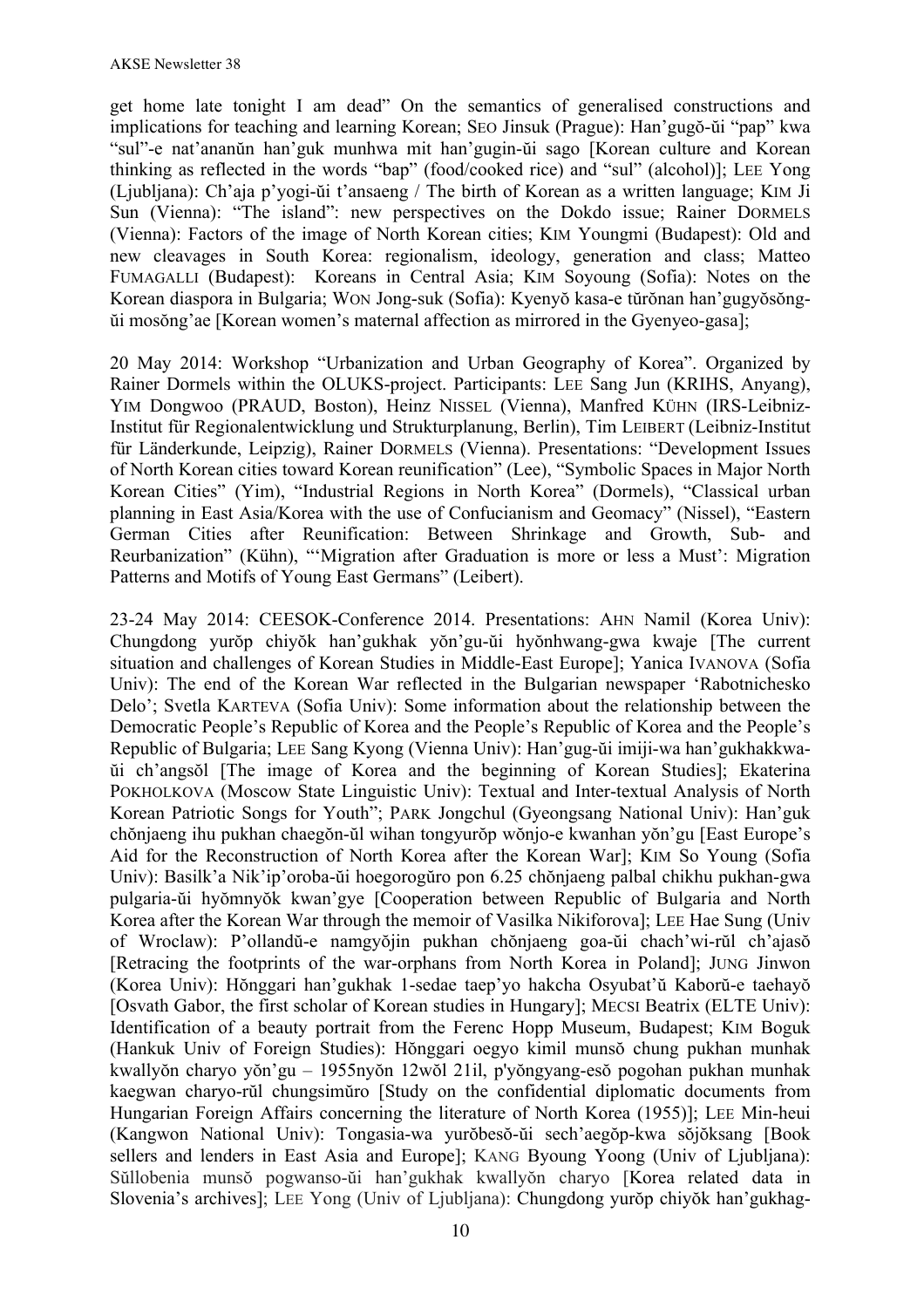ŭi pangyang kŭrigo han'gukhak charyo-wa inmul [Direction of Korean Studies, Korea related data and people in Middle Eastern Europe]; Alexander FEDOTOFF (Sofia Univ): Bulgarian and Korean Society after Liberation -Introductory Overview; Rainer DORMELS (Univ of Vienna): Industrial regions of North Korea; KIM Tae Young (Hankuk Univ of Foreign Studies): "A Study on the Birth and Globalization of Sports originated from each Continent"; HYUN Jeong Im (Vytautas Magnus Univ): Conspiracy theory and political communication; YUN Sun Young & CHUNG Tae Hung (Univ of Vienna): Han'guk(in)ŭi k'ŏp'i munhwa, K-Culture-ŭi ilbu-ro chinhwahago itta [Coffee Culture of Korea(n) as a K-Culture]; KIM Jisun (Univ of Vienna): Opportunities for future advancements in music education through intercultural dialog between Europe and Asia; Anastasia POGADAEVA (Russian State Univ for Humanities): The genre *soakpu* in Korean medieval poetry (Koryo period); SHIN Dongheun (Konkuk Univ): Sŏlhwa sok "hwasubun" hwaso-ŭi saengt'aehakchŏk koch'al ‒ han'guk-kwa yurŏpsŏrhwa-rŭl taesang-ŭro [An ecological consideration of the motif of the 'magic mill' based on Korean and European legends]; JIN Jaekyo (Sungkyunkwan Univ): Haebang ihu singminji yusan'gwa ŏmun chŏngch'aek [Colonial heritage and language policy after liberation]; Maria SOLDATOVA (Moscow State Linguistic Univ): Considering Gender when Translating Dialog in Literary Text from Korean into English and Russian: The Case of 'Twofold Song' by Yi Mun-yol; HONG Do-Il (National Research Univ, Higher School of Economics): TOPIK chunggŭp ŏhwi munbŏp yŏngyŏg-ŭi munbŏp punsŏk [Analysis on vocabulary and grammar in TOPIK intermediate tests]; CHO Eun Suk (Ankara Univ): Pihanjagwŏn han'gugŏ haksŭpcha-rŭl wihan hanja kyoyuk yŏn'gu [On Chinese Character teaching for Korean language learners in Turkey].

#### Scholars' Reports:

**Rainer Dormels**, Full Professor for Korean Studies at the Institute for East Asian Studies, is currently serving as president of the Central and East European Society of Koreanology (CEESOK), as president of the European branch of ISKS (International Society of Korean Studies) and as vice-president of the ISKS. He teaches on Korean politics and society, on Korean geography as well as on Korean linguistics. In research he focused on aspects of the human geography of Korea and published recently the monograph "North Korea's Cities. Industrial facilities, internal structures and typification" (Jimoondang 2014). His essays on North Korean industrial cities are available on the website "Digital North Korea". He gave the following presentations: 22 Aug 2013: "Chosŏn minchu chuǔi inmin konghwaguk tosi ǔi kwangkoŏp inp'ǔra yŏn'gu" [Research on the mining and industry infrastructure of North Korean cities], Guangdong Univ of Foreign Studies: The 11th ISKS International Conference on Korean Studies; 30 Nov 2013: "Factors of the image of North Korean cities", Viennese Korean Studies Days, Korean Studies, Univ. of Vienna; 7 Jan 2014: "North Korean Cities", Academy of Korean Studies, Seongnam: The 100th Colloquium; 22 May 2014 "North Korea's Cities," Urbanization and urban geography of Korea, Univ of Vienna; 23 May "Industrial regions of North Korea," 15th CEESOK-conferenc*e*, Korean Studies, Univ. of Vienna; 13 June 2014: "Factors of the image of North Korean cities", *The Making of a global Economic player?* Korea in Comparative Perspective, CEU Budapest. He participated in the following conferences : 24-25 Oct 2013, Intellectual and Institutional Trends of Korean Studies in North America, Academy of Korean Studies; 20 Dec 2013, Konggan ŭi mirae, mirae ŭi konggan, chirihag ŭi mirae [The future of spaces, the space of the future, and the future of geography], Seoul National Univ, Dept. of Geography, Korea Research Institute for Human Settlements (KRIHS).

**Ji Sun Kim**, Ph.D., lecturer (fellow teacher), earned her PhD from the Department of Cultural Management and Cultural Studies at the Univ of Music and Performing Arts Vienna with a thesis on "Opportunities for the advancement of music education through intercultural dialogue between Europe and Asia (using the examples of Austria and South Korea)", co-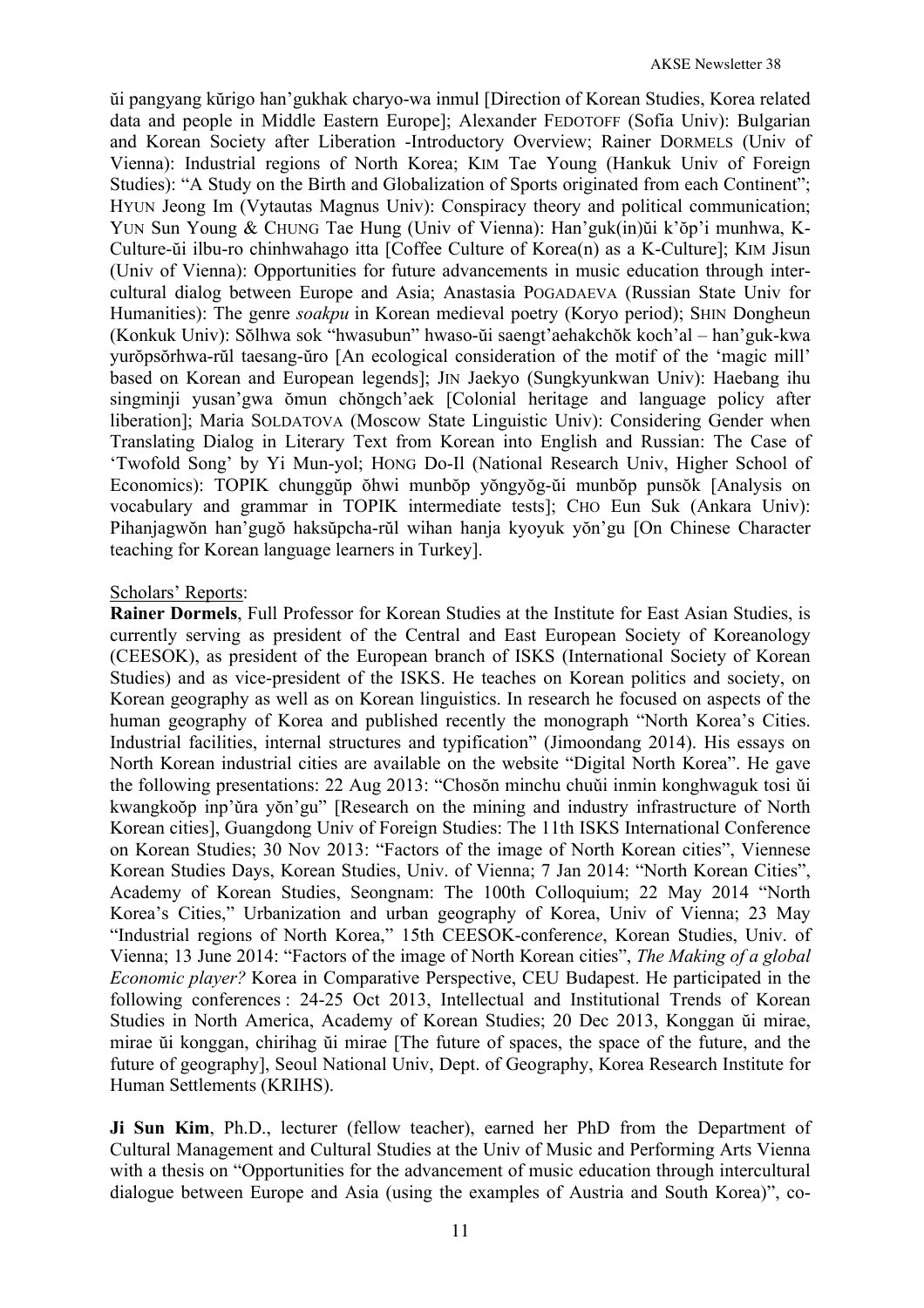supervised by Rainer Dormels. She currently adapts her thesis for publication. She teaches Korean cultural politics, history and society, as well as on international and intercultural communications of Korea. In her research, she focuses on the effects of cultural politics on Korea's contemporary society. She gave the following presentations: 13 Aug 2013: "Opportunities for the advancement of music education through intercultural dialogue between Europe and Asia (using the examples of Austria and South Korea)," *isaScience 2013*, Univ. of Music and Performing Arts Vienna; 30 Nov 2013: "The island: new perspectives on the Dokdo issue," Viennese Korean Studies Days, Korean Studies, Univ. of Vienna; 24 May 2014: "Opportunities for the advancement of music education through intercultural dialogue between Europe and Asia," CEESOK conference, Korean Studies, Univ of Vienna; 14 June: "Export of Western Music Education to South Korea," The Making of a Global Economic Player? Korea in Comparative Perspective, CEU Budapest.

**Andreas Schirmer**, Univ.-Ass. (Assistant Professor), has taught in the past year, among others, Korean literature in translation; Early Western travelogues and books on Korea; Invented or authentic traditions in modern South-Korea. As for research, a long-term interest he pursues lies in the intersection of comparative stylistics and mentality studies, targeting a possible common ground of translation studies and cultural anthropology. In that vein he tries to establish "translations wars" in South Korea as a subject that deserves attention. Another ongoing research of his is about texts on conditions in Europe authored by Korean eyewitnesses (travelers and sojourners) during the first three decades of the 20th century. Within the frame of the CEEPUS-network "Korean Studies in Central and Eastern Europe" Andreas Schirmer conducted courses/lectures (on various issues surrounding the linguistic contrasts between Korean and Western languages as observed in translations of Korean literature) in Cluj-Napoca, Prague and Warsaw. He gave the following presentations: 2 Sept: "Syntax problems in translating Korean Literature," 1st International Workshop of Literary Translation, Univ. of Bucharest, Faculty of Foreign Languages and Literatures; 4 Oct: "Placing Emphasis and Creating a Punchline in Korean: Habitual Syntactic Focus Position as a Problem in Translating from English or German to Korean and Vice Versa", China, Japan, Korea: Methodology and Practice of Culture Interpretation, Univ. of Kiev; 8 Nov: "Western Translations of Pre-modern Korean Literature as an Upcoming Field of Research", Korea – From traditions to modernity, Sofia Univ; 22 Nov: "Hunting mistranslations: an evergreen in Korea", Korean civilization: sources & prospects, Univ. of Warsaw; 14 Dec: "Yurŏp chiyŏk esŏ han'guk munhak pŏnyŏk tosŏ yut'ong hyŏnsil kwa chŏnmang – han'guk munhak pŏnyŏk tosŏ pogŭp ŭl ŏttŏk'e hal kŏsinga? [Current state and prospects of the supply of Korean literature in Europe – how to disseminate translations]", Korea Literature Translation Institute – Yurŏp pŏnyŏkka k'omyunit'i / EU Translators Workshop, Institute of Oriental Studies, Univ. of Rome 'La Sapienza;' 17 Jan: "Western Translations of Korean pre-modern literature", Medieval literature in East Asia with a special focus on Korean tradition, Univ. of Ljubljana; 3 Apr: "My new (recently published) textbook for German speaking learners of Korean: principles, debates, unsolved problems," 5th EAKLE Workshop, Univ Ca' Foscari of Venice; 14 May: "Befriending with a very foreign language: on my unconventional textbook for German learners of Korean", II International Conference "Methods of Teaching Oriental Languages: Actual Problems and Trends", National Research Univ, School of Asian Studies, Moscow; 16 May: "Similes in modern Korean literature: Park Min-gyu's way of leaving out the common quality when likening things", 3rd International Conference of Young Scholars on Korean Studies, International Center for Korean Studies, Moscow State Univ.

**Yun Sun Young**, senior lecturer, moved from Bonn to join our staff. She is a specialist in language acquisition research, having earned her PhD in that field, and is in charge of part of our Korean classes. Currently, she is preparing a textbook for German speaking learners of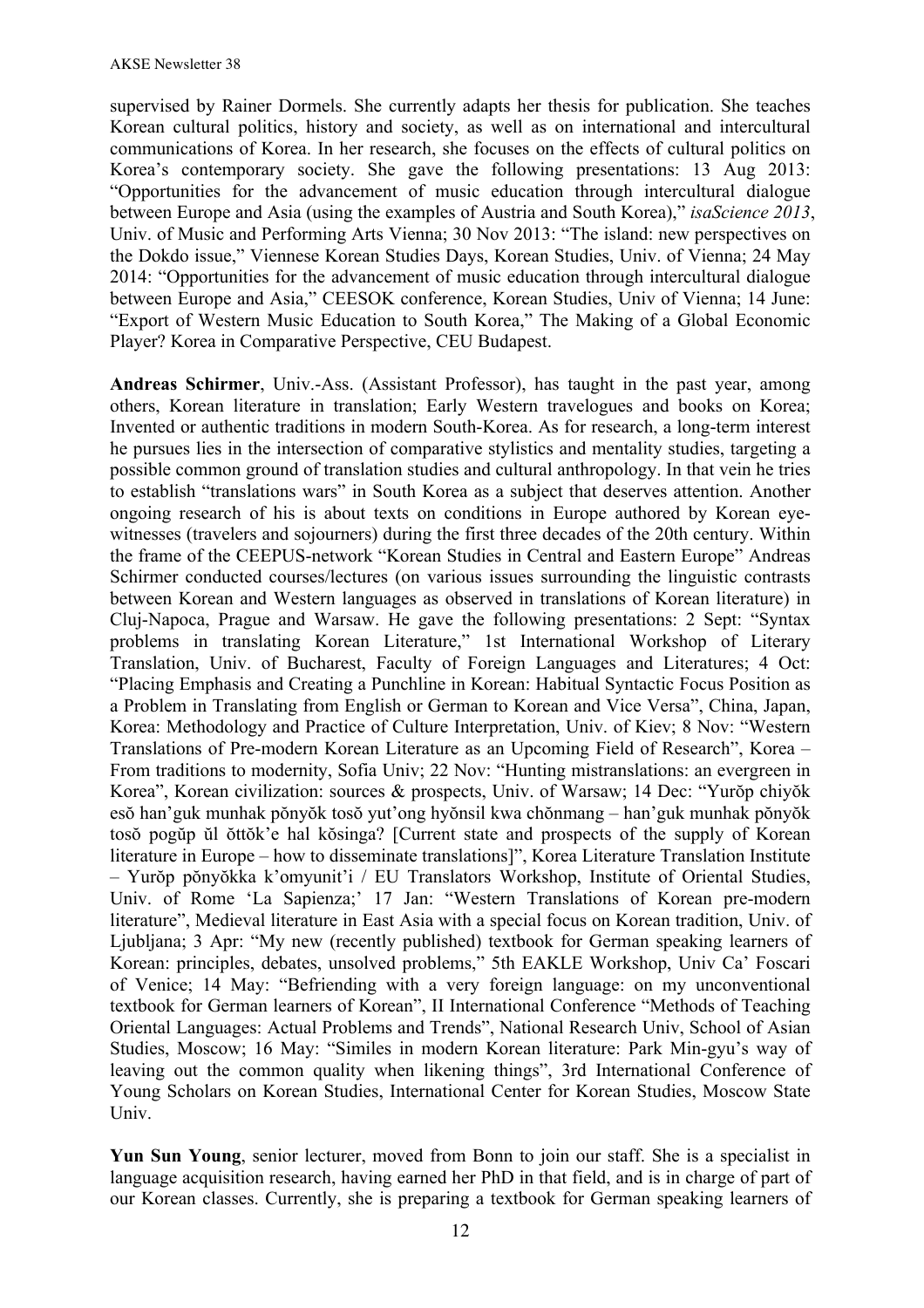Hanja. She gave the following presentations: 30 Nov: "Korean diaspora in Germany", Viennese Korean Studies Days, Korean Studies, Univ of Vienna; 26 Feb: "Cultural Contact between Austria and North Korea", Comparative analysis of the decolonization in Bulgaria and in Korea, Dept. for Korean Studies, Sofia Univ; 23 May: (with Chung Tae Hung) "Han'guk(in)-ŭi k'ŏp'i munhwa, K-Culture-ŭi ilbu-ro chinhwa hago itta [Coffee Culture of Korea(ns) as a K-Culture]," CEESOK-conference, Korean Studies, Univ of Vienna. She also served as a panel chair for the 5th EAKLE Workshop, Univ Ca' Foscari of Venice (2-5 Apr 2014).

## Publications:

**Dormels, Rainer**, "Chosŏn minju chuŭi inmin konghwaguk tosi ŭi kwanggoŏp inp'ŭra yŏn'gu" [Infrastructure of North Korean cities], *Proceedings of the 11th ISKS International Conference on Korean Studies* vol. 2, 621-630. (2013).

-----, "Seoul und Pjöngjang – zur Attraktivität der Hauptstädte für die Bewohner der beiden koreanischen Staaten / Seoul and Pyongyang: On the Attraction of the Korean Capitals for their People". Luca Faccio (ed.), *Common Ground*. Verlag für Moderne Kunst, 114-117. (2013).

-----, "Factors of the Image of North Korean Cities". Lim, Dongwoo & Rafael Luna (ed.), *North Korean Atlas*. Seoul, 20-33. (2013).

-----, "Chosŏn minju chuŭi inmin konghwaguk tosi ŭi kwanggoŏp inp'ŭra yŏn'gu" [Infrastructure of North Korean cities], *International Journal of Korean Studies* 15, 489-508. (2014).

-----, *North Korea's Cities. Industrial facilities, internal structures and typification.* Jimoondang. (2014).

**Kim, Ji Sun**, "Opportunities for the advancement of music education through intercultural dialogue between Europa and Asia (using the examples of Austria and South Korea)," *Proceedings from the CEESOK-conference 2014* (Vienna), pp. 223-245.

**Schirmer, Andreas**, "Reading-tutors and how they could help to narrow the distance between Korean and Western languages: Suggesting a new kind of commentary & readingtutor that invites learners to read Korean literature at an early stage of language acquisition," *CEESOK Journal of Korean Studies* 14, 69-91.

-----, (2013) "Ein Pionier aus Korea. Der fast vergessene Han Hung-Su: Archäologe, Völkerkundler, Märchenerzähler, Kulturmittler," *Archiv für Vökerkunde* 61/62, 259-315.

-----, (2013) "Evaluating Translations of Korean Literature: Current Status, Rationale, Purposes and Opportunities," *Studia Orientalia Slovaca* 12/2, 271-300.

-----, (2013) "Yurŏp chiyŏk esŏ han'guk munhak pŏnyŏk tosŏ yut'ong hyŏnsil kwa chŏnmang–Han'guk munhak pŏnyŏk tosŏ pogŭp ŭl ŏttŏk'e hal kŏsinga? [Current state and prospects of the supply of Korean literature in Europe – how to disseminate translations]" in Korea Literature Translation Institute (ed.), *2013 Yurŏp pŏnyŏkka k'omyunit'i / EU Translators Workshop 2013* [Proceedings], 64-68.

-----, (2014) "My new (recently published) textbook for German speaking learners of Korean: principles, debates, unsolved problems," *5th EAKLE Workshop* [Proceedings].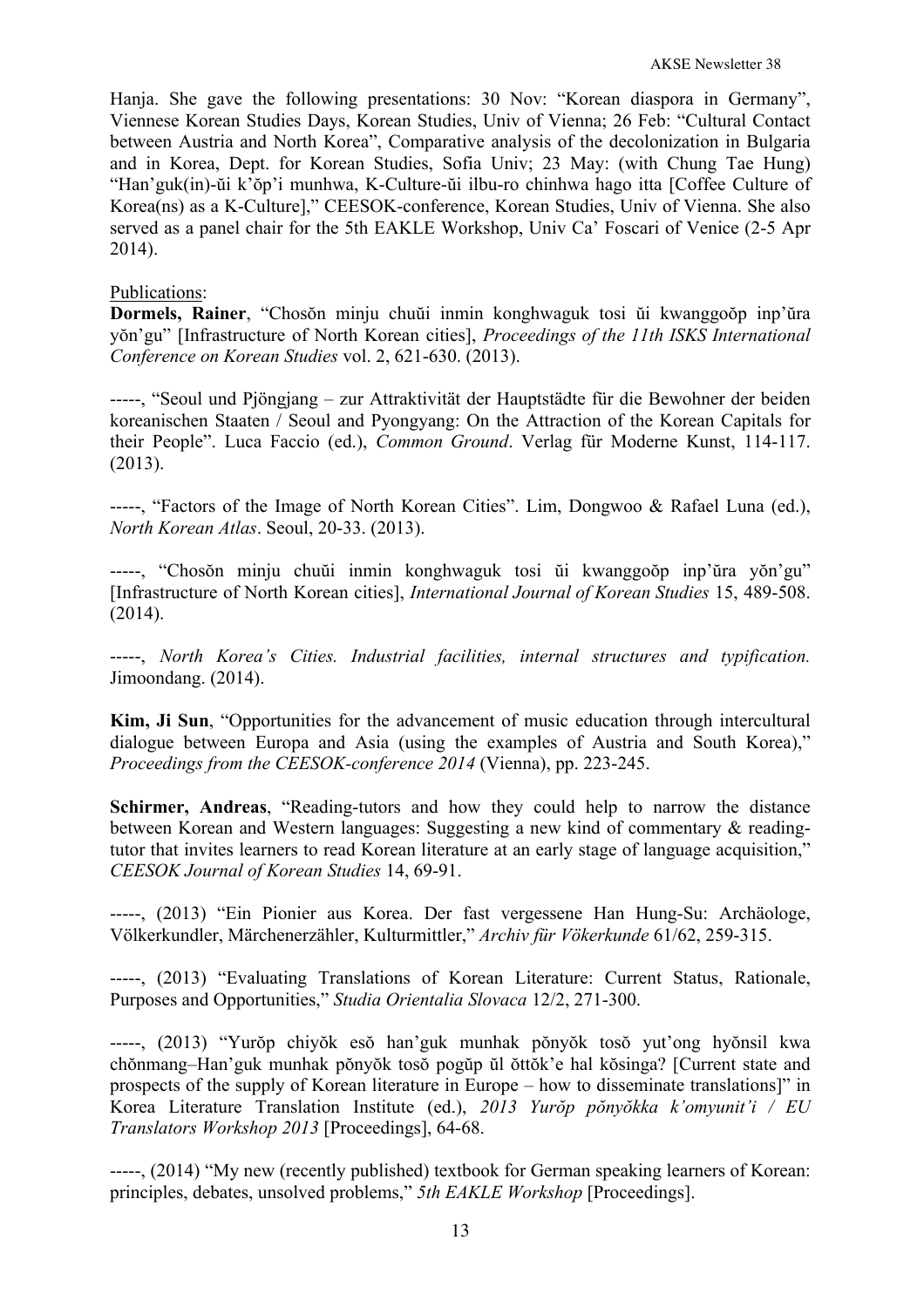-----, (2014) "Han'guk munhak ŭi togirŏp'an [German translations of Korean literature]," *Chakkadŭl* (Summer 2014), 204-215.

## **CZECH REPUBLIC**

#### **Praha (Prague)**

#### **Univerzita Karlova v Praze (Charles University) Department of Korean Studies, Institute of East Asian Studies**

#### General Information:

The team of department still consists of two full-time (Tomáš Horák, Vladimír Glomb) and one part-time (Marek Zemánek) assistants and one lecturer (Chŏng Jŏnu) headed by prof. Miriam Löwensteinová. Prague Korean studies continued their activities supported by Academy of Korean studies OLUKS grant within three major projects. The first project is Korean Language in Cross Cultural Exchange which is focused on language education and development of advanced material for both students and public. These activities resulted in publishing of an essential textbook *Korejská konverzace 1 [Korean Conversation I]* written by Štěpánka Horáková and Blanka Ferklová. To this part of grant could be also included publication of *Klasická korejština [Classical Korean]* by Vladimir Pucek and Vladimir Glomb, the result of the very long (in case of Vladimir Pucek) research on pre-modern Korean. The book consists of chapters of history of Korean language and parts offering texts with translations and grammatical analysis.

The second project is Perception of Korean Spirituality in the Age of Globalization, which is devoted to the topic of Korean religious traditions and their message for European audience this year focused on historiographical and literal discourse in East Asia and brought together specialist on Korean and neighbouring countries via the conference and subsequent publication *Tradice a proměny (Mýtus, historie a fikce ve východní Asii) [Traditions & transformations: Myth, History and Fiction in East Asia]*.

The third project (Korean Studies in the Context of Local Societies) produced the Bibliography of Korean studies in the Czech Republic (Czech lands, Czechoslovakia) *KOREANICA BOHEMICA ET SLOVACA* as a helpful tool for the basic information about the state of research of Korean studies outside Korea. This project should encourage the further research on the topic of Korean studies in the minor European countries, which are not a part of the predominant Anglo-Saxon tradition. Printed version is planned with additional studies by the main author, Zdenka Klöslová and Vladimir Pucek, who will contribute with a study on history of Korean Studies in Prague. For detailed description and results of this research please visit http://korea.ff.cuni.cz/.

#### Teaching and Exchange:

Thanks to the CEEPUS network of Korean Studies and OLUKS resources, we were able to significantly expand teachers and students exchange. Andreas Schirmer, Diana Yuksel and Irina Sotirova gave in Prague a series of lectures on Korean literature, art and culture. Vladimir Tikhonov delivered a presentation on the topic "Tolstoy's Gospel of Agape/Karuna and Modern Korean Religions." The final event of the academic year was the International Conference on Korean Philosophy (26-28 June 2014)*,* which brought together specialists and aficionados of Korean Confucianism with the following participants: Choi Young Jin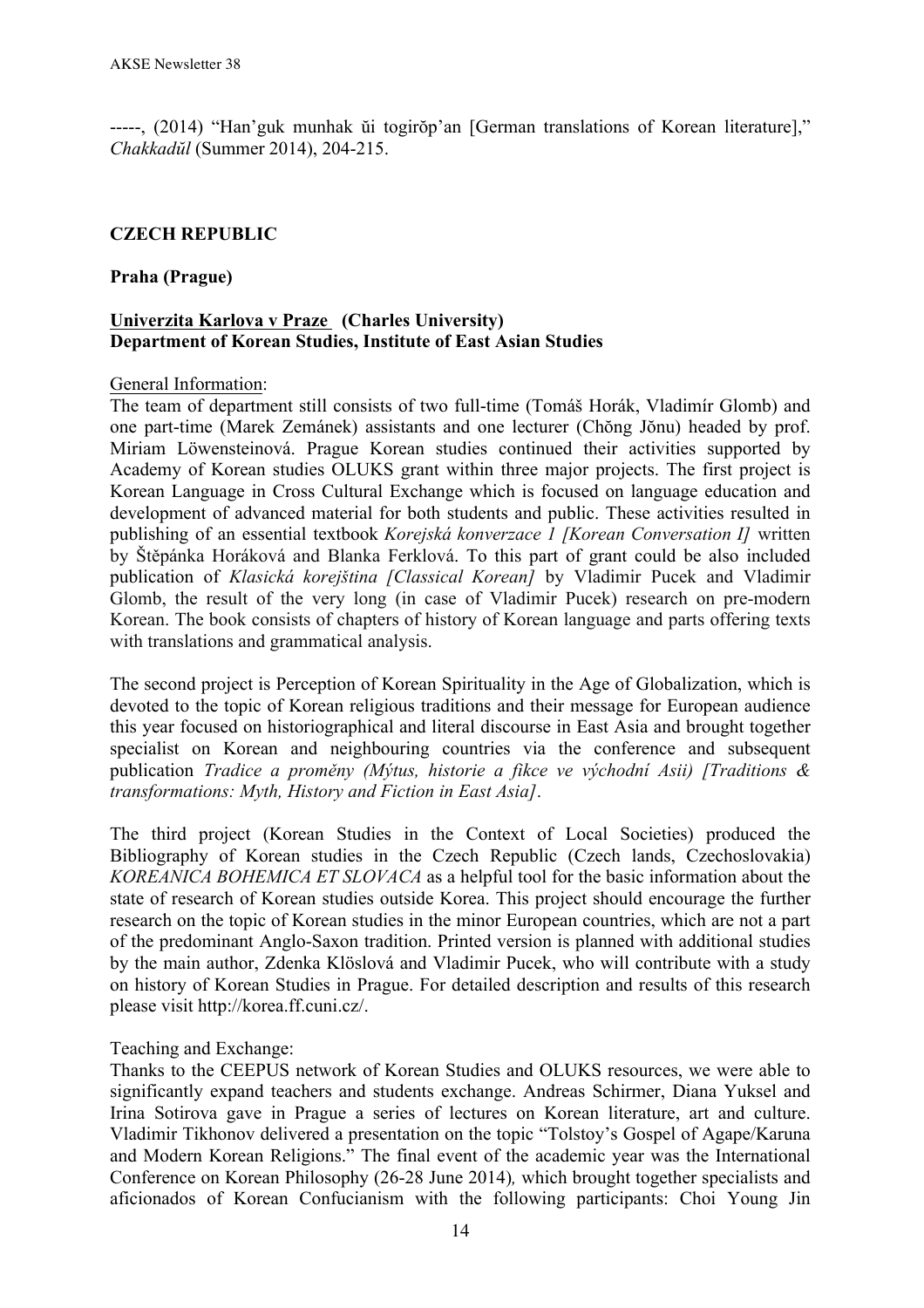(Sungkyunkwan Univ), Doil Kim (Sungkyunkwan Univ), Yun Jin Dan (Sungkyunkwan Univ), Xing Liju (Fudan Univ), Isabelle Sancho (CNRS-EHESS), Jin Ju Yong (Sungkyunkwan Univ), Kim Daeyeol (INALCO), Andreas Müller-Lee (FU Berlin), Vladimir Glomb (Charles Univ in Prague).

#### Scholars' Reports:

**Prof. Miriam Löwensteinová** (PhDr., Ph.D) has coordinated the AKS project, taught various new courses both home and abroad, and organized and edited a volume analysing relationships between history and fiction in East Asia *(Mýtus, historie a fikce ve východní Asii)* [Traditions & transformations: Myth, History and Fiction in East Asia]. Her main publication this year could be considered the work *Han Hǔng-su–otec československé koreanistiky.* [Han Hŭng-su–The Father of Czechoslovakian Korean Studies] compiled with assistance of Andreas Schirmer and Jarolsav Olša, jr. This book is the very first attempt to bring back to public knowledge and remind readers about the existence of the works that paved the background of the newly established Czechoslovak Korean Studies. It comprises almost all of Han Hŭng-su's works published during his stay in Prague, including his major work, "Korea Yesterday and Today."

**Vladimir Glomb** continued his research on traditional Korea, classical Korean and Korean Confucianism. Thanks to generosity of Prof. Lee Eun-jeung, he visited in January and February FU Berlin and enjoyed working in the pleasant and productive academic environment of Berlin Korean Studies. Together with Thorsten Traulsen and Elena Kondratyeva, he continued working on their project "Introduction to Classical Korean."

**Tomáš Horák** devoted his time besides his courses to his long-time work on works of Mister Chinul. He also participated at the EAKLE 2014, Universita Ca'Foscari, Venezia, 2-5 Apr 2014 and delivered a paper "Problém identity korejského zenu - Songčcholova kritika neortodoxní tradice. *Mýtus, historie, fikce (Myth, History, Fiction)*. Charles Univ in Prague, Faculty of Arts (9 Dec 2013).

**Marek Zemánek**, (Mgr., M.A.) continued his research on Korean Buddhism both old and modern. His teaching activities comprise besides his maternal seat also lectures at the Department of Religious studies of Charles. Together with Miriam Löwensteinová he was awarded The Best Translation Award for their translation of *Samguk yusa*. The same publication also received prize Charles Univ High Quality Monograph Contest. He delivered following lectures: Nov 2013: *Geography of the Sacred: The Role of Mountains in Samguk yusa.* International Conference "115th Anniversary since the beginning of Korean language teaching at the Saint-Petersburg State Univ" Sankt Peterburg, Russia; 23 Apr 2014: "Korean Buddhist Rituals of Death," Tübingen Korean Studies Lectures, Eberhard Karls Universität Tübingen; 22-25 May 2014: "Samguk Yusa and the Buddhisation of Korea: Refiguration of the Religious Landscape," Communities of Memory: Reimagining and Reinventing the Past in East Asian Buddhism. East Asian Buddhism Symposium, Universität Hamburg; 9 Sept 2013: "Symbolic Strategies of the Samguk Yusa: Space, Time and Landscape," The 14th Colloquium of the Institute for International Korean Studies, Academy of Korean Studies; 9 Dec 2013: "Symbolická eliminace časoprostorové separace v kronice Samguk jusa," Mýtus, historie, fikce (Myth, History, Fiction), Faculty of Arts, Charles Univ in Prague.

Publications:

**Löwensteinová, Miriam/Yu Sunbee**, "Scenic impromptu of Kim Sakkat," *MONGOLO-TIBETICA PRAGENSIA* '13, 6/2 (2014), p. 107–121.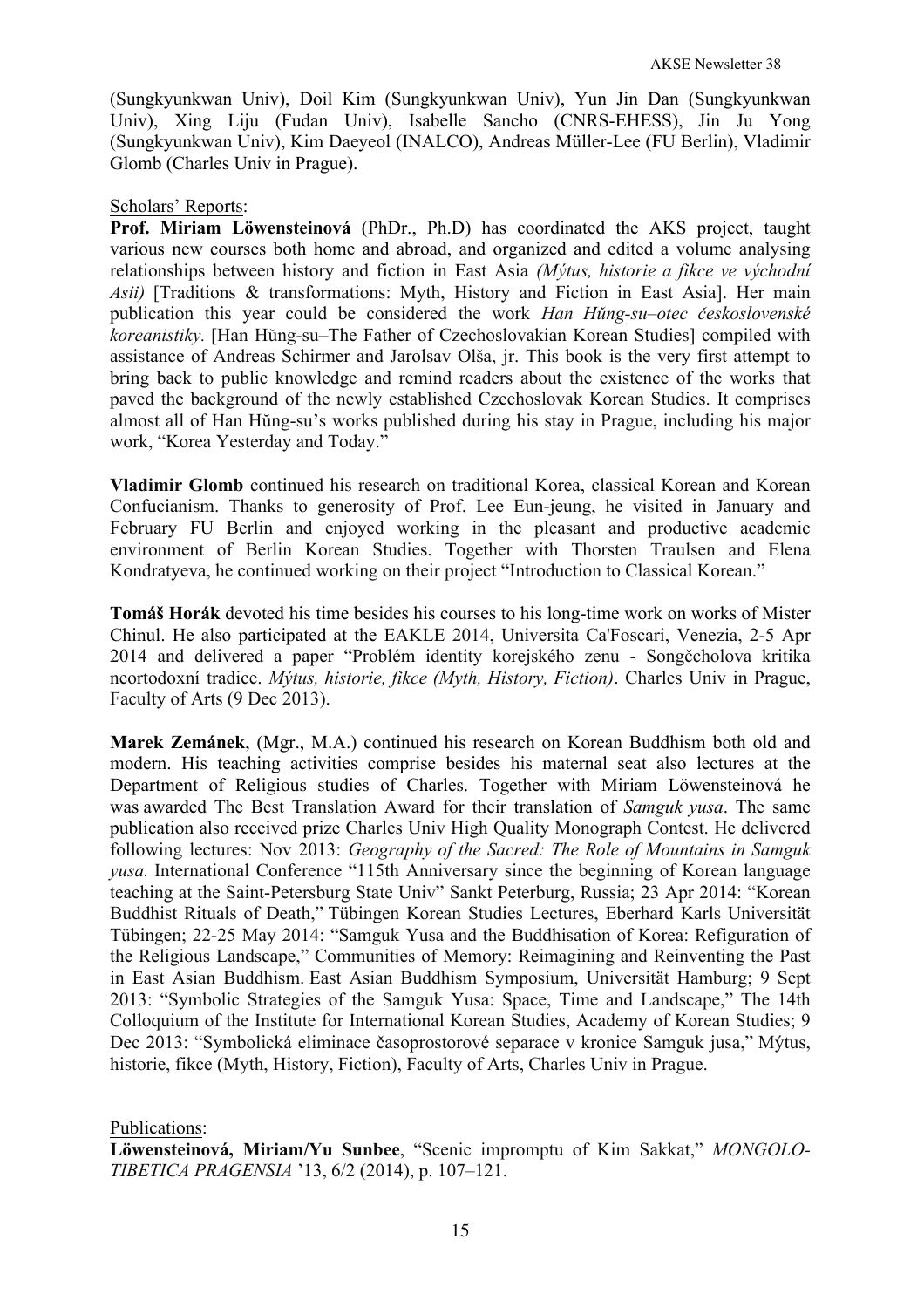**Pucek, Vladimír and Glomb, Vladimír**. *Klasická korejština*, Nakladatelství FF UK (2013), 362 p.

## **DENMARK**

#### **Copenhagen**

#### **The University of Copenhagen Korean Studies Unit**

#### General Information:

The Univ of Copenhagen Korean Studies Unit is part of the Department of Cross-Cultural and Regional Studies and the core faculty are: Dr Andrew David Jackson (Korean Studies), Ms Karin Jakobssen (Korean language) and Ms Hyun-joo Choi (Korean language). In addition, the Korean Studies Unit has affiliated members who work closely on Korea-related events Dr Martin Petersen (National Museum of Denmark) and Dr Jacob Ki Nielsen (Research Assistant, Department of Public Health).

Each year, the Unit holds a regular Korean Studies seminar series. These seminars are open to the Korean community in Copenhagen and are also an essential part of the Korean studies instruction at the university. This academic year (2013-14) the Korean Studies Unit held six lectures, four of which were organized under the EPEL programme: 14 Mar 2014: Prof Keith Howard (SOAS), 'K-Pop and the foundations of Korean Wave;' 21 March 2014: Dr James B. Lewis (Univ of Oxford), 'Trade, Sex, and Diplomacy: boundaries and images of Japan in Chosŏn Korea and boundaries and images of Korea in Tokugawa Japan;' 25 April 25 2014: Prof Martina Deuchler (Univ of Zurich), 'New Perspectives on Korean History: the Role of Elite Descent Groups.' In addition to the EPEL talks, there were two other seminars given: 8 May 2014: Prof. Kyung Hyun Kim (UC-Irvine), 'South Korean Cinema: Finding Success in the Post-Cinematic Era;' 9 May 2014: Mr Won Il (National Orchestra of Korea) spoke about the major influences on his music.

#### Scholars' Reports:

**Andrew David Jackson** was guest editor for a special edition of *Acta Koreana* (Volume 16:2, December 2013) and published a special introduction and article. Over the past academic year, he has given two talks: 1 Mar 2014: 'The Scent of Daggers: anomalies in the records and interrogations of the 1728 Rebellion,' Society for the Study of Pre-modern East Asia, Oriental Institute, Oxford Univ; 13-14 June 2014: 'Infiltration films, *Order No. 27* and the Voice,' Korean Screen Culture Conference, Univ of Sheffield.

**Jacob Ki Nielsen** successfully completed in May 2014 his PhD entitled *Fictions of Kinship. Representations of multicultural family-making in the South Korean cine- and dramascape* at the Department of Cross-Cultural and Regional Studies, Univ of Copenhagen.

**Ms Hyun-joo Choi** presented a paper in April 2014 entitled 'Teaching Korean and establishing Korean language programmes at the Univ of Copenhagen' to the fifth EAKLE (European Association for Korean Language Education) Biennial Workshop in Venice, Italy.

#### Publications:

**Jackson, Andrew David**, 'South Korean Films about the Korean War, *To the Starry Island* and *Spring in my Hometown*,' *Acta Koreana*, Vol 16:2 (Dec 2013). Also guest editor of the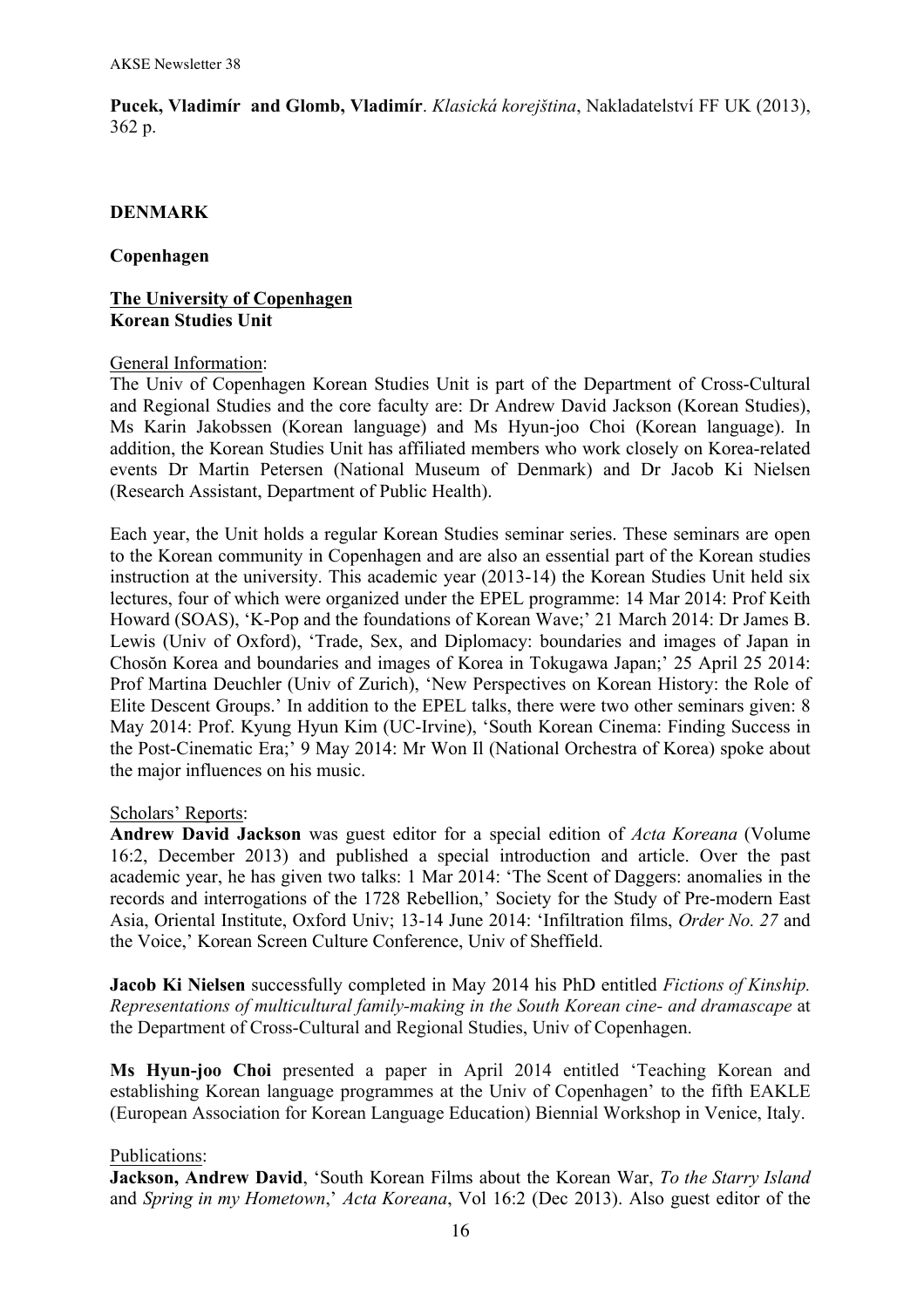#### issue.

-----, 'Histories in Stone: The Musin Rebellion Stelae and Contested Factional Histories,' *International Journal of Asian Studies*, Vol 11.1 (2014).

# **FRANCE**

**Paris**

## **École des Hautes Études en Sciences Sociales Centre de Recherches sur la Corée (CRC)**

## General Information:

In Oct 2013, Dr. Isabelle SANCHO took over from Valérie GELÉZEAU and became the new director of the CKS. The CKS organization includes the following permanent faculty and staff: Ms. Eunjoo CARRÉ-NA ("ingénieur d'études" in charge of the research library and of the scientific information of the CKS), Prof. Alain DELISSEN ("Directeur d'études" in history), Prof. Valérie GELÉZEAU ("Maître de conferences" in geography), and Dr. Isabelle SANCHO ("Chargée de recherches" at the National Centre for Scientific Research, appointed at the CKS). The CKS also has twenty-five associates from different partner institutions and seventeen students are currently enrolled in either Master or PhD programs.

In 2013-14, the CKS sadly lost two of its honorary associates who were important figures of Korean Studies in France and Europe: Prof. CHOI Seung-un (linguistics) and Prof. Daniel BOUCHEZ (pre-modern literature). Two former PhD students of the CKS who obtained their doctoral degrees in recent years, Dr. YIM Eunsil (anthropology) and Dr. KIM Kyungmi (sociology), were given the special status of young research associates ("jeunes chercheurs soutenus") in order to facilitate their future professional integrations in French academia. Four Ph.D. students defended their doctoral theses in 2013-14, and one former student, Dr. Florence GALMICHE (anthropology and sociology of religions), obtained a permanent teaching position in Korean Studies at the Univ of Paris Diderot.

In 2013-2014, the EHESS Centre accomplished its usual academic and research activities. It had in particular the pleasure of hosting a series of special lectures taught by the 2013-2014 EHESS distinguished visiting professors: Prof. Kim Jongmyung (Academy of Korean Studies) in January and Prof. Robert Oppenheim (Univ of Texas in Austin) in May (see below). Two lectures were also hosted at the Centre through the funding from the AKSE's EPEL programme: Prof. Joerg Plassen (Ruhr Univ Bochum) and Prof. Lee You Jae (Tübingen Univ). In May 2014, a trainee from Sciences Po Paris, Ms Alexandra Lichá, worked at the CKS under the supervision of Prof. Valérie Gelézeau.

#### Graduate program:

Thirteen graduate students following a Ph.D. program (mostly at EHESS, but also at partner universities and institutions such as Paris 7 or INALCO) are currently hosted for their research by the Centre for Korean Studies. The Centre for Korean Studies is involved in two EHESS master's programme: Asie Méridionale et Orientale (AMO, or "Southern and Eastern Asia") and Territoire, Espace, Société ("Territory, Space and Society", in particular the specialty Etudes comparatives du développement or "Comparative Studies on Development").

The following completed their Ph.D. dissertations in 2013/14: Stéphane Thévenet (Université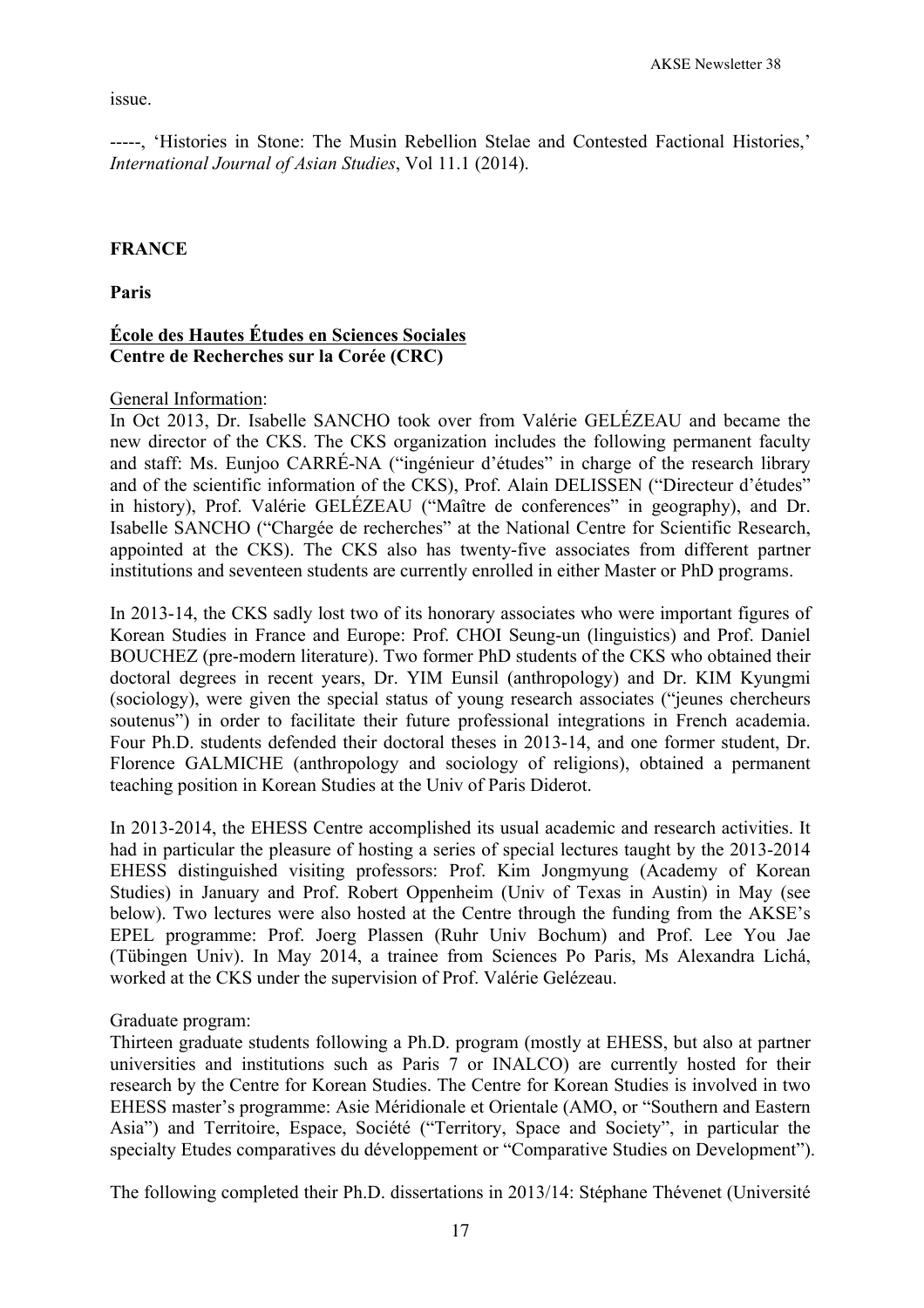Sorbonne Nouvelle–Paris 3), *Les feuilletons télévisés sentimentaux sud-coréens: histoire et analyse d'un genre télévisuel (1992-2005),* under the supervision of Professor François Jost, Université Sorbonne Nouvelle–Paris 3, defended on 10 Dec 2013; Stéphanie TOME-GARNIER (Université Paris Diderot–Paris 7), *La politesse linguistique dans l'enseignement: Analyse de la place faite au système des honorifiques dans des manuels de coréen langue étrangère, publiés après 2000* defended on 13 Dec 2013; Ahn Ogcheong (EHESS), *La mondialisation des produits audiovisuels coréens: la réception de deux feuilletons télévisés, Sonate d'hiver» et «Taejanggûm» auprès des publics japonais, coréens et* chinois under the supervision of Prof. Alain Delissen, Directeur d'études at the EHESS), defended on 18 June 2014; Benjamin Joinau (EHESS), *L'image de l'autre dans le cinéma coréen (1945- 2013) centrée sur l'ère de la politique du rayon de soleil (1998-2008). Hétérologie et imaginaire* under the supervision of Prof. Alexandre Guillemoz, defended on 25 June 2014.

#### Lectures and seminars:

Jan 2014: Prof. Kim Jongyung (Academy of Korean Studies), "Concepts to Characterise Korean Buddhism: A Reexamination," "Korean Kings' Views on Buddhism and Their Statecraft," "Buddhist World Heritage Items in Korea," "Buddhism in Contemporary Korean Society;" May 2014: Prof. Robert Oppenheim (Univ of Texas-Austin), "Hallyu's Sharers: Zones of Overlap among Contemporary South Korean Transnationalities," "Two Paths from 1882 in the American Anthropology of Korea," "The Ontological Politics of Place in Contemporary Kyŏngju" and "Sŏkkuram's Interior Landscapes, circa 1911;" 15 Nov 2013: Olivier Sibre (Institut d'Etudes Politiques de Paris), "Religion et diplomatie : le Saint-Siège en Asie orientale (XIXe/XXe siècles);" 29 Nov 2013: Eunsil Yim (lecturer, Univ of Paris Diderot), presentation of her Ph.D dissertation, "Coréens au Kazakhstan. Construction sociale de l'identité 'minorité-diaspora;'" 31 Jan 2014: special roundtable on "Sŏn and Esoteric Buddhism in Korea" (Kim Jongmyung, Joerg Passen, Yannick Bruneton, Florence Galmiche, Nicolas Sihlé); 7 Feb 2014: Benoît Quennedey (French Senate), presentation of his book "L'économie de la Corée du Nord en 2012," Paris, Les Indes Savantes, 2013, Série «Asie»; 14 Feb 2014: You Jae Lee (Univ of Tübingen), "Publicist, Film maker, and Collector. Archabbot Norbert Weber's View of Colonial Korea;" 21 Mar 2014: roundtable "Entraîner et éduquer en Corée du Nord : sportifs et militaires à l'épreuve dans le cinéma" (Alexander Vorontsov, Univ of Moscou), presentation of «The Korean Trap» (Russian documentary film by Pavel Sheremetminutes), and Marie-Orange Rivé-Lasan (Univ of Paris-Diderot), presentation of a North Korean movie; 4 Apr 2014: Lee Kil-ho (Univ of Paris Ouest-Nanterre), "Le militantisme culturel face à la politique de réaménagement urbain en Corée du Sud: vers un nouveau répertoire d'action collective;" 11 April 2014: Cho Young Chul (Korea Foundation Visiting Professor, Leiden Univ and IIAS), "Plural South Koreas in North Korea's Nationalist Discourse in the 2000s;" 6 June 2014: Andrew Jackson (Univ of Copenhagen), "The aftermath of the 1728 Musin rebellion: the legal overload;" 13 June 2014: Kyung-mi Kim (INALCO), presentation of her Ph.D. dissertation, "La construction de la catégorie identitaire de 'femme mariée à un étranger' (*kukche kyŏrhon yŏsŏng*) dans la société sud-coréenne (1945-2006)."

# Projects:

(1.) *Han'guk hak*/Korean Studies: Translations & Circulations: Thanks to the support received from le "Réseau Corée" funded by the Academy of Korean Studies, the past eight years spent at discussing collectively the translation of short texts and famous Korean forewords took form with (online) publication in view. Old files and blueprints were therefore exhumed, cleaned, reworked and completed while new projects were launched aimed at translating twelve major (classical) forewords of modern Korean historiography and a dozen of other texts picked from a two-volume set of debates/*nonjaeng* of Korean historiography published by Ch'angbi.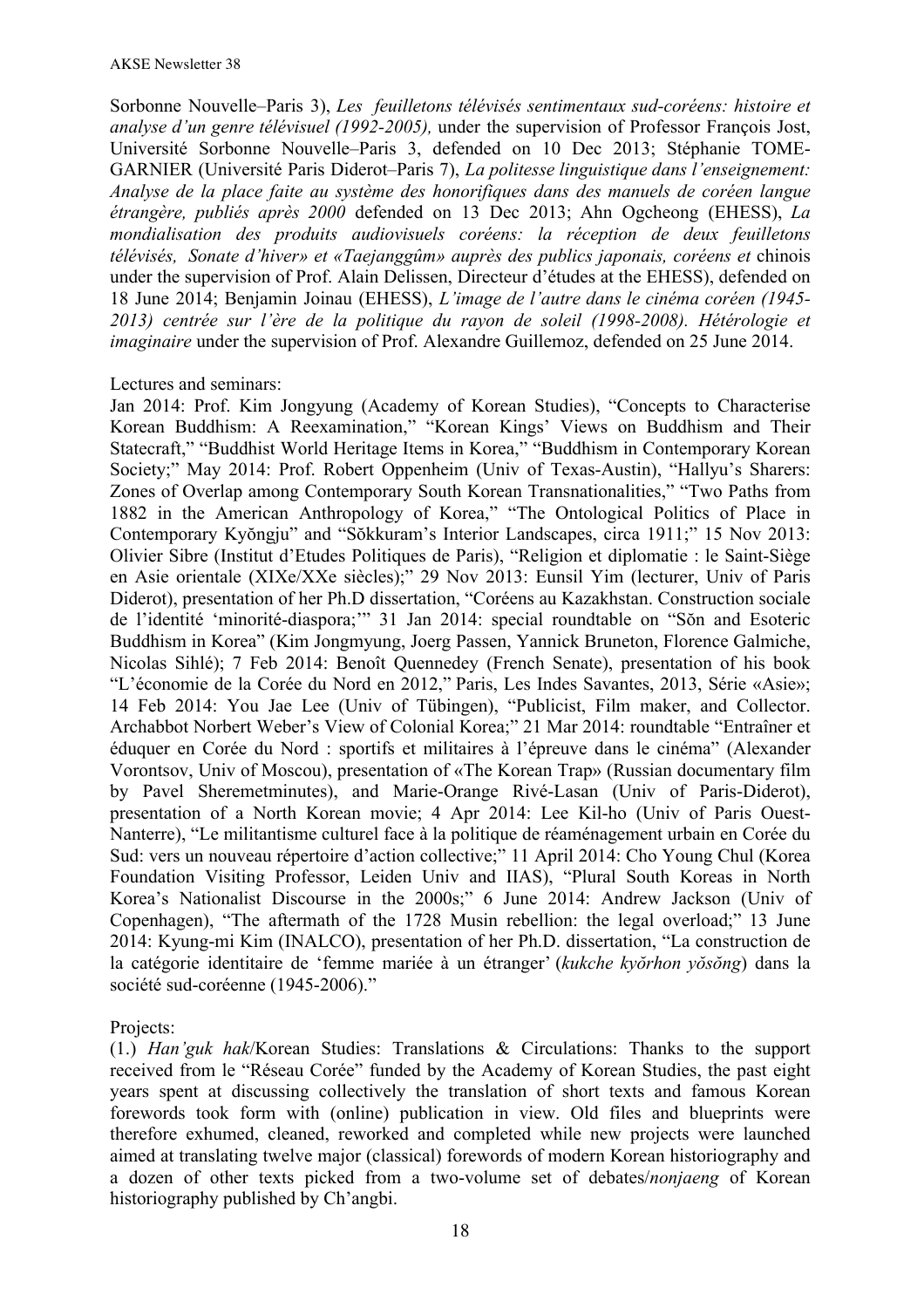(2.) Capital Cities in the Korean World (V. Gelézeau dir.): This project launched in 2011 is an offspring of the project "North/South Interfaces in the Korean Peninsula" that was finalized with the publication of *De-bordering Korea* in 2013. Korean history and the Korean space have been structured by a series of capital cities. These of course include those actively competing heads of state, Seoul and Pyongyang, but what of the others? Is plural "capitality" a Korean specificity? To answer these questions, the project draws upon a multi-disciplinary approach bringing together history, geography, sociology, anthropology and archeology in order to address this problematic alongside four main issues: 1. centers and (counter-) models of capitals; 2. planning hyper-capitals: major development projects in Paris, Seoul and Pyongyang; 3. capitals and social elites; 4. capitals, sites of memory and heritage. In 2013- 2014, the major outcome were an international workshop organized in Sept 2013 (see 3.1), and a panel presented at the AAS conference in Philadelphia (March 2014, see V. Gelézeau's individual report); a book is currently in preparation and has been accepted for publication by the Korean Studies series of the Institut d'Études Coréennes of the Collège de France.

(3.) North Korea: Development, Space and Society: Since the mid-2000s, the Centre for Korean Studies develops research in the pluralist stance characterizing European Korean Studies since the epistemological turn it contributed to initiate at the turn of the 2000s. Several engaged projects towards North Korea are involved including education (one North Korean student received a masters degree at EHESS in 2011) and ongoing building scientific and academic cooperation between EHESS, CAPA '"Cité de l'architecture et du patrimoine" – Museum of Heritage and Architecture – in Paris and Pyongyang Univ of Architecture (PUA *P'yŏngyang kŏnch'uk chonghap taehak*). In Oct 2013 an EHESS delegation including 7 researchers (5 from the Centre for Korean Studies and 2 from other institutions) was invited by PUA for an 8 day study trip in Pyongyang and more exchanges are under discussion.

#### Workshops and conferences:

(1.) 12-13 Sept 2013: Workshop «Villes capitales du monde coréen» (Capital cities in the Korean world): As part of one of the current projects developed at the CKS (see 2.2), this colloquium sponsored by the EHESS and the "Réseau francophone d'études coréennes or *Rescor* (Korean studies network) was organized in partnership with Paris-Diderot Univ and gathered 27 scholars mainly from Korea and Europe, all francophone. The conference lasted two days and structured into 4 sessions: 1. centers and (counter-) models of capitals; 2. planning hyper-capitals: major development projects in Paris, Seoul and Pyongyang; 3. capitals and social elites; 4. capitals, sites of memory and heritage. A fieldtrip visit of the "ZAC Rive Gauche" and the renovation project of "Place de la République in Paris were included in the workshop for comparative perspective after the session "Planning the hypercapitals: major development project in Paris, Seoul and Pyongyang." See the full report describing the workshop online at: http://parisconsortium.hypotheses.org/3334.

(2.) 26 June 2013: Workshop «Retour de terrain à Pyongyang–de *tapsa* et de thomassons » (Back from Fieldtrip in Pyongyang–labout *tapsa* and thomassons): This workshop was organized at the Centre for Korean Studies to reflect on the fieldtrip experience to Pyongyang of Oct 2013. How to situate this experience of a *tapsa* in a "closed context" where fieldwork practice is considered impossible? What have "thomassons" (those insolite urban objects invented by the Japanese Dadaist Akasegawa Genpei–Desbois 2013) to do with this experience? This workshop explored the seven voices of the participants of the trip to Pyongyang in Oct 2013, trying to open the discussion about knowledge regarding things North Korean as well as, more generally, the practice and epistemology of fieldwork in social sciences.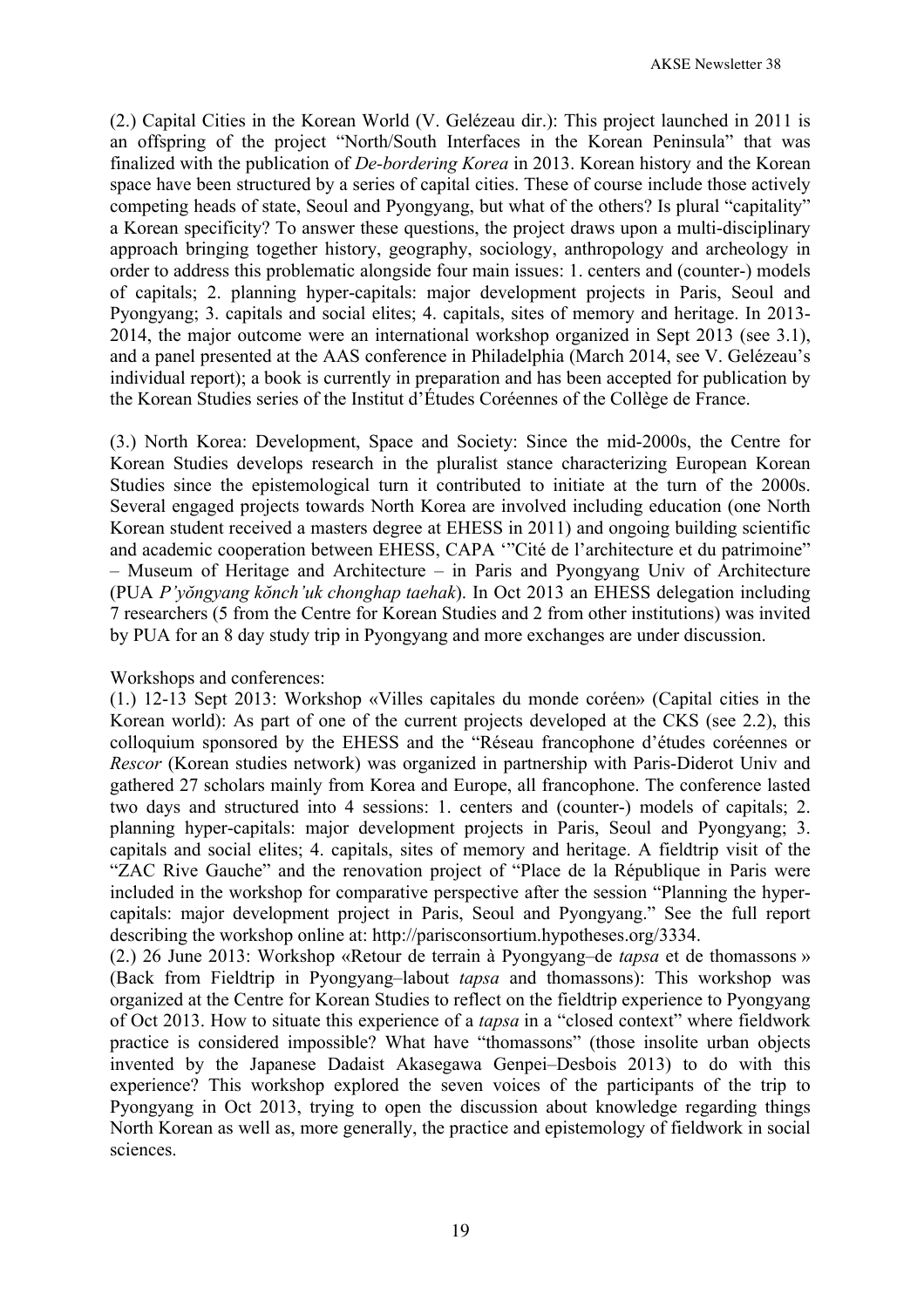#### Library:

Since its establishment in 1989, the CKS has one of most important collections in France, on all areas of the social sciences and on Korean cinema. In addition to the general catalogue, resources are accessible on a specific database. The materials include more than 10,000 monographs (80 percent in Korean) and 270 journals (60 percent in Korean). In addition, very important resources in the audio-visual and media fields are available. Since 2007, the CKS offers an online research service, accessible from the research platform "Hypotheses." In 2010, the CKS was selected by the Korean Film Council (KOFIC) as a "Hub-Library for Korean Film Studies." Several workshops and research projects are being launched to analyze all the material and make them available. The list of available films is accessible on the "Hypotheses" website.

## Scholars' Reports:

**Eunjoo Carré-Na** (senior Research Engineer) assists researchers and works with documentation and management services at the CKS. Her works include providing scholars and researchers with academic assistance, reference documentation, and information management services. She is also in charge of acquiring related resources from outside for the centre. In 2013-2014, she was extremely busy with the CKS participation in the major BULAC project that includes a change of the digital catalogue of the library and the preparation of a transfer of 200 linear meters stock of resources to the BULAC. In addition, she managed her usual duties related to the CKS digital database access (reporting and application for funding to be sent to the Korea Foundation), while she prepared the application to the KOFIC special program (Hub-Library for Korean Film Studies). Finally, she revised the website and the research services of the CKS.

**Alain Delissen**, with administrative duties kept largely at bay at EHESS or in a phase of transition at Collège de France, could focus on research and teaching activities and on his own doctoral students. In 2013-14, he taught two weekly graduate seminars at EHESS. After more than fifteen years of straying the avenues and back alleys of Seoul, his main seminar on the social history of colonial Kyŏngsŏng was concluded with a general assessment of the sweeping changes that marked two decades of historiography about colonialism in South Korea. In addition, he measured the difference in methods, positioning, discourse, and perspectives between two edited works centering on coloniality and Seoul. One was the fourth volume of *Sŏul 600 nyŏn sa* published in 1981 under the distant aegis of Yi Pyŏngdo; the other one was a recently published history of Keijō Univ (*Singmin kwŏllyŏk-kwa kŭndaejisik: Kyŏngsŏng cheguk taehak yŏn'gu*) under the stewardship of historical sociologist Jung Keun-Sik. With "Intelligences de la Corée" (The intelligence of Korea), a second seminar, catering for the Master students, was taught with Isabelle Sancho and Valérie Gelézeau, which aimed at discussing major authors and emerging research in the global setting of so-called "Korean studies". As in previous years, Alain Delissen regularly took part in two collaborative Master programs at EHESS–Asian studies and Colonial studies–that both accommodate students with no background about Korea. He also taught two classes of Korean Modern history at Ecole Normale Supérieure in the framework of a general course on Asian history aimed at students from various backgrounds. During this year, Prof. Delissen was invited to participate in various academic conferences, workshops and graduate programs: 12-13 Sept: general discussant, "Center, models, counter-models" round-table that was part of a workshop about Capital Cities in the Korean World, organized by Valérie Gelézeau through RESCORE and the CRC; 26 Sept 2013: book talk, with co-editors Valérie Gelézeau and Koen De Ceuster, on *De-Bordering Korea* (Routledge, 2013) at the Univ of Leiden; On March 25, 2014 he presented the first results of his research on 1929 Sindang-ni in a panel at the AAS Conference in Philadelphia as part of the panel "Shadow Capital Cities in the Korean World." In 22-25 June 2014, he visited Algeria for the first time, making a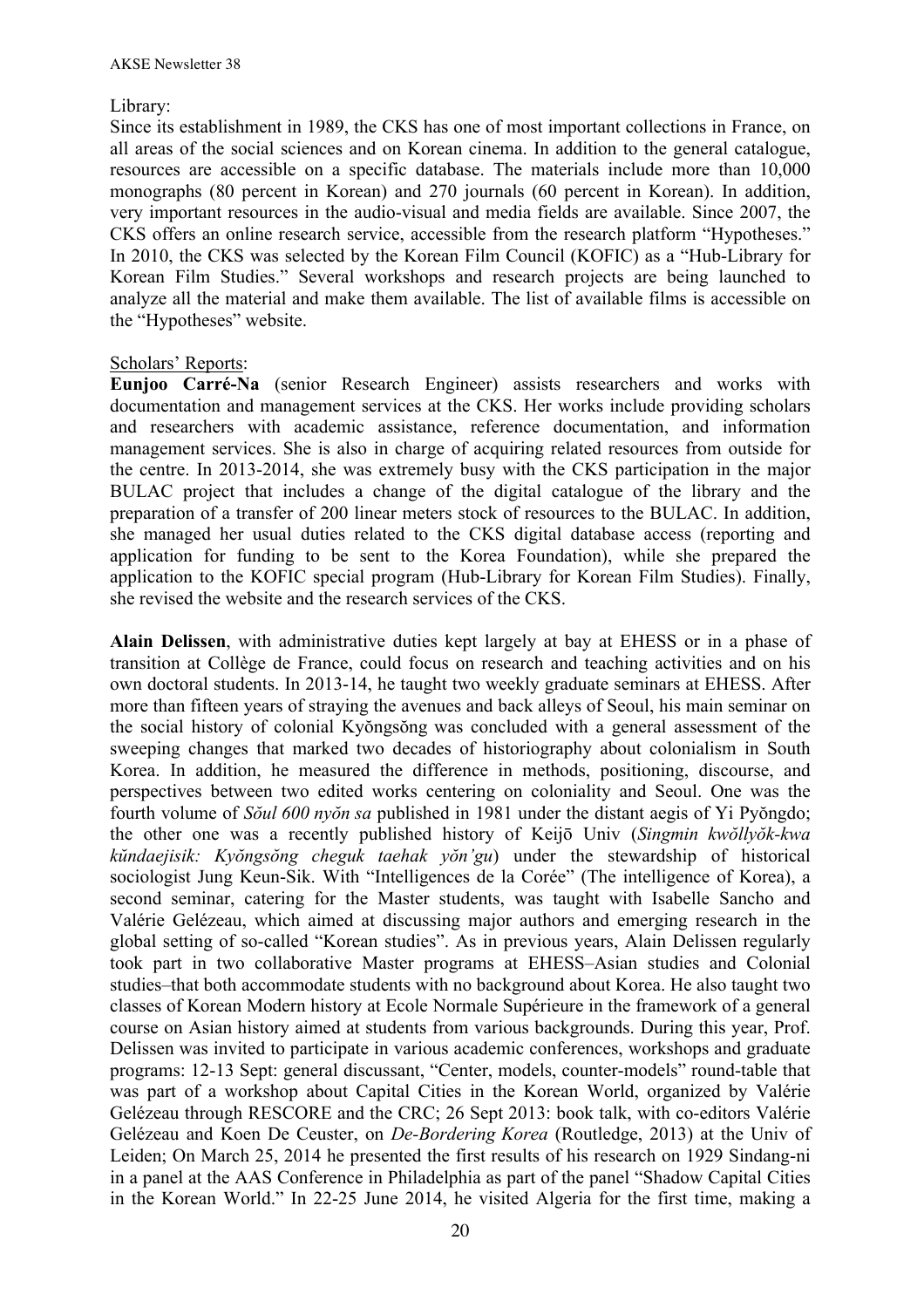presentation on "The South Korean Fabric of Heroes", in a symposium held in Oran putting together francophone scholars in the humanities and social sciences from South Korea and Algeria; in July 11-12, 2014, he was again in Seoul with the RICH at Hanyang Univ to discuss Prof. Lim Jie-Hyun's presentation on "Victimhood nationalism" in a two-day workshop whose theme was Transnational Korean Studies. A one-week visit and *tapsa* to Pyongyang (11-25 Oct 2013) was the obvious apex, both emotionally and scholarly, of this year. With urban planning and architecture in view, this trip organized by Valérie Gelézeau for seven European scholars in Korean (and Chinese) studies aimed at developing exchanges with North Korean colleagues in these disciplines. On 26 June 2014, a workshop that brought together again all seven *tapsa* visitors developed issues of "restitution" and followed up on other issues. On this occasion, Alain Delissen made a presentation "Viewed all. Viewed nothing. Hardly viewed anything: Thomassons in a régime of inter-viewing."

**Valérie Gelézeau** started the 2013-14 academic year by organizing two major events for the projects she directs within the Centre for Korean Studies. The first one was the workshop "Villes capitales du monde coréen" (Capital cities in the Korean world), also supported by the *Rescor* ("Réseau francophone des études sur la Corée"), held in Paris on 12-13 Sept 2013. The second one was a study trip to Pyongyang, at the invitation of the Pyongyang Univ of Architecture (P'yŏngyang kŏnch'uk chonghap taehak). The trip gathered seven scholars from EHESS, and other French and European institutions and happened in October (13-21 Oct 2013). Both projects stem and were partially financed from V. Gelézeau project as a junior scholar of the IUF (Institut Universitaire de France, 2007-2012). Still serving as the treasurer of the main Korean Studies association in France (AFPEC, Association Française pour l'Étude de la Corée), she also continued her mission as elected member in the scientific steering board (Conseil Scientifique) of EHESS. While accomplishing all the heavy tasks, reports and evaluations regarding to that post, she taught her regular seminar at EHESS and actively participated in the two other main seminars of the CKS with A. Delissen and I. Sancho. She also taught more occasionally in other EHESS graduate seminars ("Etudes comparatives du développement", "Séminaire des doctorants de l'UMR Chine, Corée, Japon", "Techniques, objets, et patrimoines en Chine, en Corée et au Japon du XVIe au XXIe siècle", "Asie méridionale et orientale"). Two Ph.D. students are currently working under her direction: one does research on the new commercial places in South Korean cities, and the other does research on the food culture of the Korean diaspora in Europe. This year she also had one master student working about the discourse on North Korea in the *New York Time* between the mid-1990s and the mid-2010s. She was also member of three Ph.D. examination boards in France, and acted as a reviewer for tenure or special professorship position in social sciences or Korean Studies in two different American Universities. Finally, she was the tutor of one Science Po Master's student, Alexandra Lichá, who was trained at the CKS between Feb-May 2014 and participated in the project "Capital cities of Korea" with a working paper on the new cities of Songdo and Sejong. During the year, as she was in the media both in France (interviews for *Le Monde* newspaper and *France Culture* national radio) and Korea (interview for *1013 Main Street* on TBS and *EBS* Documentary series), she gave several conferences in France (Paris-Diderot Univ, École normale supérieure, Institut français de la mode) and abroad (Korea Univ), and among them a couple of keynote speeches: 5 June 2014: "Schizo-coréanologies. De la frontière spatiale aux discours de la division" (Schizophrenic Korean Studies: from the spatial border to scientific discourse of the division), conference on Aspects et tendances de la culture coréenne contemporaine, Université de Nantes; 6 Mar 2014: **"'**Ap'at'ŭ konghwaguk-ŭr' toe tora bonŭn sidae" (Time to reconsider the 'Republic of Apartment'), one of the keynotes (in Korean) of the exhibit launch for «*Ap'at'ŭ insaeng»*  [The Republic of Apartment], Seoul Museum of History (Sŏul yŏksa pangmulgwan). March was a particularly busy month. Conferences held in March in Seoul (Korea Univ Seoul, Museum of History) allowed her to spend a few weeks in Songdo, which is the topic of her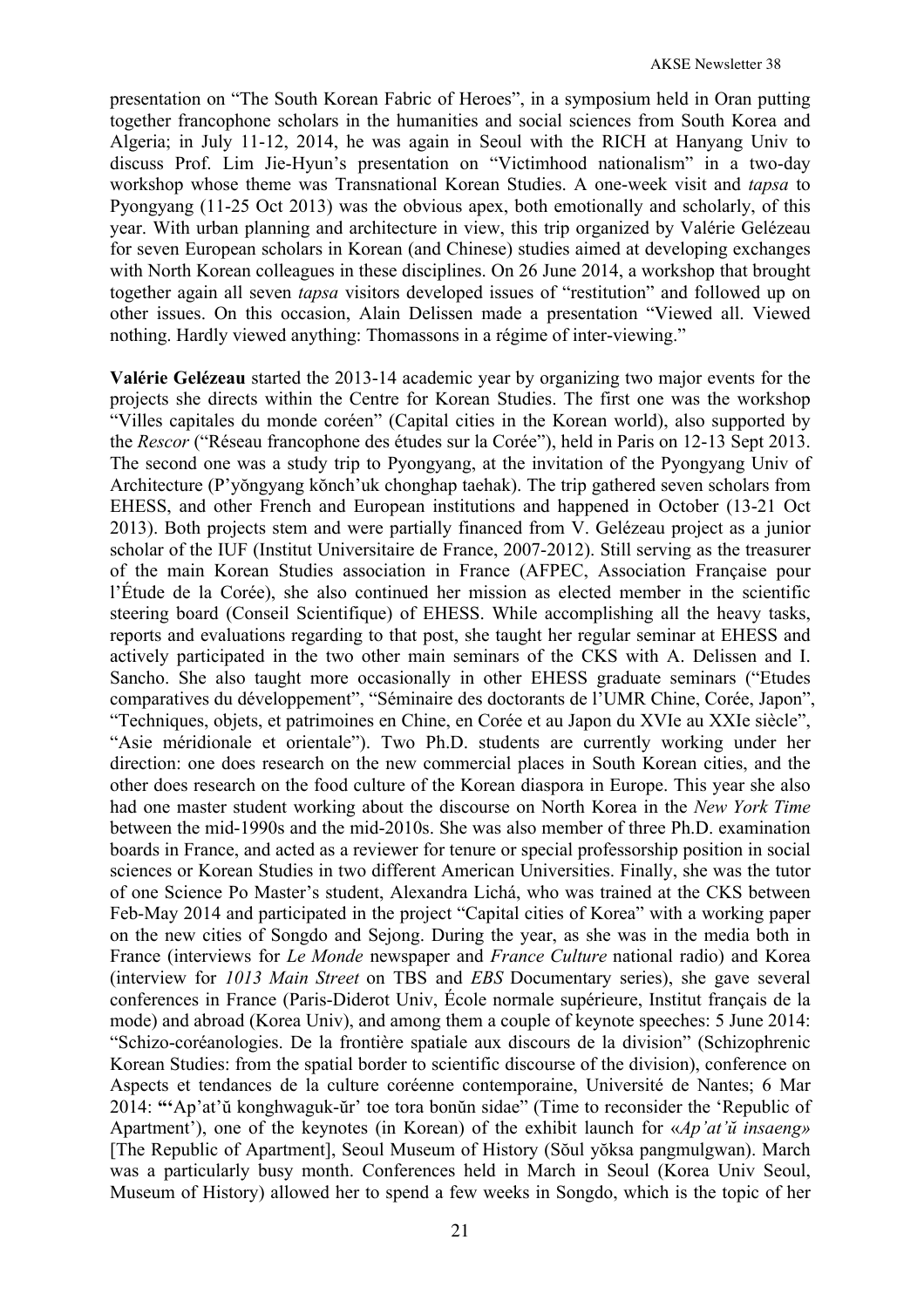new project. In Mar 2014, she could present the first result of this project at the AAS held in Philadelphia as a paper entitled "Emergence of a shadow: Songdo, a globalized mega-project in the shade of Seoul", within the panel "Shadow capital cities in the Korean world."

**Isabelle Sancho,** newly appointed as the Director of the CRC in 2013-14, was busy on both the academic and administrative fronts. In Oct 2013, she was promoted to "chargée de recherche de première classe" (first class junior researcher). In the first semester, she taught with Alain Delissen and Valérie Gelézeau the seminar "Understandings of Korea" ("Intelligences de la Corée"). During the academic year, she acted as a member of three boards of examiners of doctoral thesis in France and abroad. She has been continuously working on her annotated bilingual translation into English of the *Hwadam chip* (Collected Works of Hwadam, Sŏ Kyŏngdŏk). She also presented several papers at international conferences, workshop, and seminars: 12-13 Sept 2013: discussant, workshop "Villes capitales du monde coréen" (Capital cities in the Korean world), also supported by the *Rescor* ("Réseau francophone des études sur la Corée"), held in Paris; Mar 2014: "Self-Narration and Epistolarity in *The Complete Works of Yulgok*," panel on "Beyond Communication: The Scope of Epistolary Culture in Chosŏn Korea" at the AAS Conference in Philadelphia; May 2014: "Discourses and Practices of Confucian Friendship in 16th-Century Korea," Univ of Bucharest; June 2014: "Fragmentariness, intertextuality, and allusiveness in the *Hwadam chip*," Conference on Korean Philosophy in Prague, jointly organized by the Sungkyunkwan Univ and Charles Univ.

# Publications:

**Carré-Na, Eunjoo**, "Pi-yôngô-gwôn haksul chawôn yôngye kiban maryôn-ûl wihan p'ûrangsû haksul chôngbo sôbisû hyônhwang pogo)=(Rapport sur les services d'information et de documentation scientifiques en France (étude sur la mise en oeuvre de système de collaboration du réseau d'informations scientifiques non-anglophone)," Research report RMC 2012-15, Seoul, KERIS (Nov 2012), p 43.

**Delissen, Alain**, Préface à Pierre Journoud (éd.), *La Guerre de Corée et ses enjeux stratégiques de 1950 à nos jours* (Paris: l'Harmattan. 2014), pp 11-12.

**Gelézeau, Valérie**, "Streets and Open Spaces in Seoul (1995-2010): A Cultural and Geographical View of Local Neighborhoods," *Seoul, Seoul, Seoul* (Korean National National Commission for UNESCO, 2014), pp. 163-188.

-----, "Haetpyŏt chŏngch'aek (1998-2008)-i Nam-Puk'an chŏpkyŏng chiyŏk pyŏnhwa-e mich'in yŏnghyang–munhwa chiri hakchŏk kwanjŏm-esŏ" (Les conséquences de la politique du Rayon de Soleil (1998-2008) sur la zone frontière inter-coréenne–essai de géographie culturelle), *Minjok munhwa yŏn'gu* no. 63 (June 2014), pp. 247-278.

-----, "Les passions esthétiques sud-coréennes" (South Koreans' passion for body esthetics), *Korea Analysis*, no. 3 (June 2014), pp. 44-49.

# **GERMANY**

# **Bochum**

# **Ruhr-Universität Bochum Sprache und Kultur Koreas (Korean Studies)**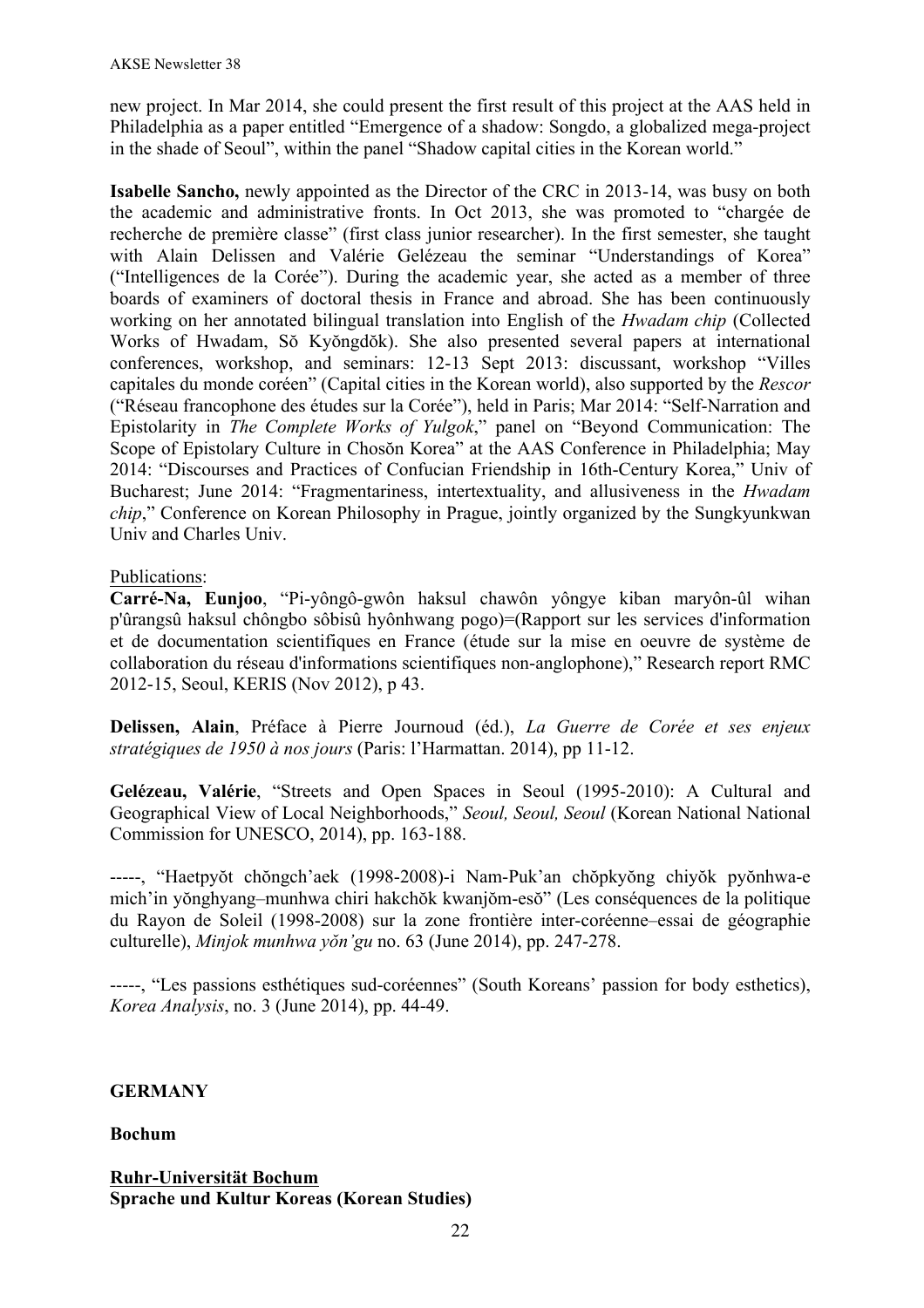## General Information:

The Korean Studies department at Ruhr-Universität Bochum, together with its affiliate in East Asian Religions (Professor Jörg Plassen), continued to work on a joint project with Freie Universität Berlin (FUB) titled "Circulation of Knowledge and the Dynamics of Transformation", funded through an AKS (Academy of Korean Studies) Korean Studies Institutional Grant (July 2009–June 2014). Under this project, M.A. students as well as doctoral students received scholarships on condition of writing theses that are relevant to the overall topic. The project was brought to a close with a conference held at Berlin in Feb 2014. Dennis Würthner ("Nine Clouds in Motion. A Study of Hypertexts of *Kunnmong*, focusing on *Kuullu* and *Kuun'gi*") and Barbara Wall ("Transformations of *Xiyouji* in Korean Intertexts and Hypertexts") successfully defended their doctoral dissertations this year. Dr. Wall will move to the UBC, Canada, for a one-year post-doctoral fellowship. Seven doctoral research projects are presently in progress. Dr. Florence Galmiche, who had stayed as research fellow of the KHK, moved to Diderot Univ, Paris, where she is leading the Korean Studies department. Dr. Pierre-Emmanuel Roux started a year-long research fellowship at RUB in December 2013. Other visiting researchers were Dr. Vladimir Glomb (Prague, 24-27 Feb 2014) and Prof. Cho Haesug (SNU, July 2014).

## Conferences and lectures:

26 Sept 2013: Prof. Ross King (UBC), "Accessing literary Sinitic through fiction: The role of the *Chŏndŭng sinhwa kuhae* in Chosŏn;" 29 Jan 2014: Sixiang Wang (Columbia Univ), "Contentious Pasts: Empire and History in Korean and Chinese Envoy Poetry;"11 Feb 2014: Prof. Sven Osterkamp (RUB): "Philipp Franz von Siebold's Korean studies: Focusing on his sources and publications on the Korean language;" 13-14 June 2014: Horlyck, Charlotte (SOAS): 'Our Culture' in Contemporary Korean Art; Jeong, Ae-ran (Paris): Formation of Chosŏn Dancer in Japan: Case of *Kŭmgangsan kagŭktan*, "Chosŏn" Performance Troupe in Japan; Lee, Eun-Jeung (Berlin): Uses of Hallyu in Contemporary Society; Bruno, Antonetta (Rome): Creativeness in Words and in Food: Italian Food in Seoul; Tikhonov, Vladimir (Oslo): *Namminjŏn* and the Issue of *Minjung* Literature (all lectures were given as part of the B.A. seminar "Uses of Culture in Contemporary Korean Society").

# Scholars' Reports:

**Marion Eggert** gave the following presentations: 15 Oct 2013: "Reactions of Korean Literati to Western Learning and Catholic Mission," Chinese Academy of Social Sciences, Beijing; 28 Feb-1 Mar 2014: "Pak Chiwŏn, Ch'oe Han'gi and Early Modern Transformations of Concepts of knowledge in Korea", RUB-FUB OLUKS conference, Berlin; 22-23 May 2014: "Failed Missions in Early Korean Encounters with 'Western Learning'", Conference "Telling Failures. Early Encounters between East Asia and the West", Hamburg Univ; 9 July 2014: 'Western Learning in 18th century Korea,' evening lecture, Tübingen Univ. She served as discussant for the conference 'Moving Beyond Description: Identity, Power, and the Theory and Methodology of North Korean Studies' held in Hannover, 3-4 July (organized by Eric Ballbach, FU Berlin). She continued to work as member of the board of the Käte Hamburger Kolleg (KHK) "Dynamics in the History of Religions between Asia and Europe" at Ruhr-Univ Bochum, while having resigned from her duties as deputy speaker of the university's Research Department CERES (Center for Religious Studies) in Dec 2013. In July 2013, her term as regular member of the AKSE Council expired (2009-2013), but she re-entered the Council as Secretary.

**Dorothea Hoppmann** has continued teaching courses in Korean language and Hanja. She also continued to work at the LSI Bochum, the Bochum Univ Institute of Intensive Language Training, teaching intensive courses (beginner and intermediate level) and developing the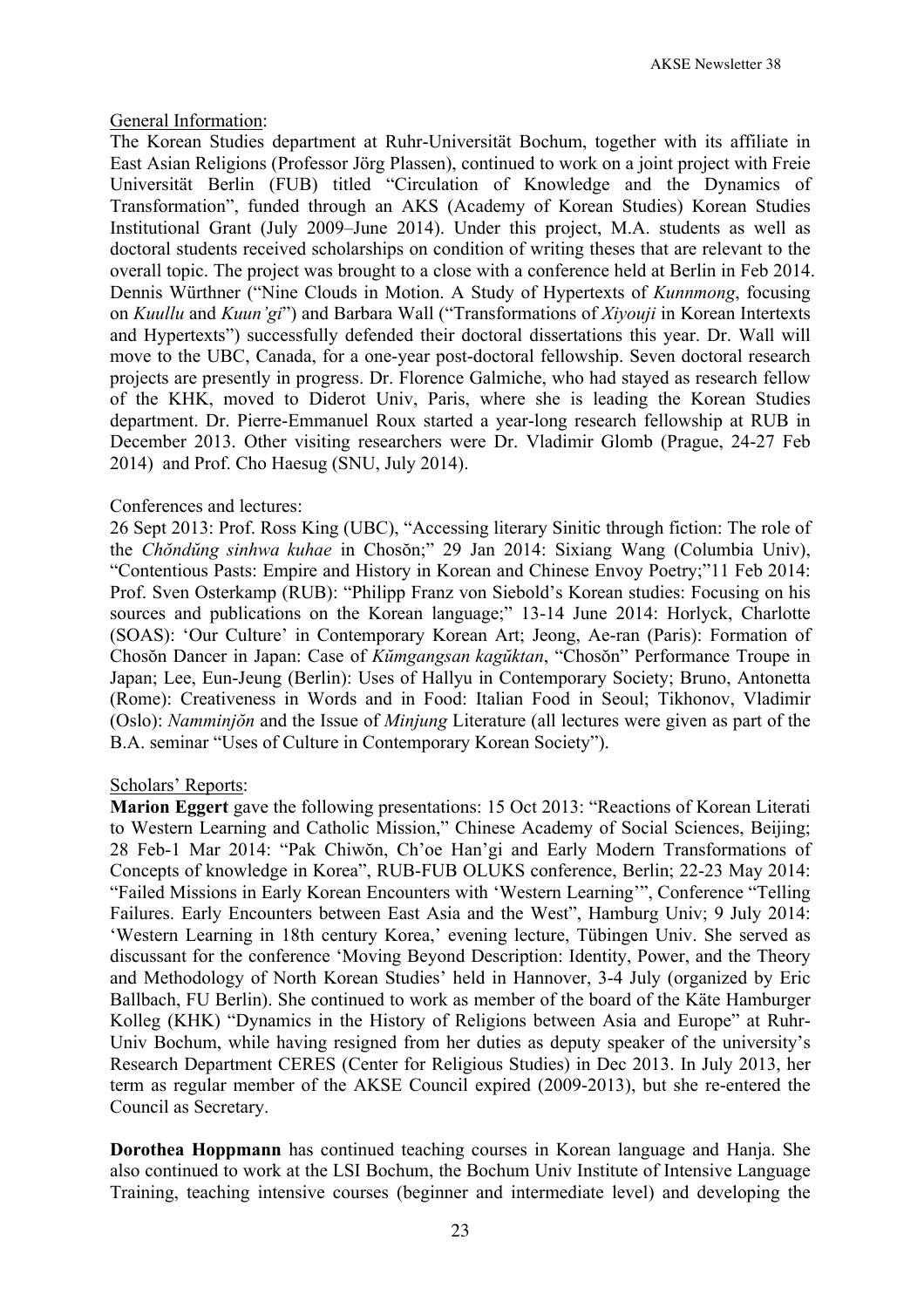Korean language program at LSI.

**Florian Pölking** gave the following presentations: Dec 2013: Ruhr-Universität Bochum, Student fair "Chancen Ostasien": "*Ŭigwe* als Quelle für die Koreaforschung" [*Ŭigwe* as a Source for Korean Studies], Bochum; Mar 2014: Freie Universität Berlin, AKS OLUPKS Final Conference "The circulation of knowledge and the dynamics of transformation": "Technical Knowledge among High Officials in the Late Chosŏn Dynasty – the Importance of *ŭigwe* as a Primary Source", Berlin; May 2014: Evangelische Stadtakademie Bochum: "Koreanische Gesellschaft in Deutschland. Vergangenheit, Gegenwart und Zukunft koreanischer ehemaliger Bergarbeiter und Krankenschwestern im Ruhrgebiet" [Korean society in Germany. Past, Present and Future of former Korean miners and nurses in the Ruhr Region], Bochum. He continued working as project coordinator in Bochum for the Korea Studies Berlin/Bochum Joint AKS OLUPKS project "The Circulation of Knowledge and the Dynamics of Transformation." In this capacity, he acts as the editor of the projects' first and third conference publications within the new series "Research on Korea" with Peter Lang Publishing.

**Thorsten Traulsen** gave B.A. courses at Ruhr-Univ Bochum on Middle Korean (twosemester introduction), as well as M.A. courses on "Culture and Society in Colonial Korea" (seminar) and "Introduction to Classical Manchu" (together with Felix Sigmund). He is working as the editor of the Korean part of the "Hefte für ostasitische Literatur" (Papers on East-Asian Literature). He also presented the KLTI literature evening "Ferne Stimmen in ihrer Nähe" (*distant voices near her*) with Shin Dal Ja und Kim Kwang-kyu, Bochum, 15 Oct 2013. He gave the following presentations: 24 Sept 2013: "Symbolic Power as Function– Global English as diglossia in modern South Korea", Deutscher Orientalistentag, Münster; 28 Nov 2013: "Tones in Middle Korean," Charles Univ, Prague; 27-28 Feb 2014: "Han'gŭl, Diglossia, and the Circulation of Knowledge in Early Chosŏn Korea," symposium on Circulation of Knowledge and the Dynamics of Transformation, Freie Universität Berlin. He chaired the "Korean Studies/Koreanistik" session at Deutscher Orientalistentag, Münster, 25 Sept 2013. He participated in the following workshops: 8-10 Aug 2013: "Literarisches Übersetzen Koreanisch - Deutsch" (literature translation Korean-German), KLTI workshop, Universität Wien; 20 Aug-1 Sept 2013: "Classical Korean Language III", AKS workshop held at Charles Univ Prague; 22 Nov-1 Dec 2013: "Classical Korean Language IV", AKS workshop held at Charles Univ Prague; 1-12 Mar 2014: "Classical Korean Language V", AKS workshop held at Charles Univ Prague; 19-25 Mar 2014: "Classical Korean Language VI", workshop held at Charles Univ, Prague.

**YANG Hanju** has continued teaching courses in Korean language and worked on literature translations. She gave the following presentations: 8-10 Aug 2013: "Übersetzungsprobleme an Beispielen der syntaktischen Ebene" at the workshop "Übersetzung und Sprachvergleich", Korean Studies at the Univ of Vienna; 13-14 Dec 2013: "Some Thoughts to the Reception and Dissemination of Korean Literature in Germany" (in Korean) at Translator Community in Rome (Literature Translation Institute of Korea).

**Myoung In YU** has continued teaching courses and gave the following presentations: 10 July 2013: "*Ch'ŏnhado* und Weltwissen chosŏn-zeitlicher Intellektueller" (*Ch'ŏnhado* and Chosŏn intellectuals' global knowledge), Faculty of East Asian Studies Midday Forum, Bochum; 2 June 2014: "Cartographic Representation of Territory and Historical Consciousness in Korea," Goethe Univ Frankfurt.

# Publications:

**Eggert, Marion**, with Gotelind Müller-Saini and Reinhard Zöllner, *Ostasien in Geschichte*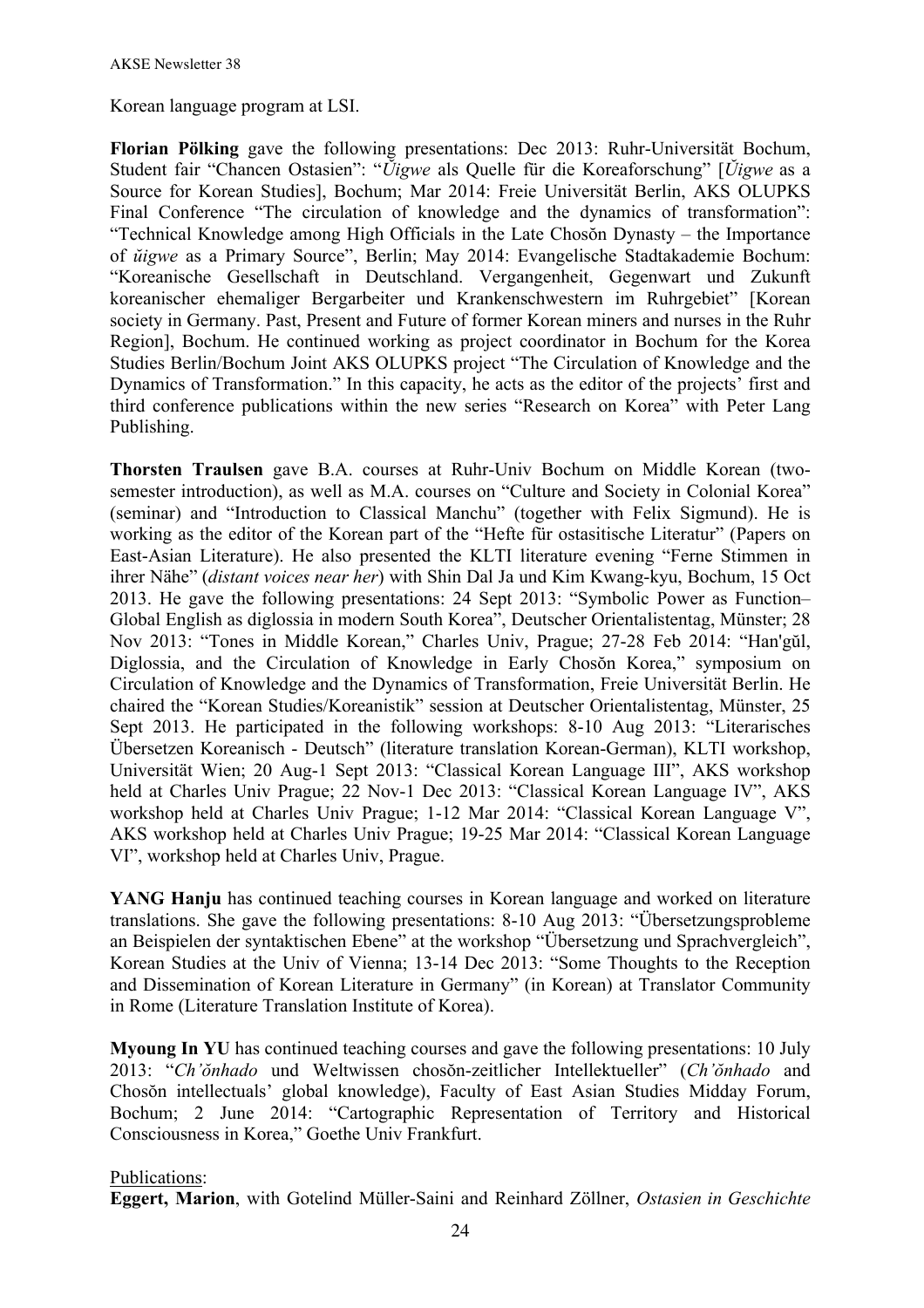*und Gegenwart. Eine Einführung für den Unterricht* (Schwalbach/Ts: Wochenschau-Verlag, 2014) (authored the following chapters: Introduction, Asia and Europe, Discoveries and Travels, Migration, Confucianism).

-----, ed. (with Felix Siegmund, Dennis Würthner): *Space and Location in the Circulation of Knowledge (1400-1800). Korea and Beyond* (Frankfurt a.M. et.al.: Peter Lang, 2014).

-----, ed.: *Travels in and out of Pre-modern Korea*, theme issue, BJOAF 36, 2012.

-----, "Methodological issues in using Chosŏn travelogues as a historical source: the question of factuality," BJOAF 36/2012, 11-25.

-----, "Travels in and out of Pre-modern Korea: Introduction," BJOAF 36/2012, 5-9.

-----, "Text and orality in the early reception of Western Learning within the Namin faction. The case of Sin Hudam's Kimunp'yŏn", in ME, Felix Siegmund, Dennis Würthner, eds., *Space and Locality in the Circulation of Knowledge. Korea and Beyond (1400-1800)* (Frankfurt u.a.: Peter Lang, 2014), 141-159.

-----, "Fluidity of belonging and creative appropriation: Authorship and translation in an early sinic song (Kongmudoha ka)", in Christian Schwermann, Raji Christian Steineck, eds., *That Wonderful Composite Called Author: Authorship in East Asian Literatures from the Beginnings to the Seventeenth Century* (Leiden: Brill, 2014), 142-162.

**Yang, Hanju**, The short stories of Yi Sang, translated into German with Heiner Feldhoff: "Yisang, Betriebsferien und andere Umstände, Erzählungen," Erzählungen (Graz: Drosch Literaturverlag, 2014).

-----, Essay: "Das Sterben ist vollendet, die letzten Aufzeichnungen aber noch nicht" Epilogue to "Yisang, Betriebsferien und andere Umstände, Erzählungen," Erzählungen (Graz: Drosch Literaturverlag, 2014), pp 209-220.

-----, "Literatur der kolonialen Zeit in Korea (1910-1945)", In: Kultur Korea, Ausgabe 4/2012, Berlin; "*munhakgwa pŏnyŏk*" (Literature and Translation) in online webzine of KLTI (2012).

# **Frankfurt**

# **Goethe Universität Frankfurt am Main (Frankfurt University) Korean Studies (Koreastudien), Interdisciplinary Centre for East Asian Studies (IZO)**

#### General Information:

Korean Studies at Frankfurt Univ was established in 2007 as a new subject area with degree provision first as minor and then also as major subject. It is located in the Interdisciplinary Centre for East Asian Studies (Interdisziplinäres Zentrum für Ostasienstudien/IZO) and the Faculty of Linguistics, Culture and Arts (Sprach- und Kulturwissenschaften). We have since enjoyed significant growth both in terms of research output and student numbers, which currently stand at 130 registered students. Dr. Yonson Ahn has served as Interim Professor and Acting Director of Korean Studies Programmes from Oct 2012. Since Oct 2013, we have managed to secure funding for another language lecturer. The existing lecturer Dr. Stefan Knoob (since Apr 2013; formerly at SOAS) has been joined by Dr. Hyuk-sook Kim, an experienced language lecturer and literary translator. This has enabled us to significantly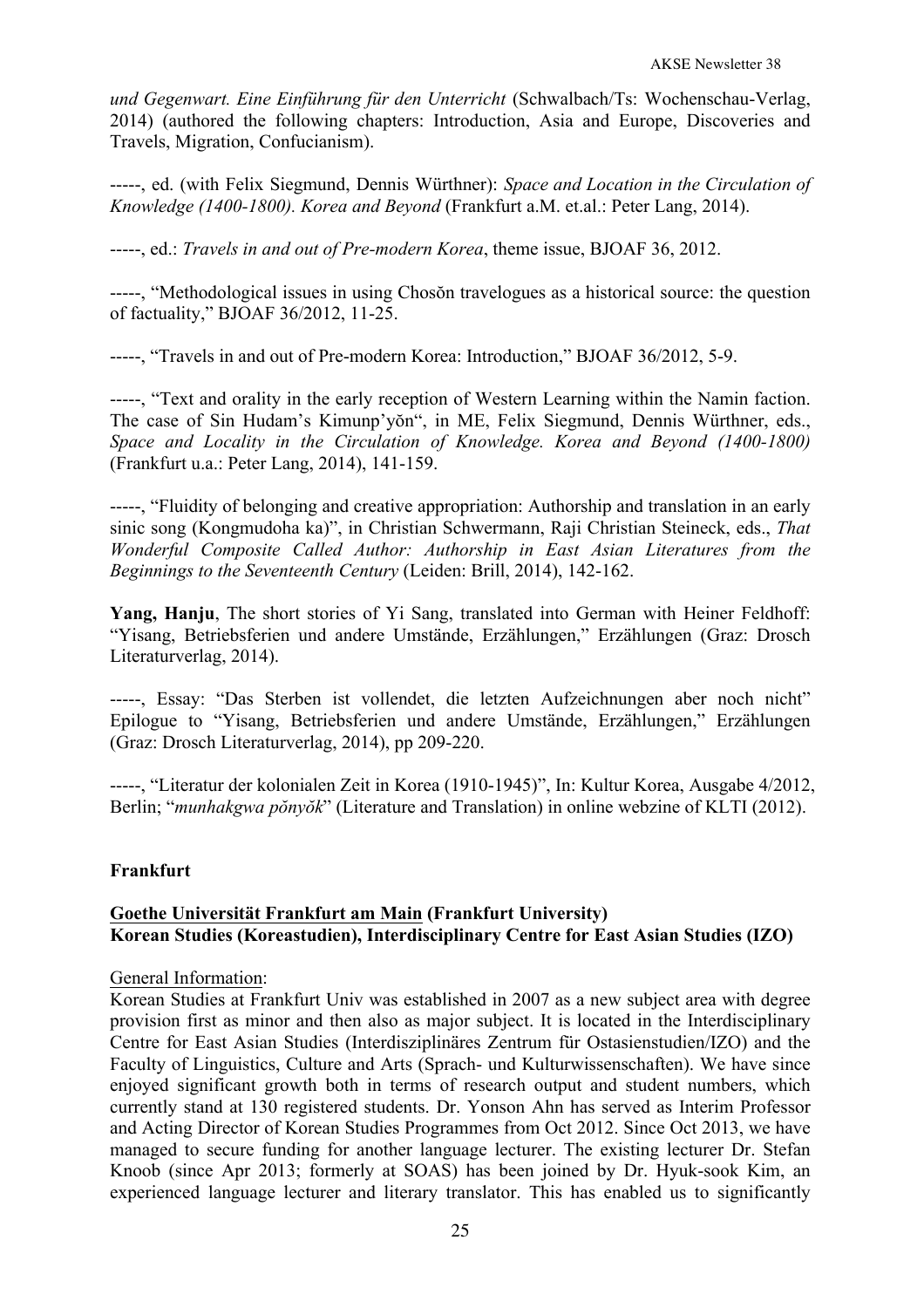improve language tuition and pastoral care for undergraduate students. We have also benefited from the continuing contribution of Dr. Hans-Jürgen Zaborowski, formerly chair of Korean Studies at FU Berlin, as associated teaching fellow on Korean culture and religious traditions. The new Asia Library inside the University Library on the Bockenheim campus is now open, with a greatly enlarged floor space, more reading spaces and longer opening hours. Our library collections continue to benefit from donations by the Korea Foundation as well as individuals who have generously donated their library collections to us, which continue being catalogued by the Korean Studies librarian. Thanks to continued funding by QSL Teaching Quality Enhancement Funds we continue to employ two part-time student assistants, Ms Katharia Schnöde (since Mar 2012) and Ms. Frauke Behre who provide invaluable administrative support. In addition, we have again managed to secure funds for the employment of two part-time tutors to support our first-year language students.

#### Academic program:

During the past year, Korean Studies has seen significant growth both in terms of student numbers and courses offered: First-Year registration near-doubled to almost fifty students (of which over thirty-five completed first year requirements) and on the strength of student numbers we managed to increase Korean language class and tutorial provision. Students in undergraduate programme study for the BA in Empirical Linguistics and Korean, either as Main or as Second Subject. In addition to Korean Language and Linguistics courses, they choose from a range of content courses on Modern Korean Society, Culture, History, Literature, Religion, Economics and other Humanities and Social Sciences topics. Our students have also had the opportunity to take part in distance seminars on Korean society and culture run by Ewha Woman's Univ under the auspices of the Korea Foundation Global e-School. Students can choose to spend a semester at a partner university in Korea (Korea Univ, Ewha Woman's Univ or ChungAng Univ), for which we have also managed to secure sponsorship by Asiana Airlines for an airline ticket scholarship and discount tickets for our students. Prof. Kyong-Mi Danyel Kwon (Ewha Women's Univ) taught a course entitled Pop Goes Korea: an Introduction to Korean Media and Culture as part of our participation in the KF Global e-School project with generous support from the Korea Foundation. Prof. Ihn-Hwi Park (Ewha Women's Univ) taught a course entitled North Korean Society: Building and Making of North Korea (E-School) as part of our participation in the KF Global e-School project with generous support from the Korea Foundation. Mrs. Kyung-sook Jhun also continued to teach on the Korean Beginners and Intermediate Practice classes and Mrs Kyungsuk Sung taught the Hanja class. Other people involved in administration and teaching support included Ms. Frauke Behre (final year undergraduate student and Korean Studies academic assistant), Ms. Katharia Schnöde (assistant for Korean Studies library), Ms. Perry Willems (MA Student at Modern East Asian Studies and teaching assistant), Ms. Stephanie Nickel (tutor for Korean language course) and Ms. Unsun Yoon (tutor for Korean language course).

#### Seminars:

19 Jan 2013: Prof. Kyong-Mi Danyel Kwon (Ewha Women's Univ), "The Makings of the Korean Wave; 24 Oct 2013: Hwangsik Kim (Ex-Prime Minister of the Republic of Korea), "Das koreanische Recht und meine Erfahrungen als Richter und Premierminister" (The Law in Korea and my experiences as a judge and prime minister); 04 Nov 2013: Prof. Ihn-Hwi Park (Ewha Women's Univ), "Trustpolitik of the New South Korean Government and the Inter-Korean Relations;" 08 May 2014: Prof. Youngmi Kim (Central European Univ Budapest),"Revisiting Regionalism in East Asia;" 26 May 2014: Prof. Kyong-Mi Danyel Kwon (Ewha Women's Univ): "National Cinema and Korean Auteurs;" 25 June 2014: Hehn-Chu Ahn (Universität Heidelberg, Germany), "Einführung in die Druckgeschichte Koreas während der Choson Dynastie" (Introduction to the History of Printing in Choson Korea).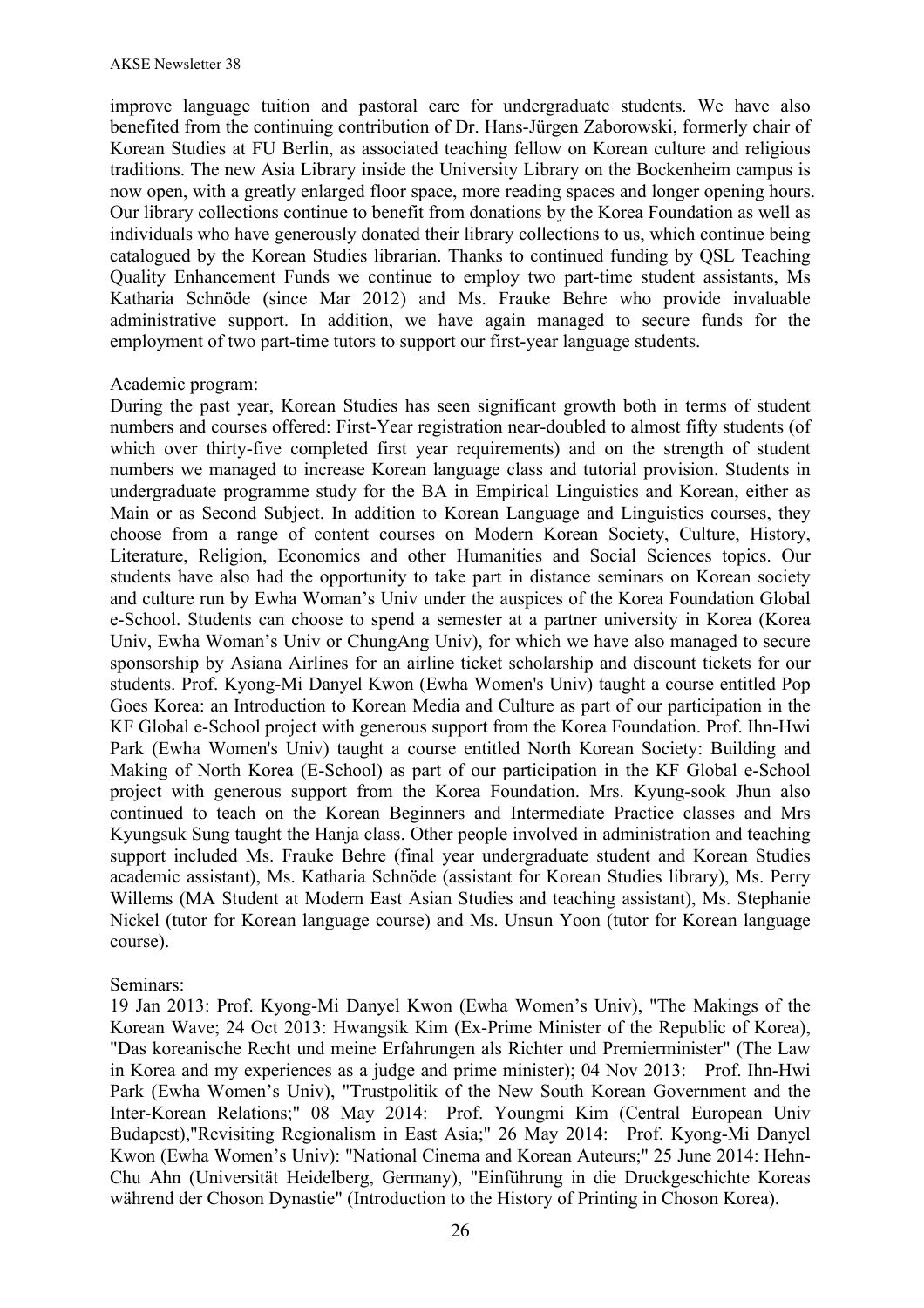#### Other activities:

From 17-20 Oct 2013, we hosted the second "Project K–The Korean Film Festival" on the Bockenheim Campus, Frankfurt Univ. Almost entirely organised by the Korean Studies student community, again with generous financial and organisational support by the Korean Consulate General in Frankfurt as well as individuals from the Korean community, the festival presented a kaleidoscope of twenty-two contemporary films. The particular pride of this year's festival was the large section devoted to the presentation of the Independent and Indie Film segments together with the personal visit of a group of three leading directors from this segment. This core programme was accompanied by public lectures on the Korean Wave and German-Korean Relations, hands-on workshops on Korean culture themes (e.g. tea ceremony, calligraphy and Korean traditional costume) and K-Pop events (incl. theme parties and sing-alongs). Visitor numbers this year far exceeded 2000, and we hope to turn the Project-K festival into a growing annual event.

## Scholars' Reports:

**Dr. Yonson Ahn** has been Interim Professor in Korean Society and Culture and the Acting Director of Korean Studies programmes since Oct 2012. She taught the following courses in the academic year 2013/14: Introduction to Korean Studies, Family, Work and Sexuality in Korea, Premodern History of Korea, Nationalism and Conflicts: Korea and the neighboring countries. Her research interests include migrants and multiculturalism in the Republic of Korea, memory politics and nationalism in the history debates of Korea and East Asia, national and gender identities of the Korean "Comfort Women" and Japanese Soldiers during WWII, the Korean diaspora and oral history of Korean migrant workers in Germany.

During the past year, she gave the following presentations: 2-4 Sept 2013: "Transnational Feminist Activism in ROK and Japan: Focusing on the 'Comfort Women' Redress Campaign", Polarization in Divided Societies: Korea in a global context" conference, Central European Univ, Budapest, Hungary; 15-16 Jan 2014: "Transnational feminism", the 5th Ewha Global Empowering Program Open Forum, Ewha Women's Univ, South Korea; 17-26 Jan 2014: "Searching for cross-border feminist activism in Asia and Africa", the 5th Ewha Global Empowering Program, Ewha Women's Univ, South Korea; 12-14 June 2014: "Welfare state for multicultural families?: The South Korean government's policy for a multicultural society", The Making of a global economic player? Korea in comparative perspective, Central European Univ, Budapest, Hungary; 29 June-13 July 2014: "Crossborder feminist activism against gender violence and war in Asia and Africa", Proceedings of the 6th Ewha Global Empowering Program, Ewha Women's Univ (South Korea).

**Dr. Stefan Knoob** is a Lecturer (part-time 50%) and teaches most of our Korean language courses, at all levels. He is a linguist with research interests in Korean Cognitive Linguistics and its application to language teaching and has taught for many years at SOAS Univ of London and other institutions in the UK. During the past year he also gave the following presentations: 2-4 Apr 2014: "HAVE, MUST, THANK YOU and friends. Some thoughts on teaching European learners the correspondence between lexical items in their source language and grammatical patterns in Korean," 5th EAKLE Workshop at the biennial meeting of the European Association for Korean Language Education, Venice, Università Ca' Foscari.

**Dr. Hyuk-sook Kim** is a Lecturer (part-time 50%) and teaches Korean language at all levels as well as a class on Korean-German Literary Translation. She is also a literary translator and is currently working on the following literature translation projects into German: Young-Ha Kim, *What happened, nobody*. Six short novels and four short stories. (Supported by Korean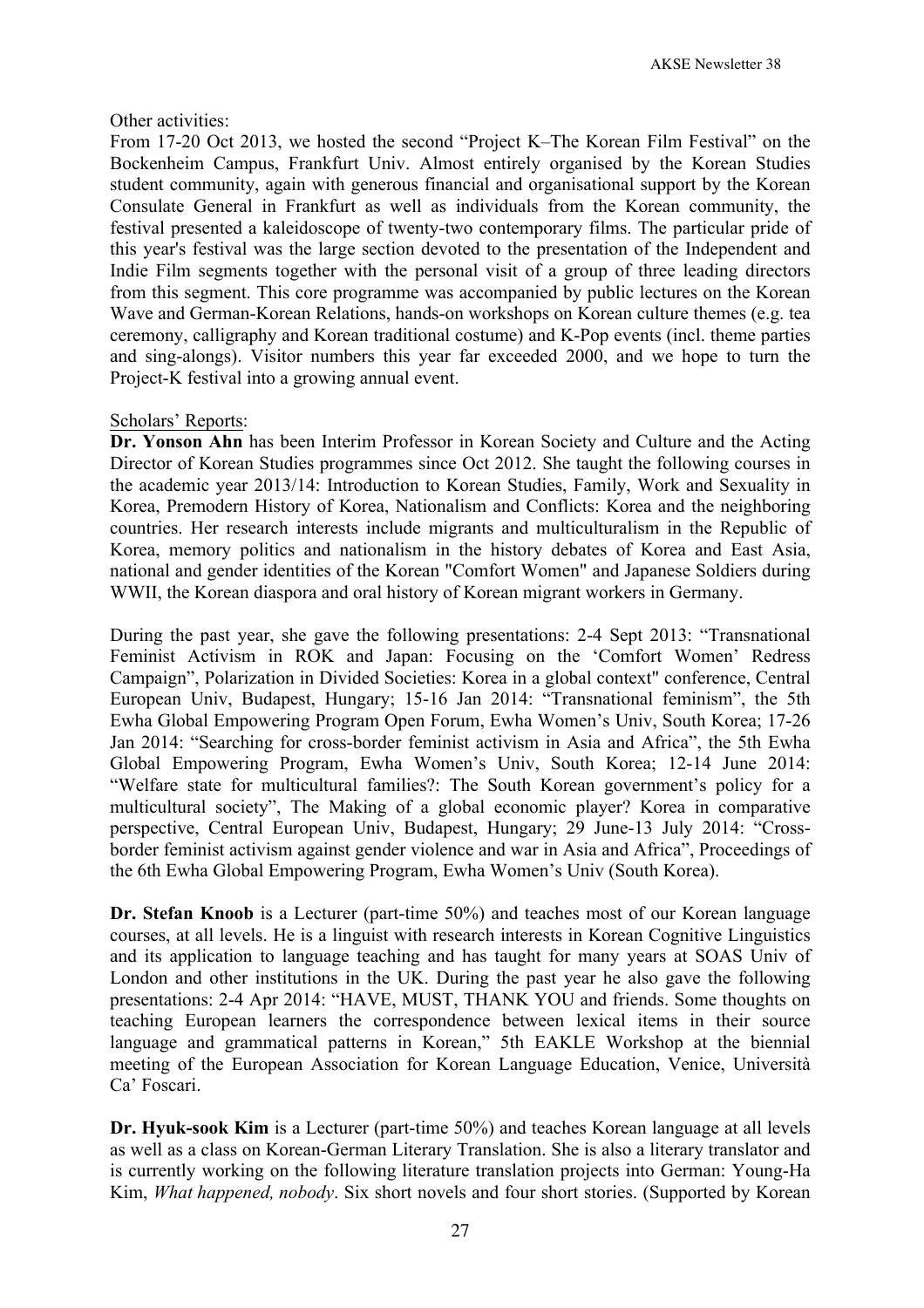Literature Translation Institute); Hee-Kyung Eun: *Happy people don't check the time*. Seven short novels. (Supported by Korean Literature Translation Institute); Ryeo-Ryeong Kim: *Wan-Deuk*. A novel. (Supported by Korean Literature Translation Institute); Kyung-Uk Kim: *Leslie Cheung ist gestorben?* Neun Erzählungen.

**Dr. Hans-Jürgen Zaborowski** is associated teaching fellow. He taught Resources and Methods in Korean Studies, Confucianism in Korean Society and Culture, Education and Science in Korea and The Influence of Religions on Korean Literature Past and Present. He currently has research interests in Korean literature and religions and is also working on translations from the works of the poet Ko Un. During the past year he gave the following presentations: 19 Oct 2013: "One hundred and thirty years of German-Korean relations", Project-K, Korea-Studien, Goethe Univ Frankfurt; 27 Nov 2013: "The World of Fairy Tales - Fairy Tales of the World. The diffusion of fairy tales and the parallel traditions of Korea and Europe," Weilburg Forum for Interdisciplinary and Intercultural Studies.

## Publications:

**Yonson Ahn**, "Rewriting the History of Colonialism in South Korea". In *Broken Narratives: Post Cold War History and Identity in Europe and East Asia*, Susanne Weigelin-Schwiedrzik (ed.), Amsterdam: Brill, 2014.

**Hyuk-Sook Kim**, translation of Seong-Il Jeong (Hg.), *Kim Ki-Duk. Barbar oder ein Sündenbock (Kim Ki-Duk. Barbarian or Scapegoat)*, from Korean into German, with Manfred Selzer (Darmstadt: Büchner 2013). Supported by the Korean Literature Translation Institute.

-----, translation of Won-Il Kim, *Abendrot* (Dusk), a novel, translated from Korean into German with Manfred Selzer, Iudicium Im Druck. Supported by the Daesan Foundation.

**Hans-Jürgen Zaborowski**, "Geomantik in Korea" (Geomancy in Korea), *KoreaKultur* 3/2013.

# **Tübingen**

# **Eberhard-Karls-Universität Tübingen, Asien-Orient-Institut, Abteilung für Sinologie und Koreanistik, Sektion Koreanistik (Korean Studies Section)**

General Information:

The Korean Studies section at the Univ of Tuebingen expanded last year. About 90 new students were enrolled in first semester BA program. Two new Junior (Assistant) Professorships were secured, of which one was appointed in April 2014. There was an appointment of Junior (Assistant) Professor Jong Chol An, in April 2014, supported by Korea Foundation. New announcement and procedure for a new Junior Professor in Korean Culture and Society for April 2015 is in progress. Mr. Tobias Scholl left Tuebingen after the contract had ended and headed for a position at Seoul National Univ in Mar 2014. Ms. Joo Hui Huang, will leave for Sheffield, UK in late August after two successful years as a language instructor in Tuebingen.

#### Academic program:

The King Sejong Institute was established in Univ of Tuebingen in late 2012. Since May 2013, Ms. Jee-Un Kim is managing the Institute. Ms. Su-Eun Kim was the first Sejong Institute lecturer who came to Tuebingen in Oct 2013 and finished her mission successfully.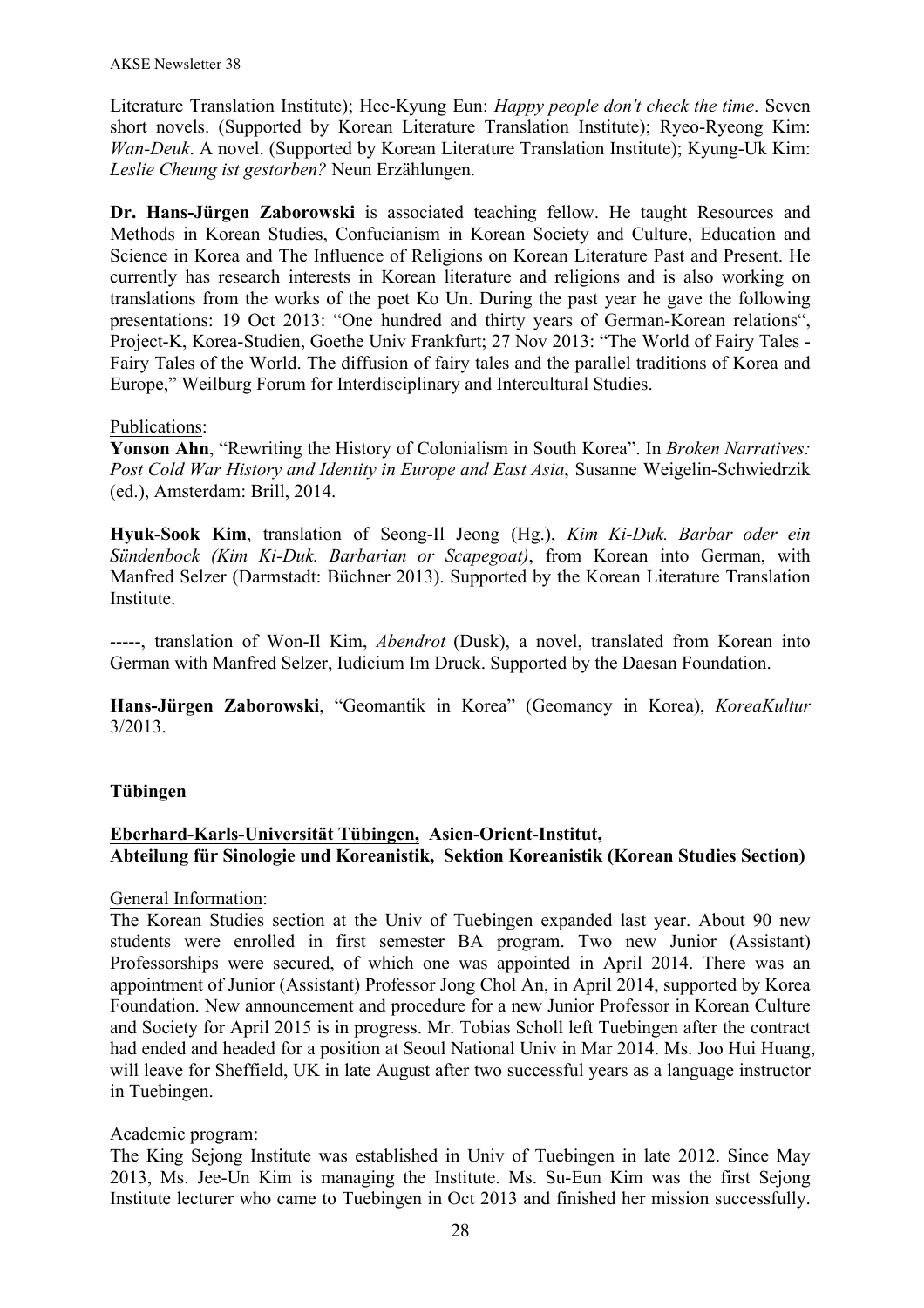She will go back to Korea Univ for her Ph.D. dissertation in Aug 2014. The first nine BA students graduated from the Korean Studies program in summer 2014. Most of them will study in a masters program at the Univ of Tuebingen or other universities in Korea and Germany. TOPIK is a prestigious and widely recognized test for Korean language profieciency. It is managed by the National Institute for International Education (NIIED) under Korean Department of Education. TOPIK was held on 19 Apr 2014 on campus in the Univ of Tuebingen. A total of sixty-one students, of various levels, applied to sit for this Test.

A master's program will start in Oct 2014. The Korean Studies section at the Univ of Tuebingen and Seoul National Univ (SNU) are gladly supposed to launch a dual degree Master Program (Master of Korean European Studies) in this fall. The College of Education and Graduate School of International Studies at SNU will be a partnership with our program. This dual Master program will send students at each institution to the other counterpart for one year. The participating German students will be funded by the German Academic Exchange Service (Deutscher Akademischer Austauschdienst, DAAD). Prof. Lee finished successfully End of 2013 the EU ICI ECP under EU Commission and obtained the DAAD grant for integrated international master's program for the next two years.

## Lectures:

Fall 2013: lectures by twelve prominent scholars from Germany, France and United Kingdom, including Helga Picht, James B. Lewis, Owen Miller, Heonik Kwon, and Daeyeol Kim. Spring 2014: lectures by eleven prominent and promising scholars from European countries and Korea, such as Marion Eggert, Keith Howard, Sam-Hwan Ahn, Klaus Dittrich and Hyun-Baek Chung from 16 Apr to 9 July 2014.

## Other activities:

On 5 Dec 2013, Korean Studies Program and Consul General in Frankfurt held an event commemorating the fiftieth anniversary of Korean miner's coming to Germany. Prof. Lee presented his oral history project in Korean miners. Over 300 people came to the ceremony, looking around a photo exhibition, film screening (six documentary portraits of Korean Germans), and other cultural activities.

#### Scholars' Reports:

**You Jae Lee** (Assistant Professor): The year 2013 was the fiftieth anniversary of Korean migration in Germany, which was his main research topic in the last few years. He organized a Jubilee event with photography Exhibition and film screening at the Neue Aula building of the Univ of Tuebingen from 5-19 Dec 2013. At this event, Prof. Lee presented his oral history project with former Korean coal miners in Germany. He also made many appearances in the media in Germany and South Korea. He contributed articles to *Kultur Korea*, *Deutsche Welle*, *Schwäbischen Tagblatt*, and *Kyop'o sinmun*, did an interview with KBS, and appeared on "MBC Special." He also had several academic talks on Korean migration and Korean-German issues: 28-30 Nov 2013: "Koreanische Migrationsgeschichte. Was Deutschland und Korea verbindet" [Korean Migration History: Binding Germany and Korea Together], Institut für Koreastudien, Freie Universität Berlin, 130 Deutsch-Koreanische Beziehungsgeschichte [130 Years of German-Korean Relationship]; 27-28 June 2014: "Geschichte der Koreanischen Deutschen" [Korean-German History], Humboldt Universität zu Berlin, Asiatische Deutsche-Asian German Studies? Über Disziplingrenzen hinaus [Asian-German Studies? Above the Disciplinary Limit].

**Jong Chol An** (Ph.D., Assistant Professor) came to Tuebingen to start his professorship, starting on 1 Apr 2014. He is currently interested in Korean legal history, especially the Korean Nationality Act and its historical changes. He is supposed to present papers at several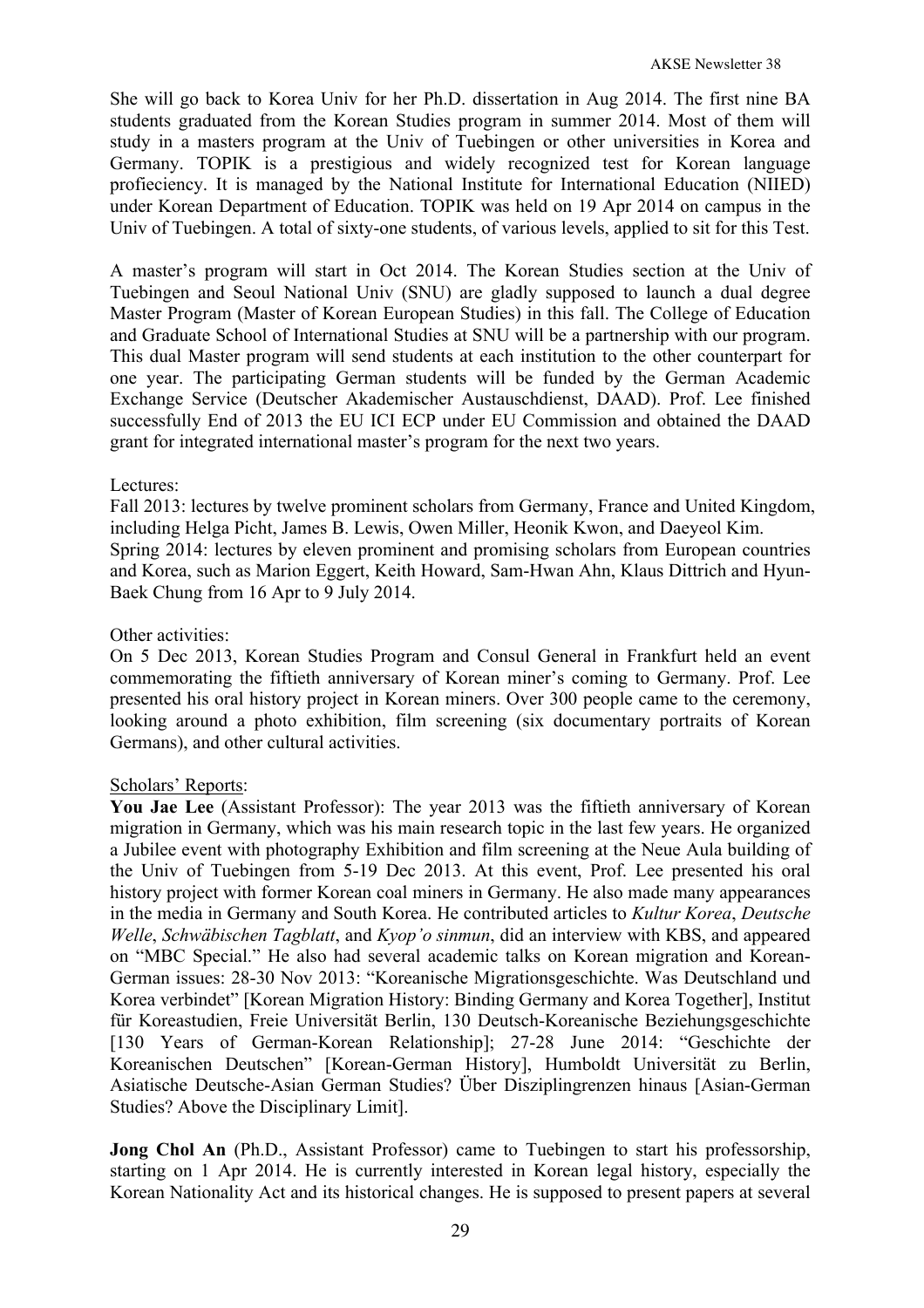conferences in the Fall semester, such as the Association for Korean Studies in German-Speaking Countries in Nov.

**Un Suk Han** (Dr. phil., Full-time Lecturer) provided several academic and open public lectures on Korean perception of German unification, such as for the Institute of the Humanities for Unification, Konkuk Univ, Seoul (18 Mar 2014), for Church Conference of Deutsche Ostasienmission, Berliner Missionswerk und EMS in Evangelische Akademie Meissen (1 Oct 2013), and for Yonsei Institute for North Korean Studies, at the Kim Daejung Presidential Library and Museum in Seoul (11 Sept 2013). These lectures came from his publication project, "The Korean Perception of German Reunification," supported by the National Research Foundation of Korea since Apr 2012. He is currently doing a research about the German protestant church's role in Korean human rights and democracy in modern Korean history.

**Moon Ey Song** (Dr. phil, Full-time Lecturer) participated in The Fifth European Association for Korean Language Education (WAKLE) workshop which was held in Universit Ca'Foscari of Venice, Italy on 2-5 Apr 2014. Dr. Song presented a paper entitled as "The Features of the Korean Studies and Language Education in Tuebingen Univ, Germany" in Korean.

**Jee-Un Kim** (Research Assistant, Ph.D. Candidate) gave a talk on "Creative industries, Kpop and copyrights" on 2 July 2014 at the Korean Studies Department at the Univ of Tuebingen. Her research focuses on the rise of the Korean creative industries and the role of copyrights. Currently, she is working on her Ph. D. dissertation.

# Publications:

**You Jae Lee**, "Glückauf! - Koreanische Bergarbeiter in Deutschland"[Glückauf!-Korean Miners in Germany], in *Asian Germany - Asiatische Diaspora in Deutschland* (Internetsite for Heinrich-Böll-Stiftung, Dossier Heimatkunde, Jan 2014).

-----, "Publizist, Filmemacher und Sammler. Erzabt Norbert Weber und die katholische Mission im kolonialen Korea" [Publisher, Filmmaker, and Collector: Archabbot N. Weber and his Catholic Mission in Colonial Korea], in Büttner, Maren u.a. (Hg.), *Montagen zur Herrschaftspraxis in der klassischen Moderne. Alltagshistorische Perspektiven und Reflexionen* (Essen 2013).

**Jong Chol An**, "Chuil taesa Edwin Raishawŏ ŭi 'Kŭndaehwa ron' kwa Han'guksa insik" [US Ambassador to Japan, Edwin O. Reischauer's 'Modernization theory' and his perception of Korean history]. *Yŏksa munche yŏn'gu* 29 (April 2013).

-----, "Hawai wŏnjumin munje e taehan yŏksajŏk chaengjŏm kwa Mi yŏnbang taebŏpwŏn ŭi kwallyŏn pangyŏl punsŏk" [Analysis of historical issues on Native Hawaiians and relevant US Supreme Court cases]. *Pŏp sahak yŏn'gu* 48 (Oct 2013).

**Un Suk Han**, "Rezeption der deutschen Einheit in Korea"[Reception of German Unification in Korea], will be published in Bundeszentrale für politische Bildung (Hg.), *Länderbericht Korea* (Bonn 2014).

-----, "Die Bedeutung von *Nation* in den historischen Narrativen Nordkoreas"[The Meaning of *Nation* in North Korean Historical Narrative], *Berliner Debatte Initial* 23 (2013) 2.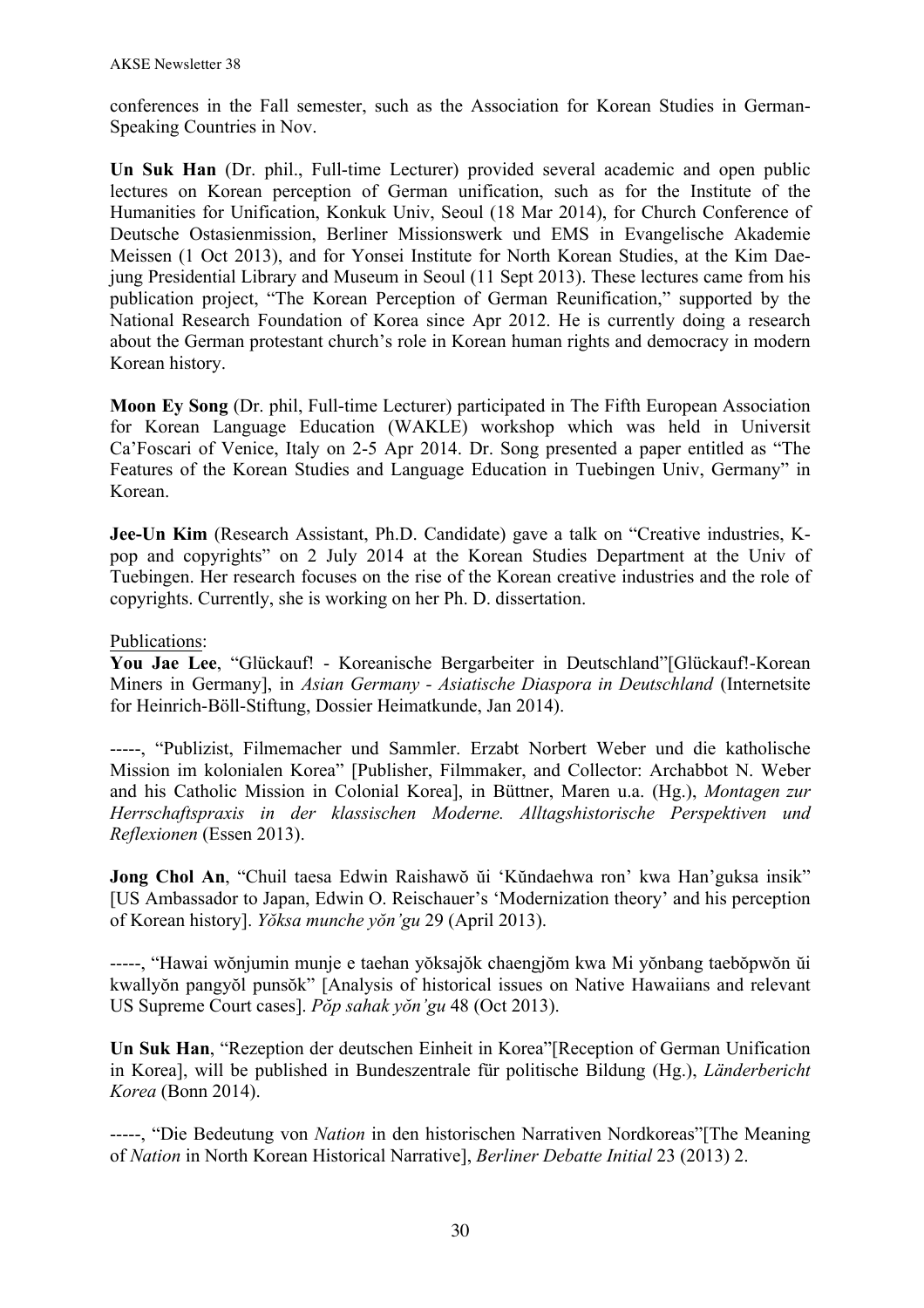#### **GREAT BRITAIN**

#### **Cambridge**

#### **University of Cambridge Faculty of Asian and Middle Eastern Studies**

#### General Information:

The Department of East Asian Studies welcomed the following visiting scholar from Korea during the academic year 2013-2014: Prof. Na Hee-La (Gyeongnam Univ of Science and Technology).

Seminars for 2013/14:

4 Nov 2013: Ambassador Hyon Hak-bong (DPRK Ambassador to the UK), "The Situation on the Korean Peninsula;" 3 Dec 2013: Ambassador John Everard, "Inside North Korea – Life, Love, and The Leader," The Ra Jong-Yil Lecture in Korean Studies; 10 Feb 2014: Dr. Adam Cathcart (Univ. of Leeds), "Chinese-North Korean Relations in the Kim Jong-un Era;" 14 Feb 2014: Dr. Jung Lee (Needham Research Institute), "The Mutual Transformation of Colonial and Imperial Botany: The Collaboration between Chung Tyaihyon and Ishidoya Tsuomu in Colonial Korea;" 12 Mar 2014: Prof. Na Hee-La (Gyeongnam Univ of Science and Technology), "Conceptions of Hell in Silla, Tang, and Japan."

#### Cultural events:

5 May 2014: Korean Food Festival, Dining Hall, Robinson College; 9 May 2014: Lecture by comedian Kim Je-dong.

#### Scholars' Reports:

**Prof. Peter Kornicki** is the founding editor-in-chief of the new journal *East Asian Publishing and Society* published by Brill; the first two issues contained articles on print culture in Korea. In July 2014, he gave the Carmen Blacker Lecture on "Tsushima: Japan Viewed from the Margins – Archives, Books, Ginseng."

**Dr. Heonik Kwon** is the principal investigator for a project entitled "Beyond the Korean War" which is funded by the Academy of Korean Studies under its "Laboratory for the Globalization of Korean Studies" program.

**Dr. Mark Morris** gave a lecture to undergraduate students at Sapienza University of Rome on "Northerners on Southern Screens: South Korean Filmmakers, North Koreans, and Joseonjok" on 10 April 2014. At the London Korean Film Festival, he chaired a Q&A session with actor Choi Min-shik at the London Korean Film Festival in Oct 2013 and introduced the film "Red Muffler" (dir. Shin Sang-ok). He also chaired a session with director Jeong Yun-seok at the Barbican Cinema on 17 July 2014. He wrote a section on "The South Korean War Film" for the program of the London Korean Film Festival.

**Dr. Michael D. Shin** continued work on an English-language atlas of Korean history as part of a grant from the Academy of Korean Studies. He gave the following talks and lectures: 6 Sept 2013: "The Cold War of Sgt. Fury," Joint East Asian Studies Conference, Univ of Nottingham; 1 May 2014: "*The Heartless* by Yi Gwangsu, the First Modern Korean Novel," Univ of Sheffield.

**Dr. John Swenson-Wright** was re-elected for a third two-year term as a member of the Korea Global Agenda Council (GAC) of the World Economic Forum, in which capacity he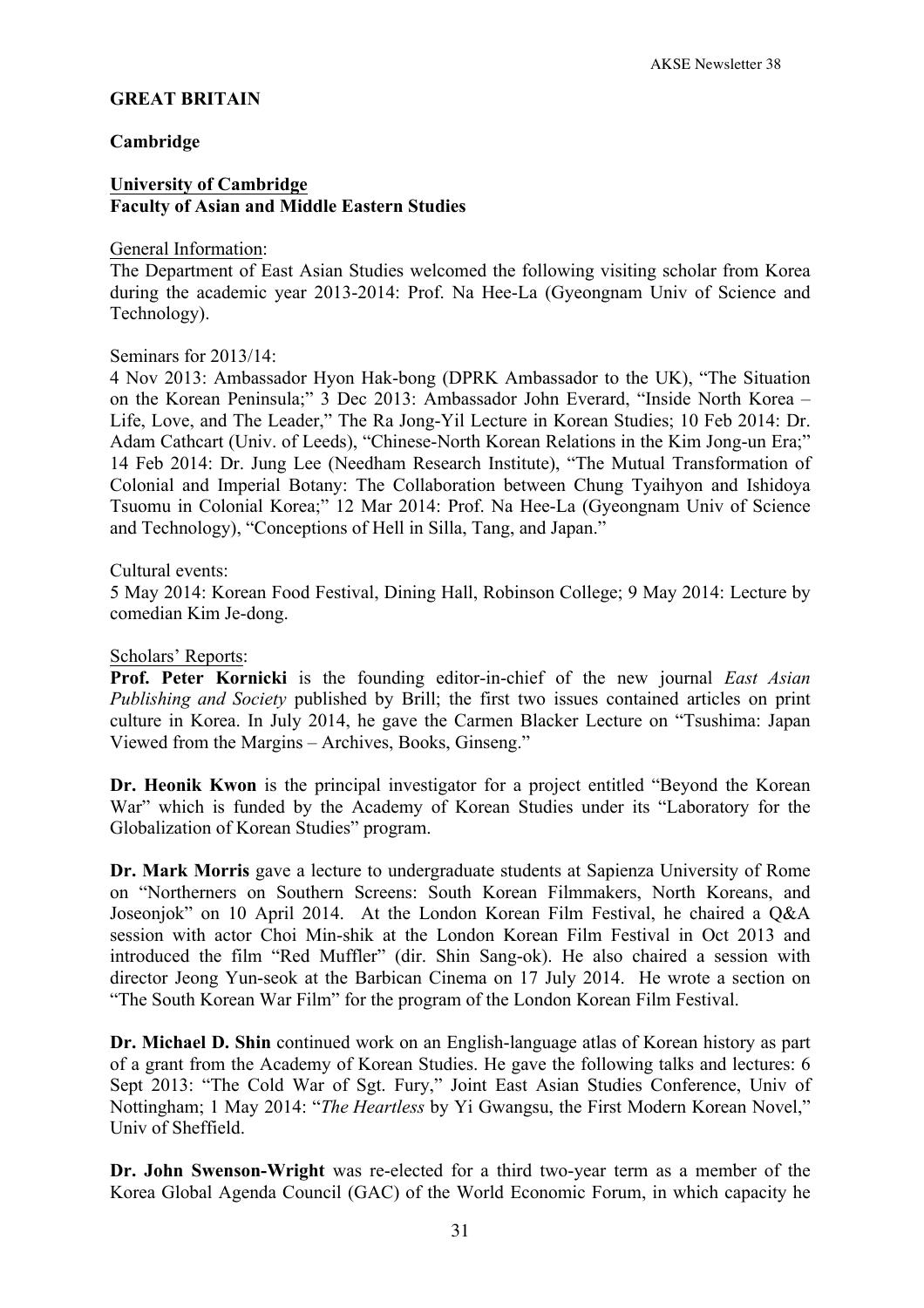participated in Global Agenda Summit of the WEF in Dubai in November 2013. He was appointed Head of the Asia Program at Chatham House (The Royal Institute of International Affairs), March 2014. Together with former UK Ambassador to the DPRK, John Everard, he visited Beijing under the auspices of the United Nations Association for discussions with Chinese academic and government officials on the North Korean Nuclear Crisis, April 13-15, 2014. He was awarded the  $10<sup>th</sup>$  Annual Nakasone Yasuhiro Award of Excellence in recognition of his work promoting research into the contemporary international relations of East Asia, as well as bilateral dialogue between the UK and the two Koreas, and the UK and Japan, July 2, 2014. He taught at Korea University International Summer Program, July-August, 2014. He has made media appearances on Al-Jazeera and on "The History Hour" on the BBC World Serivce, as well as organized and chaired various roundtable discussions at Chatham House. He gave the following talks: 12 Nov 2013: "North Korea and Engagement," Centre for Policy Studies; 27 Jan 2014: "The Future of the Korean Peninsula," Advanced Command and Staff College, Joint Services Command and Staff College, UK Defence Academy; 4 Mar 2014: "Life in the Hermit Kingdom", Chatham House Under 35s Group; 8 May 2014: "North Korea: Challenges and Opportunities," Royal College of Defence Studies; 19 May 2014: "Competing Identities: Japan, the Koreas, and Missed Opportunities," The Japan Society; 30 May 2014: "North Korea, the Perennial Crisis State," Hay-on-Wye Literary Festival.

## Publications:

**Kornicki, Peter**. "Korean books in Japan: From the 1590s to the End of the Edo Period," *Journal of the American Oriental Society* 133 (2013): 71-92.

**Kwon, Heonik**. "Legacies of the Korean War: Transforming Ancestral Rituals in South Korea," *Memory Studies* 5 (2013): 161-173.

-----, "Auf der spur des Kalten Krieges im globalen sudden (in the wake of the Cold War in global south)," in *Erbe des Kalten Krieges* (legacies of the Cold War), edited by Bernd Greiner, Tim B. Müller, and Klaas Voß (Hamburg: Hamburg Institute for Social Research, 2013).

-----, "Time consciousness in North Korea's state security discourse," in *Times of Security: Ethnographies of Fear, Protest, and the Future*, edited by Martin Holbraad and Morten Axel Pedersen (London: Routledge, 2013).

-----, "The social and political theory of the soul," in *A Companion to the Anthropology of Religion*, edited by Janice Boddy and Michael Lambek (Oxford: Wiley, 2013).

-----, "Cold War in a Vietnamese community," *Four Decades On: Vietnam, the United States, and the Legacies of the Second Indochina War*, edited by Scott Laderman and Edwin Martini (Durham: Duke University Press, 2013).

**Morris, Mark**. "Choi Min-shik: The Art of Physicality," brochure for Korean Film Festival, Oct 2013.

-----, "Resting Against the Sunlight," *Times Literary Supplement*, 18 April 2014.

-----, "A Genealogy of the South Korean Film 'Star,'" *East Asian Film Stars*, edited by Leung Wing-Fai and Andy Willis (Palgrave Macmillan, 2014).

**Shin, Michael D**., co-translator and editor, *Everyday Life in Joseon-Era Korea: Economy*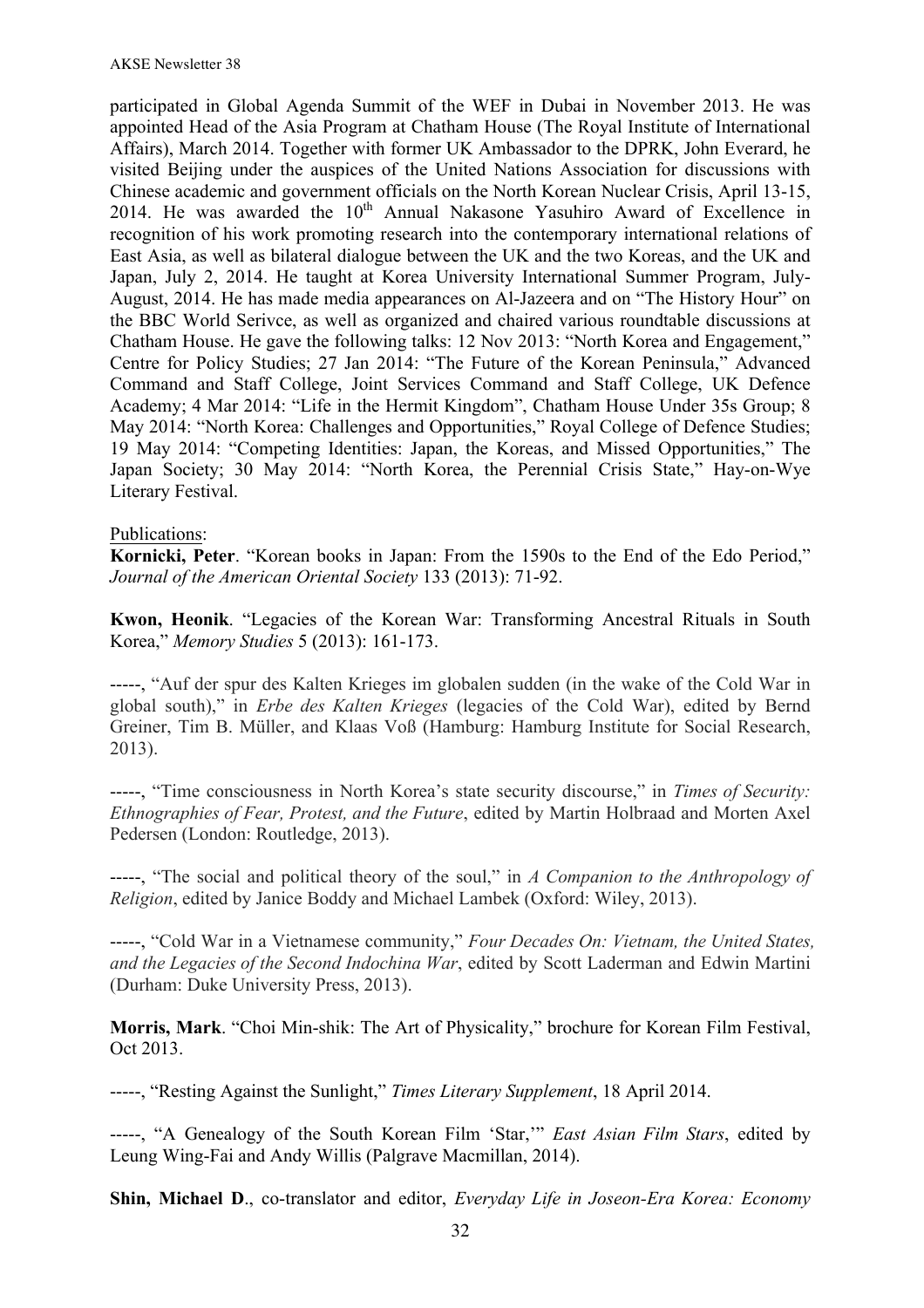*and Society* (Global Oriental, 2014).

-----, "The Intimate Past: An Introduction to the Joseon Period, *Everyday Life in Joseon-Era Korea: Economy and Society* (Global Oriental, 2014).

**Swenson-Wright, John**. *Crisis of Peace and New Leadership in Korea: Lessons from Kim Dae-jung's Legacy*, edited with Chung-in Moon (Seoul: Yonsei Univ Press, 2014).

-----, *Security Issues for Northeast Asia: The Stony Road to Collective Security*, edited with Ruediger Frank, (Leiden: Brill, 2013).

-----, "Inter-Korean relations and the challenge of North-east Asian regional security," in Andrew T. H. Tan, ed. *East and South-East Asia International Relations and Security Perspectives* (London: Routledge, 2013).

#### **Durham**

## **Durham University**

A Korean-English translation strand had been introduced into the MA in Translation Studies in 2012 and has since been run by Dr. Yoonjoung Choi.

## **London**

#### **School of Oriental and African Studies**

#### General Information:

Created in 1987 with the support of the Korea Research Foundation, and subsequently the Korea Foundation, the Centre has been the leading academic centre of its kind in Great Britain since its establishment. It coordinates work done on Korea in various departments of the School, and offers expert knowledge and advice on Korea to interested outside parties. The core faculty in Korean Studies are: Dr. Dae-Oup Chang (Development Studies), Dr. Charlotte Horlyck (Chair, Art History), Dr. Eunsuk Hong (Financial & Management Studies), Dr Noriko Iwasaki (Language Pedagogy), Dr. Jaeho Kang (Media and Film Studies), Dr. Anders Karlsson (History), Prof Keith Howard (Music), Dr Grace Koh (Literature), Dr Tat Yan Kong (Politics and Development Studies), Dr. Owen Miller (History), Dr. Isolde Standish (Film and Media Studies), Professor Jaehoon Yeon (Language and Linguistics). The Korean language Lector is Ms Kyung Eun Lee, and the Teaching Fellows are Ms Jaehee Cho, (language instruction) and Mr Heejae Lee (translation studies). Mr Sangpil Jin works as a Research Fellow, and Prof. Martina Deuchler and Prof. Hazel Smith are Professorial Research Associates. Research Associates include Dr. Lucien Brown (Linguistics); Dr. James Hoare (History and Politics); Dr Andrew Jackson (History); and Dr. Youngsook Pak (Art History). Also linked to the Centre are two library staff: Ms Fujiko Kobayashi (Subject Librarian/Korea and Japan), and Ms Jiyeon Wood (Subject Librarian/Arts and Multi-Media).

Each year, the Centre acts as host to Visiting Scholars of Korean Studies from Korea and other countries. While pursuing their own research work, visiting scholars are invited to participate in the Seminar Series and other events sponsored by the Centre and SOAS. The Centre welcomed the following visiting scholars during the academic year of 2013/14: Dr Choi Dong-joo (Univ of Jeju), Dr Yang Jeong-ho (Dungsung Women's Univ), Yun Sok-ho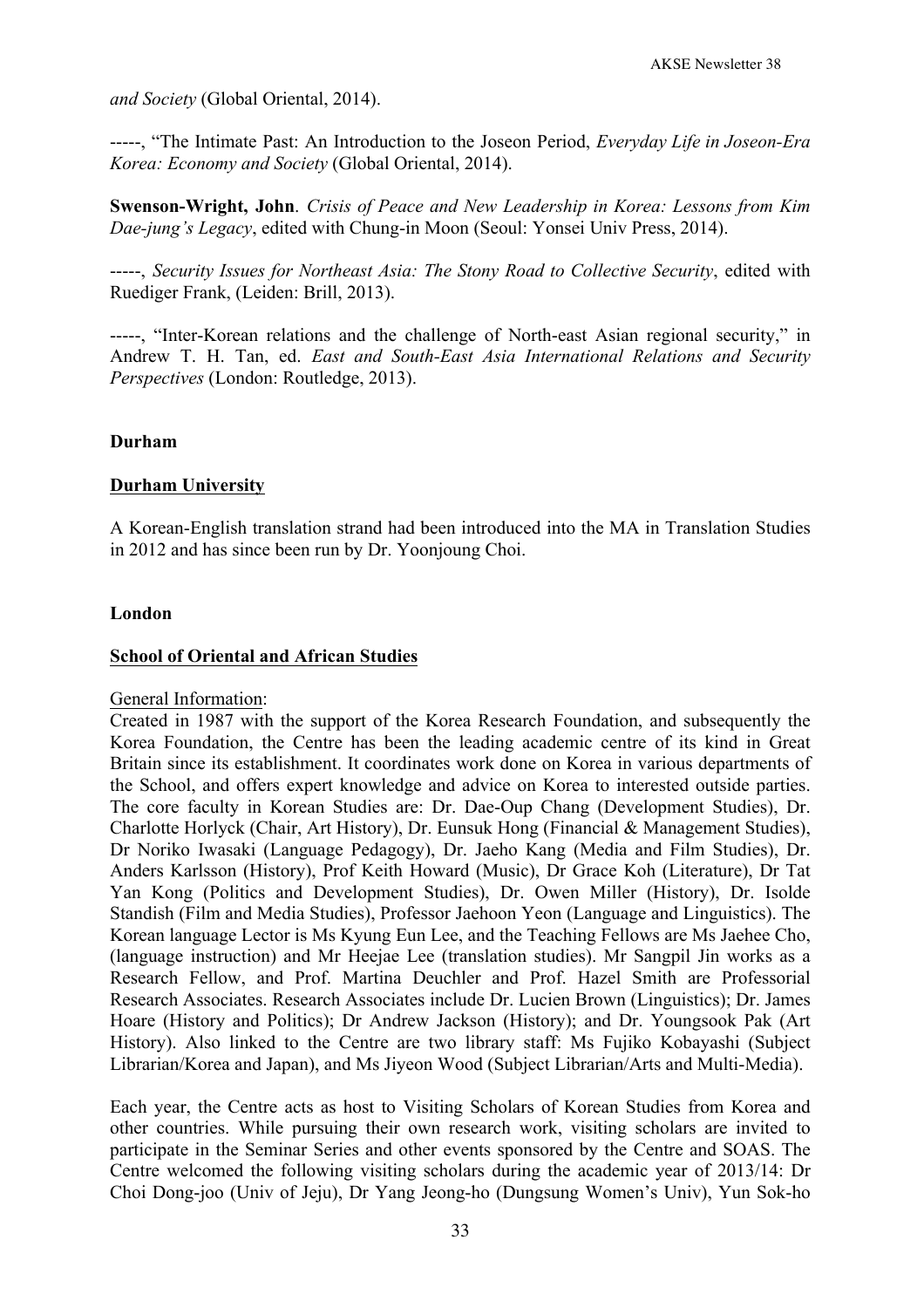(Film/Drama Director), and Dr Jun Yong-jun (Chongbuk National Univ).

In addition to its regular lecture series, the Centre of Korean Studies has organized lectures under the EPEL programme and maintained various activities made possible through the Korean Studies Institutional Grant provided by the Academy of Korean Studies. The Centre provides economic support to graduate students through the AKS-SOAS bursary and the Sochon Foundation scholarship made possible through a generous donation from Mme Park Young Hi of the Sochon Foundation. This has been the third year of the Overseas Leading University Programmes grant our centre is receiving from the Academy of Korean Studies (continuing the SOAS-AKS Korean Institution Grant that the centre held 2006-11).

## Seminars:

17 Oct 13: Kim Young C. (Keio Univ), "North Korea's Nuclear Weapons Program and the Politics of Northeast Asia;" 18 Oct 13: Doucette, Jamie (Univ of Manchester), "The Costs of Immeasurability: Debating Economic Democracy in South Korea;" 25 Oct 13: Woo Jung-ah (POSTECH), "Home That Never Was: On Anxiety and Nostalgia of Korean Contemporary Artists;" 15 Nov 13: Nicolas Levi (Polish Academy of Sciences), "The Current Role of the North Korean Army in the Economy of North Korea;" 22 Nov 13: Charlotte Horlyck (SOAS), "The Collecting of Koryo ceramics in the late 19th and early 20th century;" 29 Nov 13: Kevin Cawley (Univ College Cork), "Bringing the name(s) of God to East Asia: Missions and (Mis)adventures in Translation;" 6 Dec 13: Beatrix Mecsi (Eötvös Loránd Univ), "Why is the 'Lonely Saint' so lonely in Korea's Buddhist Monasteries?;" 17 Jan 14: Florence Galmiche (Univ Diderot-Paris 7), "Buddhism in contemporary South-Korean society;" 24 Jan 14: Kim Ingeun (Royal College of Art), "One Fine Day: Korean Short Film and Media Art in London;" 7 Feb 14:, Anastasia Guryeva (Saint Petersburg State Univ), "Twelve gasa poetry in the context of Korean literature development: re-thinking the approach ("A Plum-blossom" poem);" 21 Feb 14: Konrad Lawson (Univ of St. Andrews), "The Good, the Bad, and the Repatriated: Koreans in Transwar Shandong, 1940-1947;" 28 Feb 14: Leem Soyeon (LSE), "Gangnam Style?: Plastic Surgery and Biopolitics in South Korea;" 2 May 14: Cho Wonhyong (Institut für Deutsche Sprache, Mannheim), "An Analysis of the Text Structures of Cheonjugasa from the Linguistic Perspective*.*"

# Workshops:

During the year the Centre of Korean Studies housed four special events. In Sept 2013, Dr Anders Karlsson organised a one-day workshop on 'Crime and Punishment in Chosŏn Korea.' It brought together scholars of Korean legal history from South Korea and the West to discuss Korean law in its historical and socio-cultural context. The workshop brought Korean legal history to the attention of a wider audience and enhanced our understanding of pre-modern Korean state and society. In Feb 2014, Dr Charlotte Horlyck ran a workshop on Chǒng Sǒn, one of the most significant painters of the Chosǒn Kingdom. The event took the form of a lecture by Dr Park Jeong-ae, followed by a private viewing of a little-known album in the SOAS Special Collections, attributed to Chǒng Sǒn. In May and June, Dr Grace Koh organised two talks with Korean novelists Gong Ji-Young and Bae Suah. The events formed part of the London Book Fair 2014 Korea Market Focus Cultural Programme supported by The British Council and Arts Council Korea.

#### Scholars' Reports:

**Martina Deuchler** (Professor Emeritus), research professor at CKS, spent three weeks in Korea in Oct 2013 for research at the Academy of Korean Studies and in the Kyujanggak Archives (SNU). In Jan 2014, she was invited to give a lecture in the Distinguished Speakers Series and a seminar at the Center for East Asian and Comparative Philosophy, the City Univ of Hong Kong. Her lecture was entitled "'The Transmission of the Canon is Difficult': The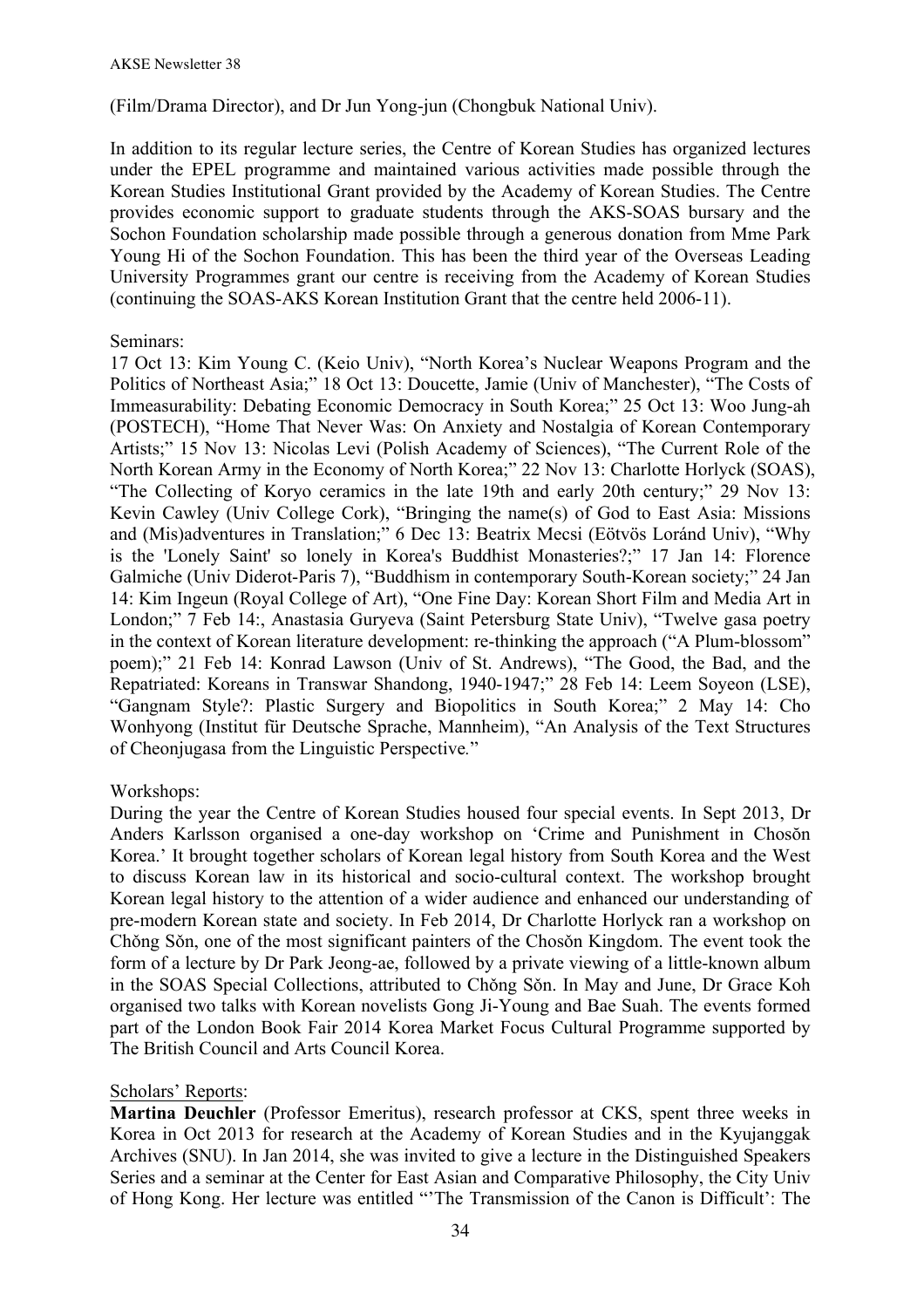Problematic Formation of Confucian Orthodoxy in Korea." On April 25, she delivered a lecture with the title "New Perspectives on Korean History: the Role of Elite Descent Groups" in the Korean Studies Seminar at the Univ of Copenhagen. From July 3-6, she attended the international conference organized by The 21st Century Human Value Forum in Andong City, Korea. To the general theme of "Rethinking Confucian Humanism for the 21st Century," she contributed a lecture entitled "What Does Confucianism Teach to the Modern World."

**Charlotte Horlyck** took over from Dr Karlsson as chair of the Centre of Korean Studies in Sept 2013. During the academic year of 2013/14, she continued her research and teaching activities. She worked on a number of publications, and gave several talks on Korean material culture at institutions in the UK, the US and Europe. In February, she organized a one-day symposium on Chŏng Sŏn, a famous 18th century painter of the Chosŏn kingdom, supported by the CKS-AKS grant. She continues to serve on the committees of the British Association of Korean Studies (BAKS) and the Anglo-Korean Society (AKS). Talks include: Sept 2013: 'Goryeo celadon ceramics in context,' for the Society for Asian Art, Arts of Asia Lecture Series, at the Asian Art Museum of San Francisco, USA; Nov 2013: 'Arts, Antiques and Collectibles–Arts of the Goryeo Kingdom', for the Portal to Korea Education Initiative, at the Museum of Fine Arts, Houston; Mar 2014: 'Our History' in Contemporary Korean Art', for 'Presenting Contemporary Korean Art on the Global Stage –a Panel Talk' at Sketch, London, organised by Encounter Fine Art and Hanmi Gallery; June 2014: 'Our Culture' in Contemporary Korean Art', for EPEL program 'Uses of Culture in Contemporary Korean Society', at Ruhr-Universität Bochum.

**Andrew Jackson** was a teaching fellow at SOAS in the Centre of Film and Media Studies as well as Assistant Professor of Korean Studies at Copenhagen Univ, Denmark. From Aug 2014 onwards, he will be Associate Professor of Korean Studies at Copenhagen Univ. Talks include: 1 Mar 2014 : 'History, Yŏngjo's legitimacy and the 1728 Rebellion'. Paper given at the Society for the Study of Pre-modern East Asia, Oriental Institute, Oxford Univ.

**Jaeho Kang** continued to teach the postgraduate course on media and the city in East Asia, supervised various MA and PhD dissertations on Korean media and culture, and gave interviews on Korean society for various media in the UK. He organized and chaired numerous academic and cultural events for CKS, including "One Fine Day: Korean Short Film and Media Art in London". In summer 2014, he carried out research on media and global mega events as Visiting Professor at CEBRAP (Centro Brasileiro de Analise e Planeiamento, Sao Paulo, Brazil) and at the Universidad Andrés Bello (Santiago, Chile) and gave a number of lectures on media, politics and mega events in Korea and Latin America.

**Anders Karlsson**, in addition to regular teaching and research activities, organised the international workshop Crime and Punishment in Chosŏn Korea at SOAS in Sept 2013, taught on the Executive Training Programme for Japan and Korea and the Postgraduate Diploma in Asian Art, and acted as discussant for the panel Beyond Communication: The Scope of Epistolary Culture in Choson Korea at the 2014 AAS conference in Philadelphia. Talks include: 5-7 Sept 2013: "Rule of the Fist or Rule of Law: Current South Korean Reinterpretations of the role of Law and Punishment in Confucian Statecraft," at Joint East Asian Studies Conference, Nottingham Univ; 27 Sept 2013: "Virtuous or Vile? Ideology and Gender in Chosŏn-period Punishment," at Crime and Punishment in Chosŏn Korea, SOAS; 13-14 Dec 2013: "Current Situation of and Future Prospects for the Dissemination of Korean Literature in Sweden" (in Korean), at European Translators Community, La Sapienza; 24-25 Apr 2014: "Confucian Ideology, Law and Historical Change in Chosŏn Korea," at The Spirit of Korean Law: Korean Legal History in Context, Seoul National Univ.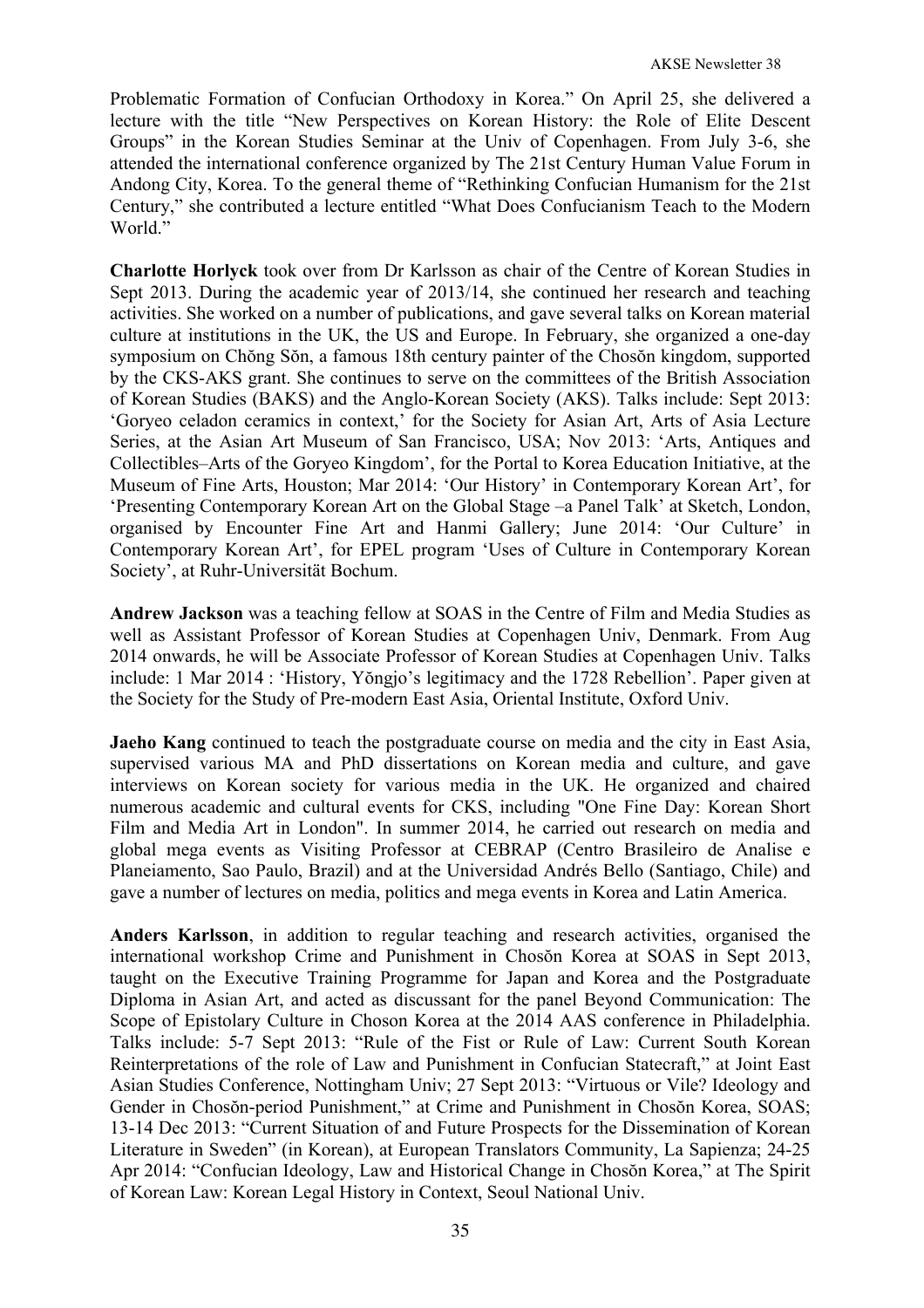**Grace Koh** was involved in the London Book Fair (LBF) 2014 Korea Market Focus cultural programme, curated by the British Council and the Literature Translation Institute (LTI) Korea. She served on the Steering Committee and participated in several events–as a panelist on a Korean literature forum alongside writer Jeong Chan, journalist Samira Ahmed, and editor Emmie Francis at the Korean Cultural Centre UK in October; as chair of a LBF seminar, 'Writing Literature After History', with novelists Hwang Sok-yong and Kamila Shamsie at Earls Court; and as chair and speaker at a special event organised by the British Library, 'Korean Literature: Past and Present', with writer Yi Mun-yol, translator Brother Anthony of Taizé, and BL curator Hamish Todd. Grace also organised two CKS literary events, in association with the British Council, with novelists Gong Ji-young and Bae Suah in May and June at SOAS. Other activities included delivering guest lectures on Korean literature and culture at the Executive Training Programme (ETP, Japan and Korea at SOAS) in November, and at the K-Pop Academy run by the Korean Cultural Centre in April. Grace also attended the annual AAS conference in Philadelphia as a panellist for a Roundtable on teaching pre-modern Korea, and was invited to chair a session at the Ewha-Yale Conference on Korean literature, art and film (1910-1945) at Ewha Womans Univ in Seoul in July.

**Tat Yan Kong** continued his research and teaching activities. He was also invited to be a second stage reviewer for the Global Development Network.

**Owen Miller**, as well as presenting a number of conference papers, developed a new MA course on North Korean history which now runs alongside the existing undergraduate course here at SOAS. Owen has also been working on completing the manuscript of an edited volume on state capitalism and development in East Asia, which will be published next year. At the start of the academic year he participated in a panel on Korean historiography alongside Dr Anders Karlsson and Youngchan Choi at the Joint East Asian Studies Conference in Nottingham. In November, he presented a paper on the Hungnam Chemical Complex and class formation in North Korea at the Historical Materialism Conference in London. Finally in January he gave a talk for the Korean Studies Centre at Tuebingen Univ in Germany.

**Jaehoon Yeon** has been acting as a Project Director for Core Univ Programme of Korean Studies funded by Academy of Korean Studies. In this role, he has overseen the administration and execution of the AKS grant and research projects of SOAS CKS. In January 2014, he was invited to an International Forum on Korean Studies, funded by Korean Research Foundation and held at Erciyes Univ in Turkey, to present a paper on Korean Language Education in Europe. He was also invited to Seoul National Univ in August 2013 and Korea Univ in May 2014, to give special lectures on Korean Linguistics. He has organized a workshop on Korean Linguistics in May 2014, to celebrate a completion of the manuscript for *The Handbook of Korean Linguistics*, which will be published by Willy-Blackwell early 2015. At this workshop held at Seoul National Univ, he delivered a paper entitled "Functional-Typological Issues in Korean Passives". He also attended the 9th International Conference of Korean Studies held in GwangZhou in China and gave a paper entitled "A Typological study on Relative clauses and its implications for the teaching of Korean noun modifying clauses." Professor Yeon has also been elected as President of European Association of Korean Language Education since 2012. He is also acting as the Director for King Sejong Institute, located at Language Centre at SOAS.

#### Publications:

**Horlyck, Charlotte**, 2014. *Death, Mourning, and the Afterlife in Korea: Critical Aspects of Death from Ancient to Contemporary Times*. Horlyck, C and Pettid, M. (eds). Hawaii Univ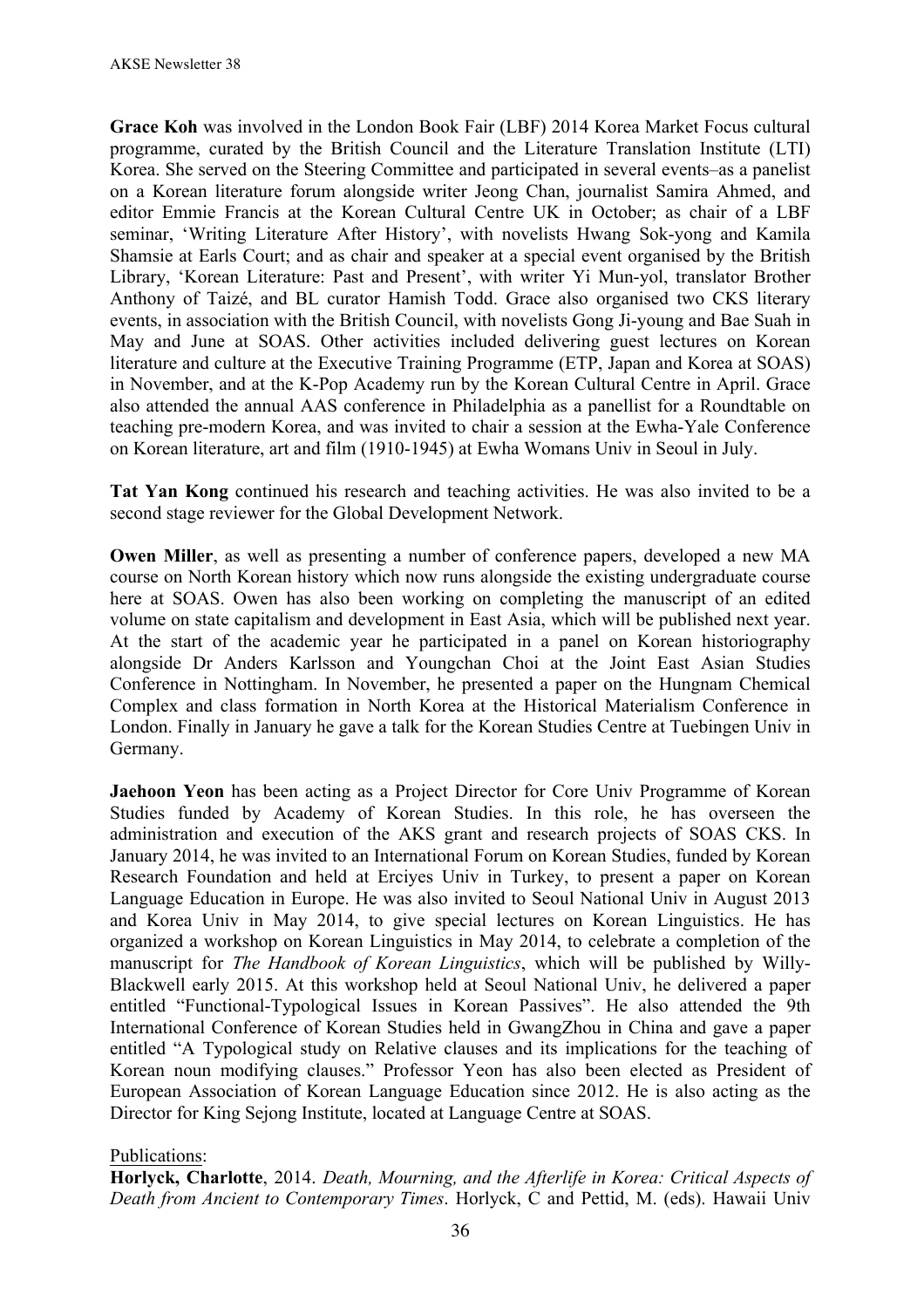Press.

-----, 2013. "Korean Art Objects at SOAS," in *Key Papers on Korea: Papers Celebrating 25 Years of the Centre of Korean Studies, SOAS, Univ of London*. Andrew Jackson (ed.). Global Oriental/Brill,pp.275-296.

-----, 2013. "Desirable commodities – Unearthing and collecting Koryŏ celadon ceramics in the late 19th and early 20th century," *Bulletin of the School of Oriental and African Studies*, vol. 76, no. 3, pp. 467-491.

**Jackson, Andrew**, 2013. *Key Papers on Korea: Essays Celebrating 25 Years of the Centre for Korean Studies, SOAS, Univ of London*, Leiden: Global Oriental, edited and introduced by Andrew Jackson.

-----, 2014. "Histories in Stone: The Musin Rebellion Stelae and Contested Factional Histories." *International Journal of Asian Studies* (Cambridge Univ Press), 11. 1 :1-23.

-----, 2014. "The initiation of the 1728 Musin rebellion: assurances, the fifth-columnists and military resources." *Korean Histories* 3.2 :3-15.

-----, 2013. "Years of Radical Change: Korean Popular Screen Culture, Guest Editor's Introduction.' *Introduction to Acta Koreana* 16:2 (December 2013): 1-4.

-----, 2013. "South Korean Films about the Korean War, To the Starry Island and Spring in my Hometown." *Acta Koreana* 16:2 (December 2013): 277-297.

**Kang, Jaeho**, 2014. *Walter Benjamin and the Media: The Spectacle of Modernity* (Cambridge: Polity Press).

-----, 2013. "From Cine-Eye to Cine-Fist: Technological Innervation in Media Space," *Episteme* 9 (June 2013): 301-338.

**Kong, Tat Yan**, 2014. "The Political Obstacles to Economic Reform in North Korea: The Ultra Cautious Strategy in Comparative Perspective," *The Pacific Review*, 27 (1). pp. 73-96.

-----, 2013. "From Late-Industrialisation to Globalisation: The Hybridisation of Labour Relations Among Leading South Korean Firms," *New Political Economy*, 18 (5). pp. 625-652.

**Karlsson, Anders**, 2013. "Beyond the Great Tradition: Recent European Scholarship on the History of Chosŏn Korea", *Yŏksa wa hyŏnsil* 90 (2013).

-----, 2013. "Beyond the Great Tradition: Recent European Scholarship on the History of Chosŏn Korea," *Yŏksa wa hyŏnsil*, no.90 (2013).

-----, 2014. "Northern Territories and the Historical Understanding of Territory in Late Chosŏn", in Andrew David Jackson ed., *Key Papers on Korea: Essays Celebrating 25 Years of the Centre of Korean Studies,SOAS, Univ of London,* Leiden: Global Oriental, 2014.

-----, 2014. Book review. Jinwung Kim, *A History of Korea: From "Land of the Morning Calm" to States in Conflict* (Bloomington: Indiana Univ Press, 2012), *Journal of Asian Studies* 73:1 (2014).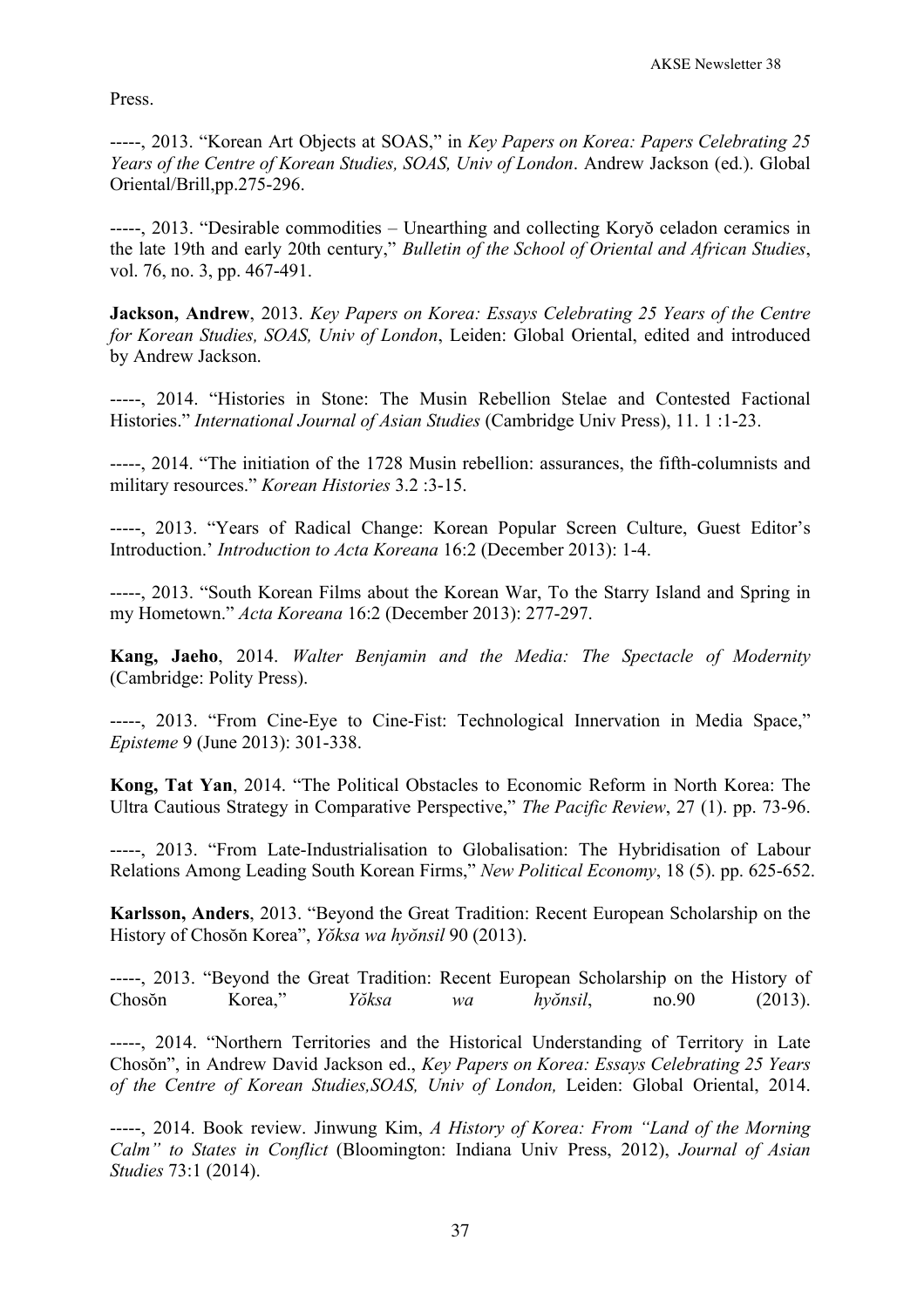**Miller, Owen**, 2014. "Tobacco and the gift economy of Seoul merchants in the late nineteenth century." In Andrew David Jackson, ed. *Key Papers on Korea: Essays Celebrating 25 Years of the Centre of Korean Studies, SOAS, Univ of London*. Leiden: Brill, 2014. pp27-40.

**Yeon, Jaehoon**, 2013. "Hankwuke kyoyuk munpep uy cheykye wa nayyong" (Organization and Contents for Korean Pedagogical Grammar) in *Studies in Korean Linguistics and Language Pedagogy. Festschrift for Ho-min Sohn*. Seoul: Korea Univ Press. 566-582 [ISBN978-89-7641-830-2]

-----, 2013. Review of *Morphology of 20th Century Korean* by Huh Ung (1995/2000). In: *Hyengthaylon* (Morphology) Vol. 15. No.2: 266-283.

-----, (with M. Vincent) *Complete Korean (Teach Yourself)* (London: Hodder Education, 2014).

#### **Oxford**

#### **University of Oxford Faculty of Oriental Studies**

#### General Information:

The Korean Studies staff consists of Dr. James B. LEWIS, University Lecturer in Korean History (Fellow of Wolfson College); Dr. Jieun Joe KIAER, Young Bin Min-KF Associate Professor in Korean Language and Linguistics (Fellow of Hertford College); Dr. Chi Younghae, Korean Language Instructor; Mr. Minh Chung, Head of Bodleian Chinese Studies Library & Korean Collections; other library staff: Mrs Hannie Riley and Mrs Myoungshin Kim.

#### Library (Bodleian Library):

Roughly 2,700 titles were acquired during 2013-14. These include donations as well as purchases: 120 titles donated by the Korea Foundation and some 3,000 volumes donated by the National Library of Korea from the project "Window on Korea." Continued support from the Korea Foundation has enabled the library to renew its subscription to the e-resource E-Korean Studies, which includes: Korean studies Information Service System (KISS), KSI ebook, KoreaA2Z, Kdatabase, KPjournal, Digital Culture Art Course, LawnB (Legal Information Service), Korean History & Culture Research DB, and History Culture Series. The resource offers access to about 1,400 periodicals, 6,000 e-journals, 5,000 titles of ebooks, and other references and lectures. In 2012, Mr. Minh Chung successfully applied for the project "Window on Korea" from the National Library of Korea. The project involved the creation of a new Korean Studies Library in the basement of the Oriental Institute Library together with an A/V seminar room as well as a gift of some 3,000 books from the NLK. The Library will also receive 200 volumes per year during the next five years (2013-2017). The new Korean Studies Library offers the opportunity to expand the collection as well as bring all necessary Korean materials (reference, newspapers, teaching, audio visual, and research materials) into one location at the Oriental Institute where Korean courses are taught. The Bodleian currently holds about 36,000 books (Korean language), 12,000 books (non-Korean languages), and about 1,000 Japanese-language books as well as about 100 volumes of premodern Korean books and a small collection of manuscripts.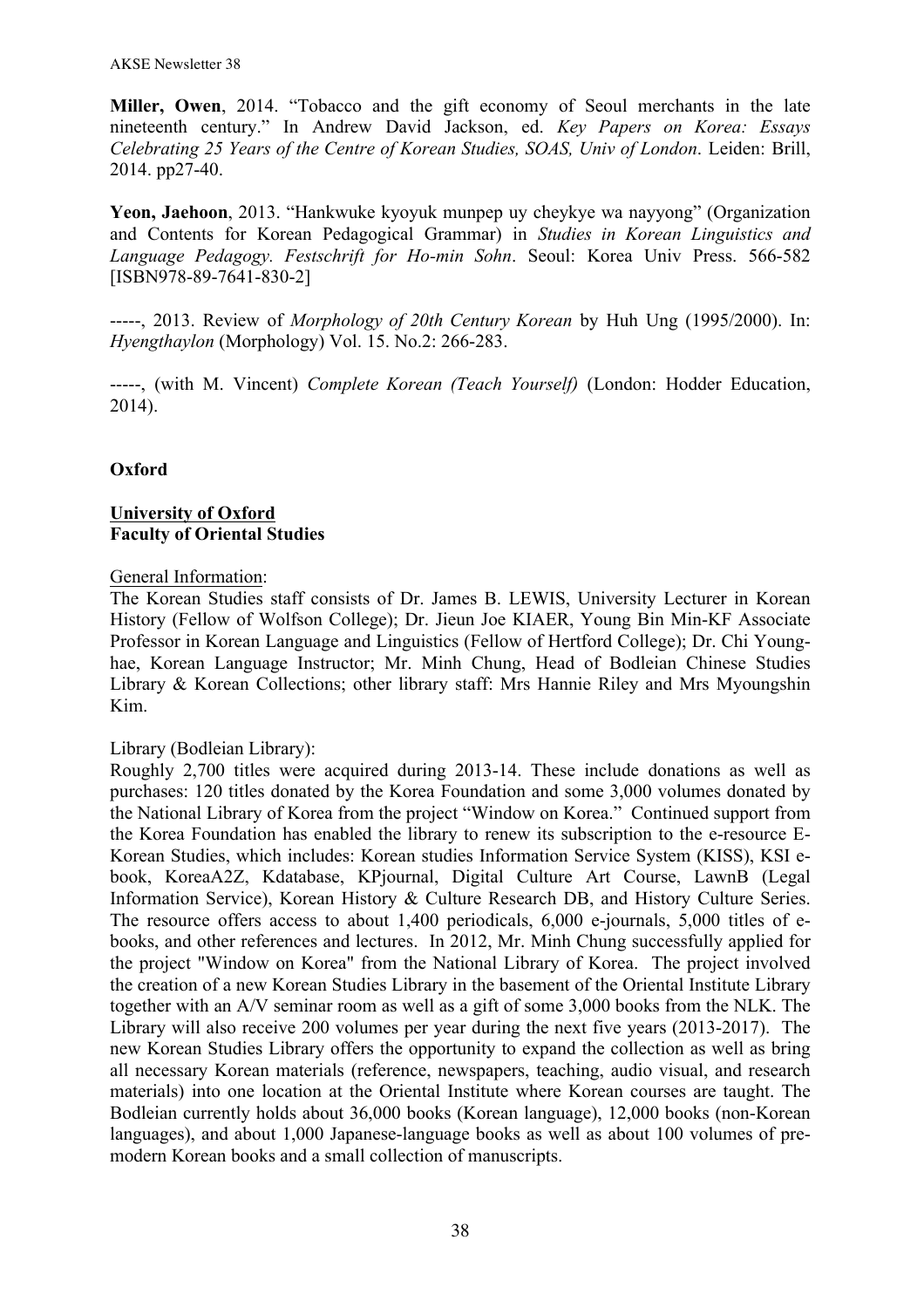#### Lectures:

28 Nov 2013: Dr. Kevin Cawley (Director of the Irish Institute of Korean Studies at University College Cork, Ireland) 'Bringing the name(s) of God to East Asia: Missions and (Mis)adventures in Translation;' 13 Feb 2014: Dr. Kim Jongmyung (Professor of Korean Religion at the Academy of Korean Studies), 'Korean Kings' Views on Buddhism and Statecraft;' 3 June 2014: Mr. Yun Suk-ho (KBS Director and President of Yoon's Color Ltd.), 'Drama-making in Korean Culture;' 5 June 2014: Mr. Yun Suk-ho, 'Korean Dramas and Hallyu' in Wolfson College.

#### Academic program:

Mr. Thomas Quartermain continued his preparation of a DPhil thesis entitled 'Choson Korean Society 1592-1650: Concepts of State, Nation, and Political Identity in the Pre-Modern World'. Mr. Quartermain visited Korea in the summer of 2014 for further training in *hanmun* and is preparing his final submission in the academic year 2014-15. He was awarded a Korea Foundation Graduate Studies Fellowship for the 2014-2015 year. Ms. Eunjin Jeong-Spencer completed her qualifying examination in Sept 2013 for ascension to full D.Phil. candidature status. Her thesis is entitled 'Cultural Transmission and Motivations of the Imjin War: the Role of the Korean Captives'. She received a three-month Korea Foundation Museum Internship with the British Museum and took up a place at the British Museum from Sept to Dec 2013. She visited Korea over the summer of 2014 for fieldwork in Korea and Japan to examine kiln sites related ceramic production in the sixteenth and seventeenth centuries. She was awarded a Korea Foundation Graduate Studies Fellowship for the 2014- 2015 year. Mr. Marshall Craig continues his preparation of a DPhil thesis entitled 'Envisioning China, Korea, and Japan in the Imjin War, 1592-1598'. He is preparing his final submission in the academic year 2014-15 and has been awarded a Korea Foundation Graduate Studies Fellowship to prepare his final submission for 2015. Ms. Jean Hyun began her doctoral programme as a Probationary Research Student from Michaelmas Term (fall) 2013 and is a recipient of a Clarendon Fund Scholarship. Her research engages both text and archaeology to focus on the Malgal (C. Mohe) people and their role in ancient Korean history. She received a Santander Academic Travel Award and spent the summer of 2014 in Northeast China conducting research for her dissertation, tentatively titled "The Northern Frontier in Ancient Korean History. Mr. Sigfrid Östberg began his doctoral programme as a Probationary Research Student from Hilary Term 2014. He is working on Korean-Japanese relations in the nineteenth century, focussing on mutual perceptions and personal encounters. Ms. Yeji Kim successfully passed her examinations for the Master of Studies in Korean Studies degree in June 2014. She prepared a thesis entitled: 'Confrontational Dialogue in Korea's Colonial Aesthetics: Local Colour paintings in the 1930s.' Ms. Corina Smith (St. Anne's College) and Ms. Rebecca Powell (Hertford College), undergraduate finalists in Chinese Studies, and Ms. Erin Floyd (Christ Church College) and Ms. Bethan Parker-Luscombe (Hertford College) undergraduate finalists in Japanese Studies, passed their Final examinations in Chinese Studies and Japanese Studies. They each sat three out of nine examinations in Korean Studies, composing 30 percent of their courses.

#### Scholars' Reports:

**Dr. Jieun Kiaer** delivered a paper on 'Expressive functions of topic particles in Korean and Japanese' at the AKSE conference held in Vienna and at the International Association for Korean Language Education, held in Korea Univ. In Oxford, she taught Korean Grammar and held a series of seminars on Translating Korean Poetry.

**Dr. James Lewis** delivered the following public lectures: 7 Sept 2013: 'A Korean War,' within a panel entitled 'Aspects of the Imjin War' for the Joint East Asian Studies Conference, 2013, in Nottingham; 18 Dec 2013: 'The Economic History of Chosŏn Korea,'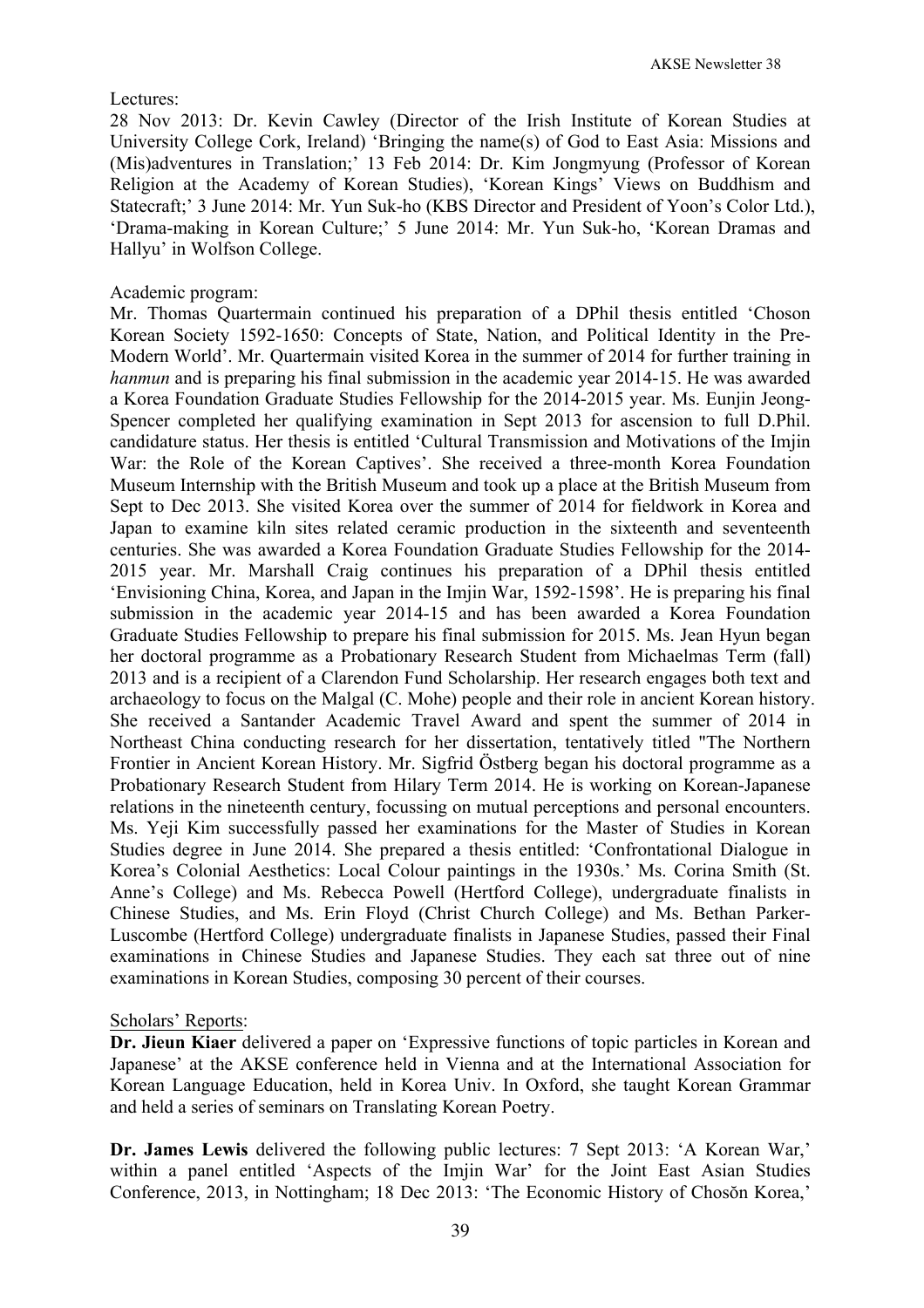Univ of Tübingen; 21 Mar 2014: 'Trade, Diplomacy, and Sex: Boundaries and images of Japan in Chosŏn Korea and boundaries and images of Korea in Tokugawa Japan,' Univ of Copenhagen. He continues to teach undergraduate courses on the histories of Korea and Japan, contributes to the teaching for the Master of Studies in Korean Studies, supervises DPhil students, and from Oct 2013, inaugurated the first incoming cohort for a new Master's course (MPhil) in Traditional East Asia.

**Dr. Young-hae Chi** delivered the following public lectures: 30 Oct 2013: hosted the Second Arirang Dance and Music Exhibition by 'The Korea Are You Ready Team' at Oxford Centre for Mission Studies, Oxford; 19 Nov 2013 'Human Rights in North Korea' at the annual symposium of Oxford Students for Liberty at Wadham College, Oxford. He hosted the President of North Korean Refugee Association in the UK for a public lecture on North Korea, organized a graduate seminar and a public lecture on Hallyu and Korean Drama for Director Yun Suk-ho (Winter Sonata), and worked as a social policy advisor for the North Korean Refugees Association in the UK. He continues to teach undergraduate and graduate courses on the Korean language and contributes to the teaching for the Master of Studies in Korean Studies and the Master of Philosophy in Traditional East Asia.

## Publications:

**Chi, Young-hae**, 'Gazing into the Crystal Ball: Environmental Crises as a Formative Factor for the Korea of 2032,' *Papers of the British Association for Korean Studies* 15 (2013).

**Kiaer, Jieun**, *Routledge Intermediate Korean Reader* with Jaehoon Yeon and Lucien Brown (London: Routledge, 2013).

-----, *Pragmatic Syntax* Bloomsbury Studies in Theoretical Linguistics Series, (London: Bloomsbury Academic, 2014).

Lewis, James B., 'Toward an Anthropometric History of Chosŏn Dynasty Korea, Sixteenth to Eighteenth Century'. First author with Seong Ho Jun and Daniel Schwenkendiek. *The Journal of the Historical Society*, 13:3 (9. 2013): 239-270. ISSN: 1540-5923.

-----, 'Korean Double-Entry Merchant Accounts from Kaesŏng City (1786-1892)'. Corresponding author with Seong-Ho Jun and Sung-Kwan Huh. *Sungkyun Journal of East Asian Studies*, 13:2 (10.2013): 105-148. ISSN: 1598-2661.

#### **Sheffield**

#### **The University of Sheffield School of East Asian Studies**

#### Scholars' Reports:

**Dr. Judith Cherry** reports that she has continued to teach Korean grammar at Level 1 and Korea-English translation at Levels 2 and 3, together with modules on Korean History, Contemporary Korean Society, Business and Management in Contemporary Korea, and Investing in East Asia. She was on research leave for the autumn semester of the 2013-2014 academic year; she was awarded a grant from Sheffield Univ's New Directions Fund to develop a major grant application which will be submitted in September 2014. The funds were used to make two research trips to Seoul and Jakarta, and one research trip to Brussels.

**Ms. Cho Sukyeon,** Teaching Fellow in Korean Language, reported that she has been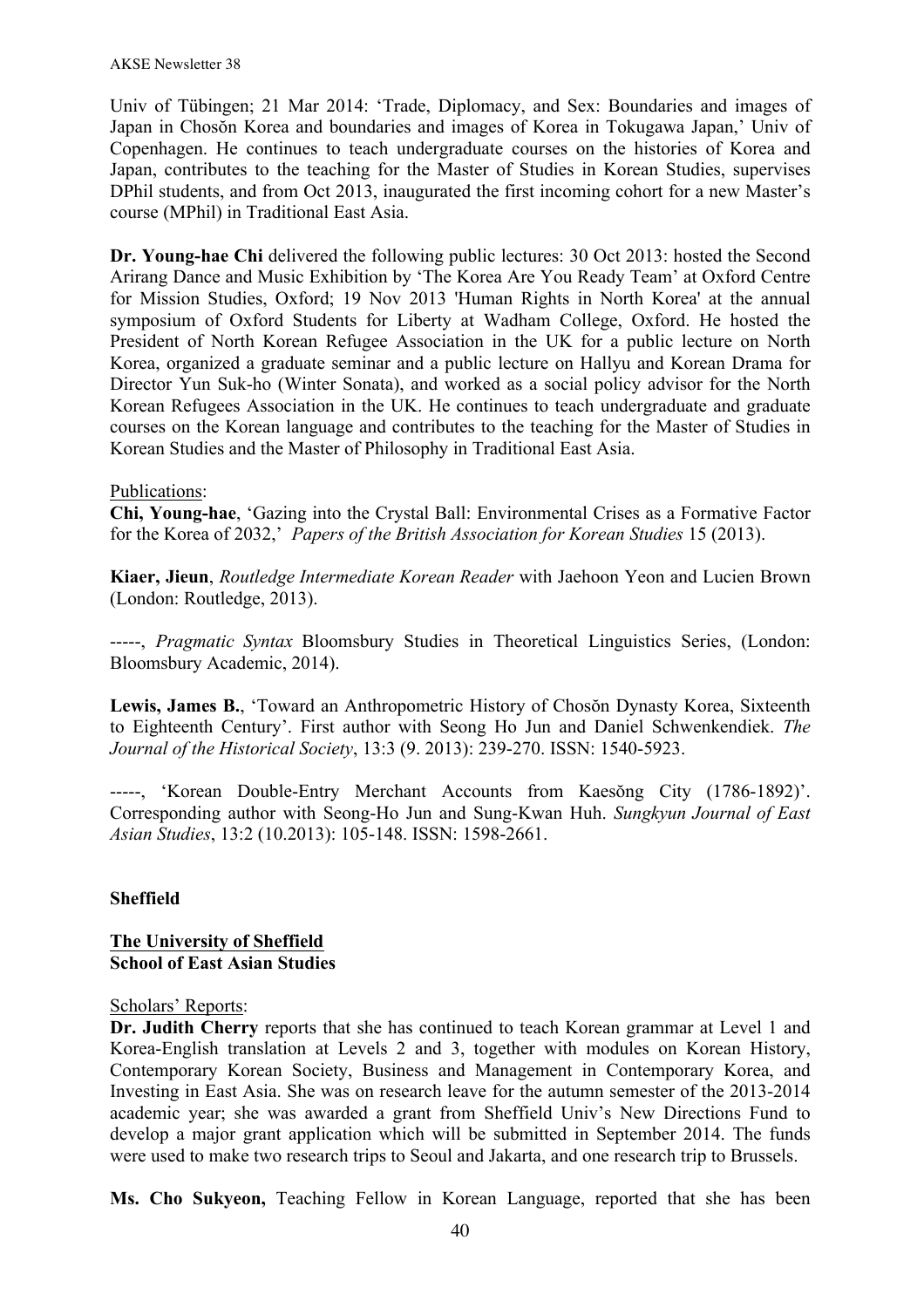teaching Korean language at all levels. The Year 1 students of Korean language totalled 65 of whom 30 were registered to do a Single or Dual Honours degree in Korean Studies, and 35 were studying Korean language as an optional subject. There were 17 students on the Year 2 Year-Abroad Programme receiving intensive tuition in the Korean language either at Yonsei Univ or Sungkyunkwan Univ. There were 6 students doing Korean language in Year 3 as part of a degree programme in Korean Studies, and 10 students in Year 4. She reported that Juhui Hwang had been appointed as an additional Korean language teaching fellow from Sept 2014. This appointment was in response to the continued increase in students studying Korean language. She also reported that the intake of students doing a degree programme in Korean Studies from Sept 2014 is expected to be around 30 students.

**Emeritus Professor James H. Grayson** reports that he was elected President of The Folklore Society for a three-year term on 11 Apr 2014 at the AGM of the Society which was held in Dorchester. He has given two seminars: '*Urban Legends*', Are They Modern: Some Korean Examples from the Fifteenth and Seventeenth Centuries' at the Univ of Sheffield School of East Asian Studies Research Seminar on 15 May 2014, and 'The Empire of Mt. Sion: A Korean Millenarian Group Born in a Time of Crisis', given at a Research Seminar of the Royal Anthropological Institute, London, on 18 June 2014. Prof. Grayson was the commentator on the paper 'High Religiosity and Low Confidence in Religious Institutions: The Case of South Korea' given by Young-il Kim at the one-day conference 'Time of Crisis and Time for Renewal: Korean Protestantism, 1960-2015' at the Univ of California at Los Angeles, 25 Oct 2013. He was also a general commentator for the other papers given at the conference. Prof. Grayson was the organiser and moderator for the panel 'Folklore and Photography' held as part of the 2014 annual conference of the Royal Anthropological Institute under the theme of 'Photography and Anthropology' held at the British Museum on 29 May 2014. Prof. Grayson was interviewed twice by BBC News on the use of the term 'Maoist' in regard to two persons holding three others in slavery in London for 30 years, on 25 Nov 2013, and by the BBC News on-line website regarding the execution of Jang Song Thaek on 13 Dec 2013.

**Dr. Andrew Killick**, Senior Lecturer in the Department of Music, reports that his PhD student Ruth Mueller successfully completed her research on women's participation in Korean traditional music and has received the degree. He gave a presentation on 'Hwang Byungki: Traditional Music and the Contemporary Composer in the Republic of Korea' as an invited research lecturer at the Univ of Tübingen, Germany, in Nov 2013.

**Dr. Seung-young (SY) Kim** reports that he was elected as a member of the National Executive Committee of the British International History Group in Sept 2013 and has participated in its committee activities since then. He presented a paper 'George Kennan and Korea, 1947-53' at the British International History Group conference held on 7 Sept 2013 at the Univ of the West of England in Bristol. He also gave a lecture on 'The North Korean Nuclear Issue and East Asian Security in the 21st century' at the Centre for European and International Studies Research Seminar at the Univ of Portsmouth on 12 Nov 2013. Dr. Kim was appointed the convenor of the Research Seminar Series of the School of East Asian Studies from Sept 2013. He taught the modules 'Two Koreas and Their Neighbours', 'China, Korea and the Modern World', 'International Relations in East Asia (Twentieth Century)', and contributed to the teaching of the Level 1 module 'History of Korea'. He also contributed to the teaching of advanced Korean reading in the upper level Korean language modules.

#### Publications:

**Cherry, Judith**, 'How to Promote a Free Trade Agreement: UK Trade & Investment and the EU-Korea FTA' Rüdiger Frank, James Hoare, Patrick Kölner, and Susan Pares, eds., *Korea 2013: Politics, Economy and Society (Korea Yearbook)* (Leiden, Brill, 2013).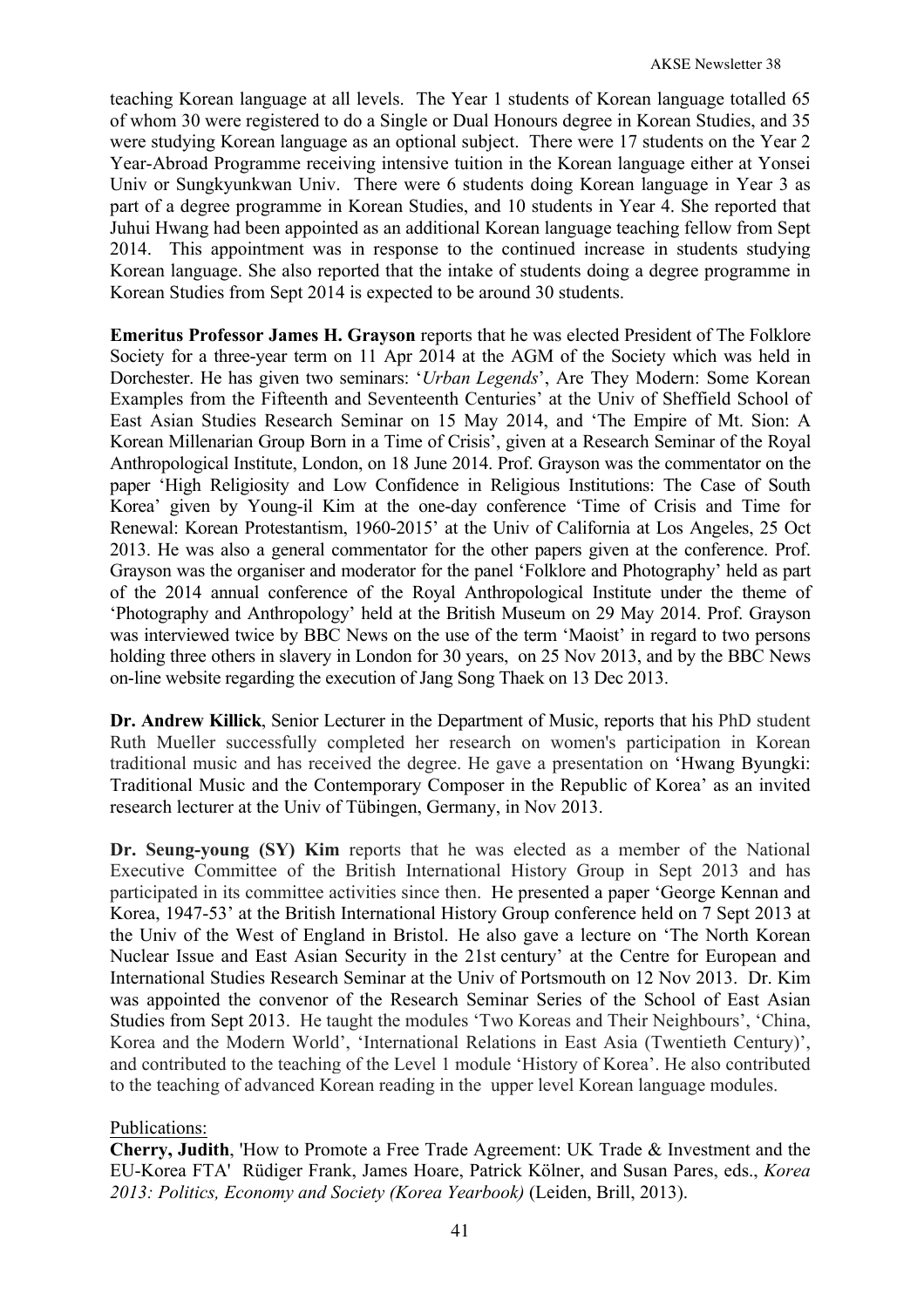------, 'South Korea Should Keep Calm and Carry on Through EU Trade Squall'. Invited article in the online East Asia Forum.

**Grayson, James H.**, 'Korea, Christianity in'; 'Ross, John'; 'Unification Church.' Entries in E. A. Livingstone, ed., *The Oxford Concise Dictionary of the Christian Church*, Third Edition (Oxford: OUP, 2013).

-----, 'Korean Apocalyptic Visions and Biblical Imagery', *Transformation: An International Journal of Holistic Mission Studies*, v. 31 (2014), pp. 1-11.

-----, 'Salvation through Dissent: Tonghak Heterodoxy and Early Modern Korea'. Book review. *Bulletin of the School of Oriental and African Studies*, v. 77 (2014), no. 1.

-----, 'The Columbia Anthology of Chinese Folk and Popular Literature'. Book review. *Folklore*, v. 124 (2013), no. 3, p. 359.

**Killick, Andrew,** *Hwang Byungki: Traditional Music and the Contemporary Composer in the Republic of Korea*, Ashgate SOAS Musicology Series (London, Ashgate, 2014).

-----, 'Avant-garde Music for Traditional Instruments: Extended Techniques in the Music of Hwang Byungki;, in Hee Sook Oh, ed., *Contemporary Music in East Asia* (Sŏul, Seoul National UP, 2014).

-----, 'Tradition and Innovation in *Changgeuk* Opera' in Haekyung Um and Hyunjoo Lee, eds., *Rediscovering Traditional Korean Performing Arts* (Seoul: Korea Arts Management Service, 2014).

-----, *Samul Nori: Contemporary Korean Drumming and the Rebirth of Itinerant Performance Culture* by Nathan Hesselink. Book review. *Ethnomusicolog*y Vol. 57 (2013), no. 2, pp. 354-357.

**Kim, Seung-young**, 'Miki-Takeo's Initiative on the Korean Question and US-Japanese Diplomacy, 1974-76', *Journal of American-East Asian Relations*, v. 20 (2013), no. 4.

-----, 'Only Beautiful Please: A British Diplomat in North Korea'. Book review. *The Political Quarterly*, v. 85 (2014), no. 2.

#### **HUNGARY**

#### **Budapest**

#### **Eötvös Loránd University (ELTE) Korean Department**

#### General information:

The Korean Department was established in 2008, and the first BA class started with fifteen students. Now the Korean Department has a total of 120 students on the BA level and the newly started MA program. In 2013, Dr. Mózes Csoma became the chairperson of the Korean Department, which has moved to a new location in the campus of ELTE University.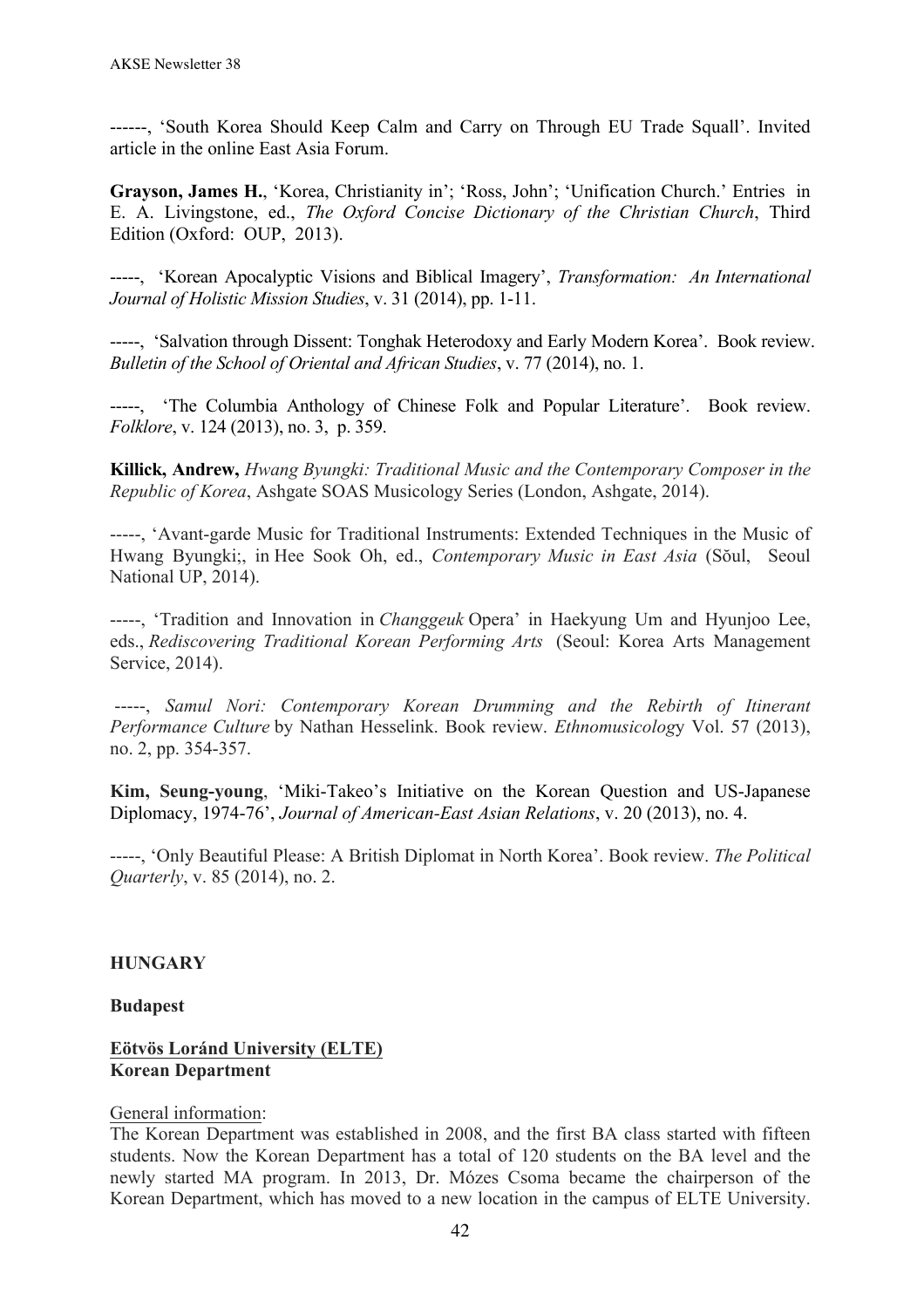The new location is a much comfortable place, and very favourable for the comparative research, because the Korean Department is next to the Japanese and the Mongolian and Inner Asian Departments.

The teaching staff at the Korean Department consists of: Dr. Mózes Csoma (associate professor, Korean history and culture), Prof. Yu Seung (Academy of Korean Studies, Korean language and culture), Prof. Chang Dusik (visiting professor from the Dankook University, Korean language and literature), Dr. Beatrix Mecsi (associate professor, Hancha characters and korean art), Maria Takats Hyo-sook (native Korean language instructor, Korean language), Prof. Gabor Osvath (retired lecturer, Korean language and literature).

## Activities:

In the spring of 2014, the Korean Department organized a "Korean Day" to celebrate the 25th anniversary of the diplomatic relations between Hungary and the Republic of Korea. We invited different guests, those who had important roles during the establishment of the diplomatic relations. Mr. Sándor Csányi, the first Hungarian councellor to Seoul, gave an interesting lecture. Dr. István Torzsa, former Hungarian ambassador to Seoul, talked about the secret talks between Budapest and Seoul during the 1980s. We held a Korean Speech Contest with the support of the Academy of Korean Studies.

## Scholars' Reports:

**Dr. Mózes Csoma** from the Korean Department published a monograph in Seoul about the North Korean students role in the Hungarian revolution in 1956. During the 1950s, around 1000 North Korean students were studying in Hungary. The author has studied the documents of the Hungarian National Archives, and made interviews with former Hungarian and Korean eyewitnesses. After the researches it became clear that the North Korean students helped to fight against the Soviet army during the Hungarian revolution in 1956.

#### Publications:

**Csoma, Mózes**, *Honggari Pudapesuturo! 1956nyon hyongmyeong kwa Pukhan yuhaksaengdul* (Seoul: Jimoondang, 2013).

# **ITALY**

**Rome**

## **Sapienza Universita di Roma (University of Rome) Italian Institute of Oriental Studies ISO**

#### General Information:

Korean Studies at Italian Institute of Oriental Studies-ISO, at Univ of Roma- Sapienza offers BA (3 years), MA (2 years), and Ph.D. courses. The classes include Korean Language and Translation, Korean Literature, History of Korean Civilization, Korean Art History and from last year, thanks to the Academy of Korean Studies' support of a visiting professor in Korean Studies, the curriculum is expanded including Korean Philology. In 2014-15, a new class will be included in Korean curriculum: Modern Korean and Japanese Societies and Politics. Sapienza with Hanyang Univ have almost completed an MOU for a Double Degree MA program for Chinese and Korean curriculum students. The Double Degree program will start on 2016 and are enrolling eligible students at Second year of MA in each institution. In the academic year 2013-2014, we had an unexpected increase of number of students in Korean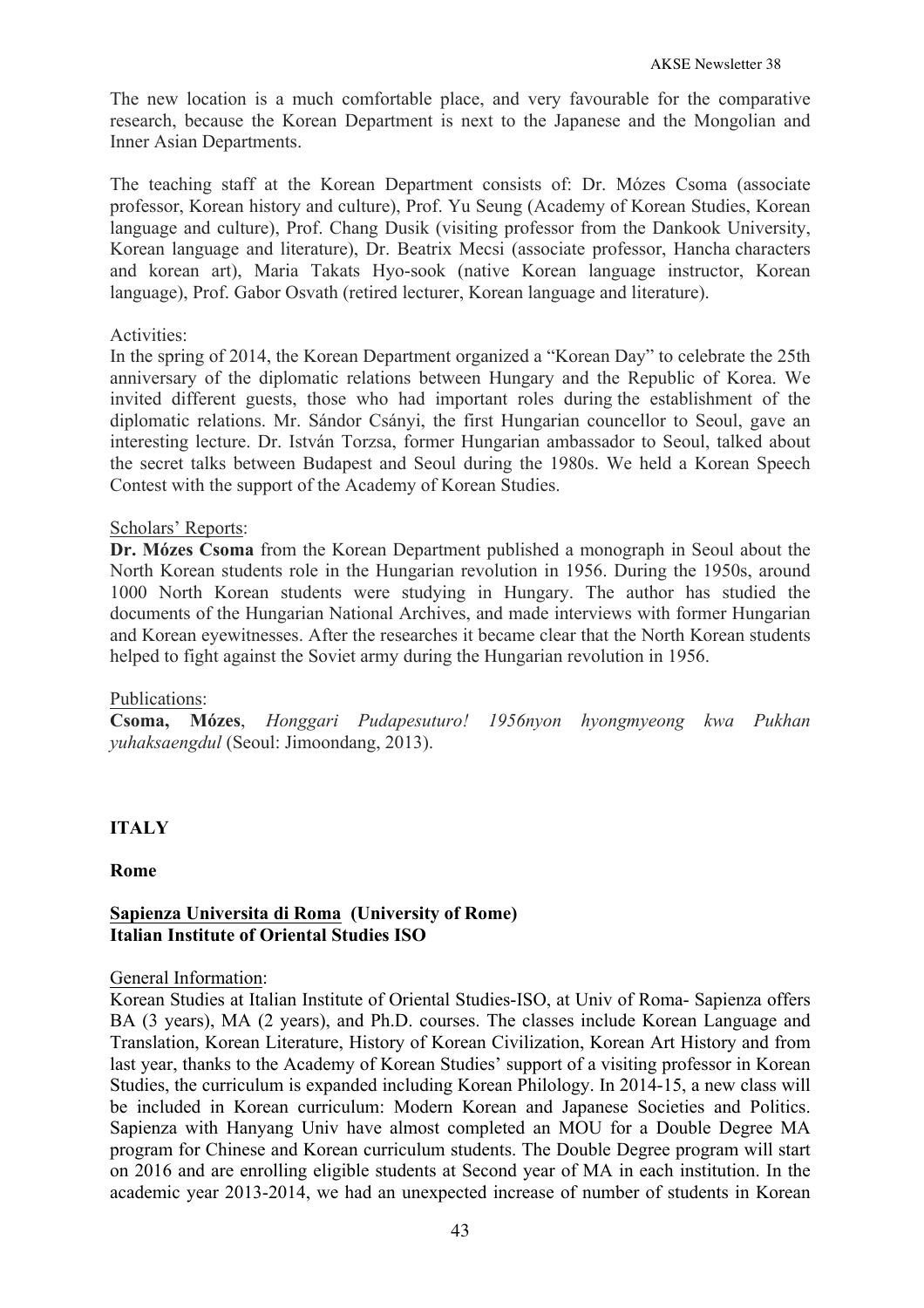Language with about 200 enrolled in the First year and 170 for the History of Korean Civilisation; in total, the number is about 460 students in Korean Studies. In 2013-2014, the number of students who have completed an BA or MA is about thirty.

## Academic program:

The Third edition of Intensive Course for Topik (Test of Proficiency in Korean) will be held in September. This is second year Korean Studies curriculum has been granted for the Korean Studies Incubation Program at KSPS (Korean Studies Promotion Service of Academy of Korean Studies). The research proposal project aims to promote and strengthen Korean Studies with the publication of educational materials at the university level. On 1 July 2013, the project has been approved in which five experts from several universities in Italy willl take part: Anthropology of Korea through Food Culture (Antonetta L. Bruno: project director), History of Korean art and archaeology (Filippo Salviati), Korean Politics in Transition (Antonio Fiori), Understanding Korean Society through its Family System (Giuseppina De Nicola), The handbook of Korean Philology and Linguistics (Imsuk Jung).

# Lectures (EPEL):

The class on History of Korean Civilization (2013-14) focused on "Korean Society seen through the camera lens," and we had four lectures through the EPEL: Mark Morris (Cambridge), "The Korean War Film and Cold War Horror Cinema;" Kwon Heonik (Cambridge), "The Korean War and the Political Life of Kinship;" Antonio J. Domench (Malaga Univ), "Religious beliefs and practices in Korea today through the lens of films;" Yuh J. Hwang (Trinity College, Dublin, Ireland), "Korean society and culture through Korean films based on Korean theater and literature."

## Other activities:

In 2014, in collaboration with the KLTI, we are organizing the Third Korean Literature Essay Contest for the students of the Department. In 2013, for the Second Contest, 30 students presented their essay on 31 July 2013. The award ceremony tok place on 10 Sept 2013 at the Casa della Traduzione in Rome, and the author Kim Young-ha was invited. On 12-13 Dec 2013, the second Translator's Community in Europe, organized by KLTI, took place at the Univ of Rome Sapienza. From Oct 2014, the Korean curriculum will start a New Academy on Translation in collaboration with KLTI with the aim of "cultivating a new generation of translators."

In Dec 2014, with the Arts Council Korea, we have agreed to start a new project "1st Workshop between Korean and European authors" which will be held on Dec 12. This project aims to initiate an ongoing, recurring dialogue between Korean and European writers on different literary aspects of their work. Through the presence of five Korean authors and five from different European countries, it intends to establish a network for the exchange of literary issues and writing styles. Another goal is also to create a chance for writers coming from such different realities to know each other and to discuss their own literary worlds.

# Scholars' Reports:

**Prof. Antonetta L. Bruno** has given lectures in Malaga Univ and Bochum (EPEL). She was invited to workshops held in Berlin Freie Univ, in Hanyang universities and to a seminar at the Fyssen Foundation (Paris). During the summer, she will participate in a conference held at National Assembly (Seoul) and has been invited as a Keynote speaker at SNU, Dept. of Anthropology.

**Dr. Filippo Salviati** (tenure Research Professor) is teaching Korean and Chinese Modern Art History.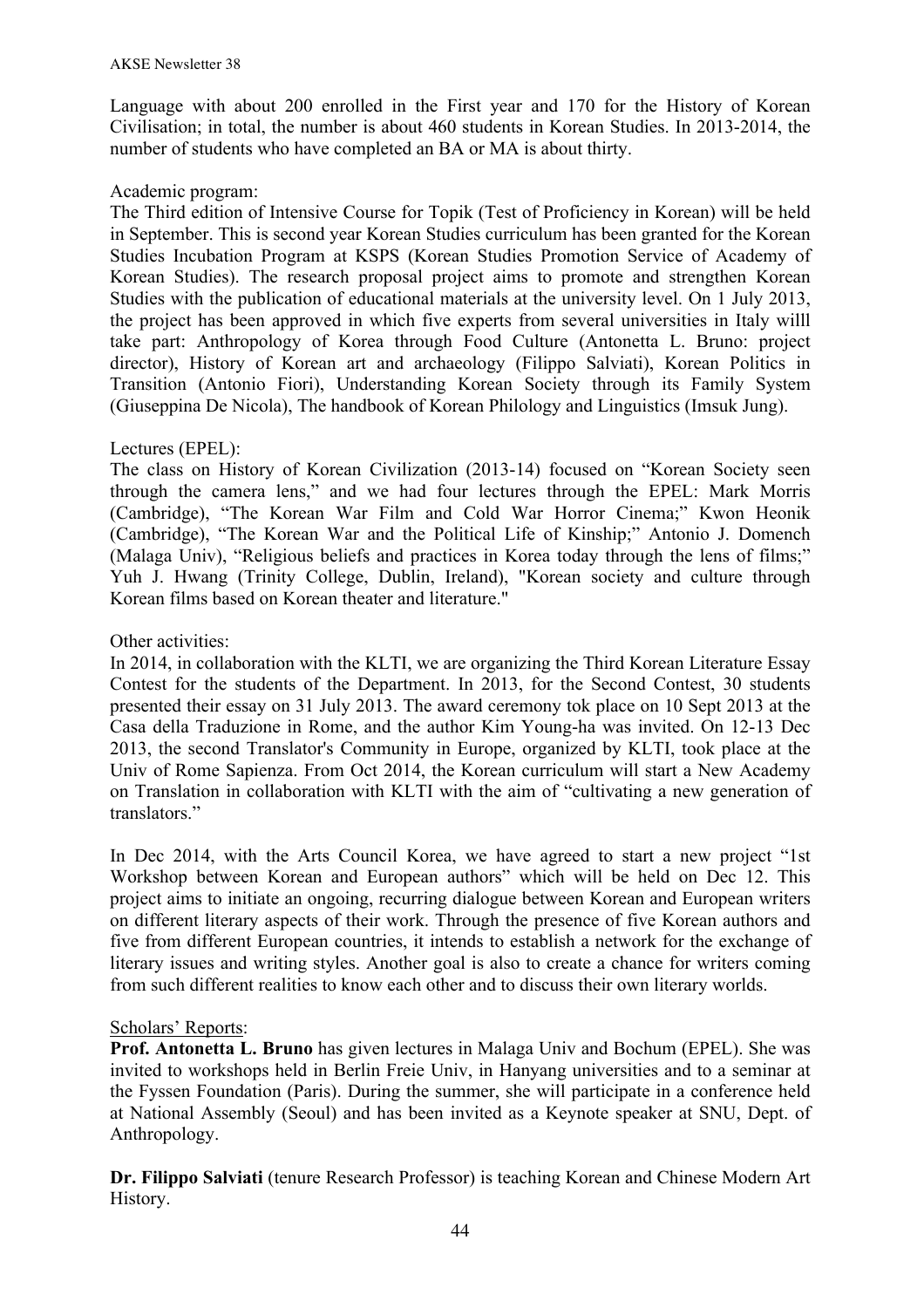**Dr. Giuseppina De Nicola** started to teach at La Sapienza in 2013 as Visiting Professor (Academy of Korean Studies). She finished her Ph.D. in Cultural Anthropology last year at Seoul National Univ. In 2013, she presented a paper titled ""Kohyang": Remembering where I am from- the anthropology of family memory in Contemporary South Korea" at the conference on Korean Studies in Warsaw, hosted by the Korea Foundation and Warsaw Univ. She was the moderator for the 2013 EU Translators Workshop at the Univ of Rome Sapienza on 13-14 Dec sponsored by the Korean Literature Translation Institute. She is teaching Korean Literature and Korean Philology and is in charge, with Ms. Kim Oenjoung, of the Overseas Residency Program for Korean writers at La Sapienza Univ. She is also a coresearcher for the AKS Incubation Project.

**Dr. Jung Imsuk** continues her collaboration with the university for the AKS Incubation Project in the capacity of co-researcher.

**Ms. Kim Oenjoung** is working as a language teacher, co-author with Jung Imsuk and Antonetta L. Bruno on the finalization of Dizionario tascabile di Italiano-Coreano e vice versa, to be published by Hoepli. She has finished writing *Korean Language Textbook on Exercises* which is in printing.

#### Publications:

**Bruno, Antonetta L.**, "The Posal between the Mudang and Buddhist: in-between and bypassing," *Journal of Korean Religions*, Vol.+.

-----, *Antologia della letteratura moderna e contemporanea in Corea,* Roma: L'asino d'oro, 2014.

-----, *Korean Popular Beliefs*, Lee Yongbŏm, Lee Kyŏngyŏp, Ch'oe Chongsŏng, Boudewijn Walraven (Translation with Matty Wegehaupt), Seoul: Simundang, 2014.

#### **RUSSIA**

#### **St. Petersburg**

#### **St. Petersburg State University Faculty of Asian and African Studie**s **Centre for Korean Language and Culture (CKLC)**

#### General Information:

By the order of the Rector of Saint Petersburg State Univ the Institute of Interdisciplinary Studies on Korea (IISK) has been established. The Center for Korean Language and Culture became a part of the Institute. Professor Sergey O. Kurbanov was appointed the Head of the IISK. In 2010, Saint Petersburg State Univ was chosen by the Academy of Korean Studies (Republic of Korea) as an Overseas Leading Univ Program for Korean Studies grant recepient. Three University Faculties are a part of the general project: the Faculty of Asian and African Studies (CKLC), the Faculty of Sociology, and the Faculty of International Relations. With this regard most of the CKLC members have been participating in various reearch and other activities within the AKS supported general project. The detailed information is in the personal scholars'activities part. On 14 Sept 2013, the IISK hosted the visit of the delegation from Incheon Cultural Foundation. On 5 Oct 2013, the IISK held the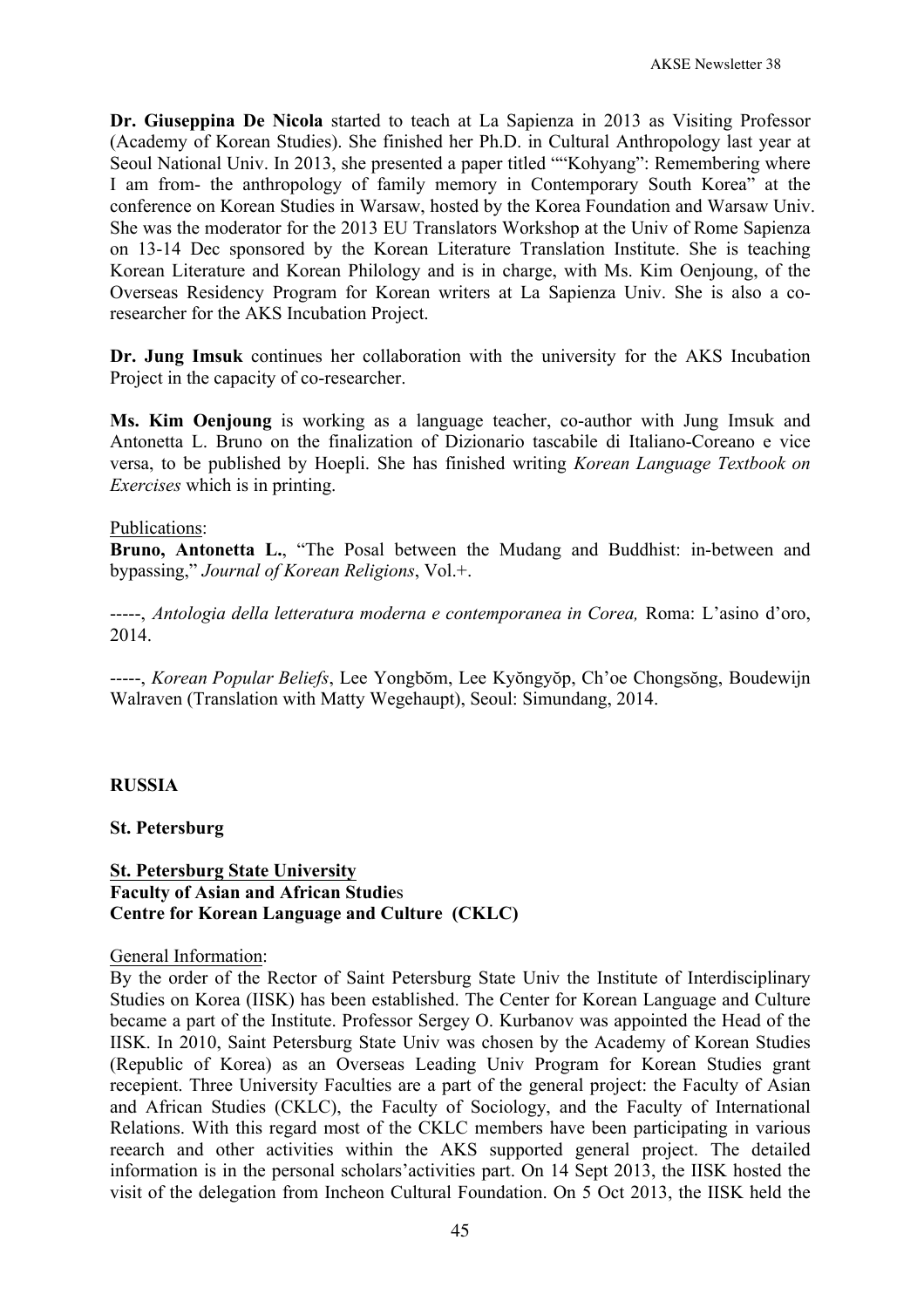1st Contest "Speech in Korean" under the support of the Korea Foundation and the General Consulate of the Republic of Korea. Saint-Petersburg State Univ with participants from several universities and institutions with Korean language education. On 25 Oct 2013, the IISK held the 1st Academic Seminar "Studying Korea: Issues of Source Studies." On 20 Oct 2013 and 20 Apr 2014, the CKLC with the support of the General Consulate of the Republic of Korea (Saint Petersburg) held the International Korean Proficiency Test.

## Academic Programme:

In 2013-14 there were altogether about 30 students enrolled in the B.A. Course  $(2<sup>nd</sup>$  year of "Korean Philology" major, 3<sup>rd</sup> year of "History of Korea" major, and in 2<sup>nd</sup> year of M.A. course in Korean studies with the full curricula (over 30 Korean studies-related disciplines taught). 12 M.A. theses were defended in June, 2014 in the following areas: History of Korea, Korean Literature, Korean Linguistics, Political Science, Korean Economics, Korean Culture.

## Scholars' Reports:

**Prof. Sergey O. Kurbanov**, doctor of History (habilitation level) is Director of the Institute of Interdisciplinary Studies on Korea, Center for Korean Language and Culture, and full professor of the Faculty of Asian and African Studies, Saint Petersburg State Univ. He teaches History of Korea, Problems of Social Organization of Korea, Russia and Korea in the 19th-20th Centuries, Problems of Unification of Korea, and Modern Etiquette of Korea. With the support of the Korea Foundation, he has a Research Fellowship on "Compiling a manuscript of the book "Essays on the history of Korea of the beginning of 21st century."" He is also conducting a research project supported by the Academy of Korean Studies on "Role of a person in Modern History of Korea." He is the developer of the project: "Institute of Interdisciplinary Study of Korea" (IISK) as well as its homepage. He was the co-organizer of the "1st Korean Language Speech Contest" in St.-Petersburg (5 Oct 2013) and of the St.- Petersburg Tests of Proficiency in Korean (TOPIK). He is Editor in Chief of issue no. 15 of the periodical *Proceedings of the Center for Korean Language and Culture* (ISSN 1810 – 8008) and a member of the Editorial Board of *International Journal of Korean History* (ISSN 1598-2041). Korea Univ (Seoul). He serves as chair of the "Russia-Korea Friendship Society: St.-Petersburg, North-West."

He gave the following talks and lectures: 25 Oct 2013: "The problem of determining borrowings in Korean texts," Seminar "Study of Korea: problems of sources," St.-Petersburg State Univ; 22-23 Nov 2013: "Multi-measure analysis of texts as a way of extraction information from the primary sources. (The example of the 1st public speech of North Korean leader Kim Jeong-un made in April 15, 2012)" (in English), Conference "Korean civilization: sources & prospects"), Univ of Warsaw; 13 Nov 2013: "Questions of infrastructure for participation of the Republic of Korea in the development of Siberia and the Russian Far East," Government-level (presidential) Forum "Dialogue Russia-Republic of Korea", Seoul; 11 Sept 2013: "International Relations Between St.-Petersburg and Busan: Present and Future" (in English), international seminar of the twin cities of Busan; 15 Nov 2013: "Dialogue of Cultures: Russia and Korea," Korean festival of the International Association of Teachers of Russian Language and Literature, Seoul; 25 Feb 2014: "South Korean Civil society: Korean ways of kinship relations, regional relations, and school relations: tradition and modernity" (in English), Univ of Turku; 6 Feb 2014: "Basic trends of transformation of modern North Korean political system" (in English), Univ of Stockholm; 22 Apr 2014: "The Juche ideas-nationalism of Confucian origin?" (in English), Univ of Oslo.

**Prof. Adelaida F. Trotsevich**, doctor of Philology (habilitation level) continues working on preparing a series of translations of Korean Classical Literature "Golden Fund of Korean Literature" Anthology ("Zolotoi Fond Koreiskoi Literatury") in cooperation with Sergey V.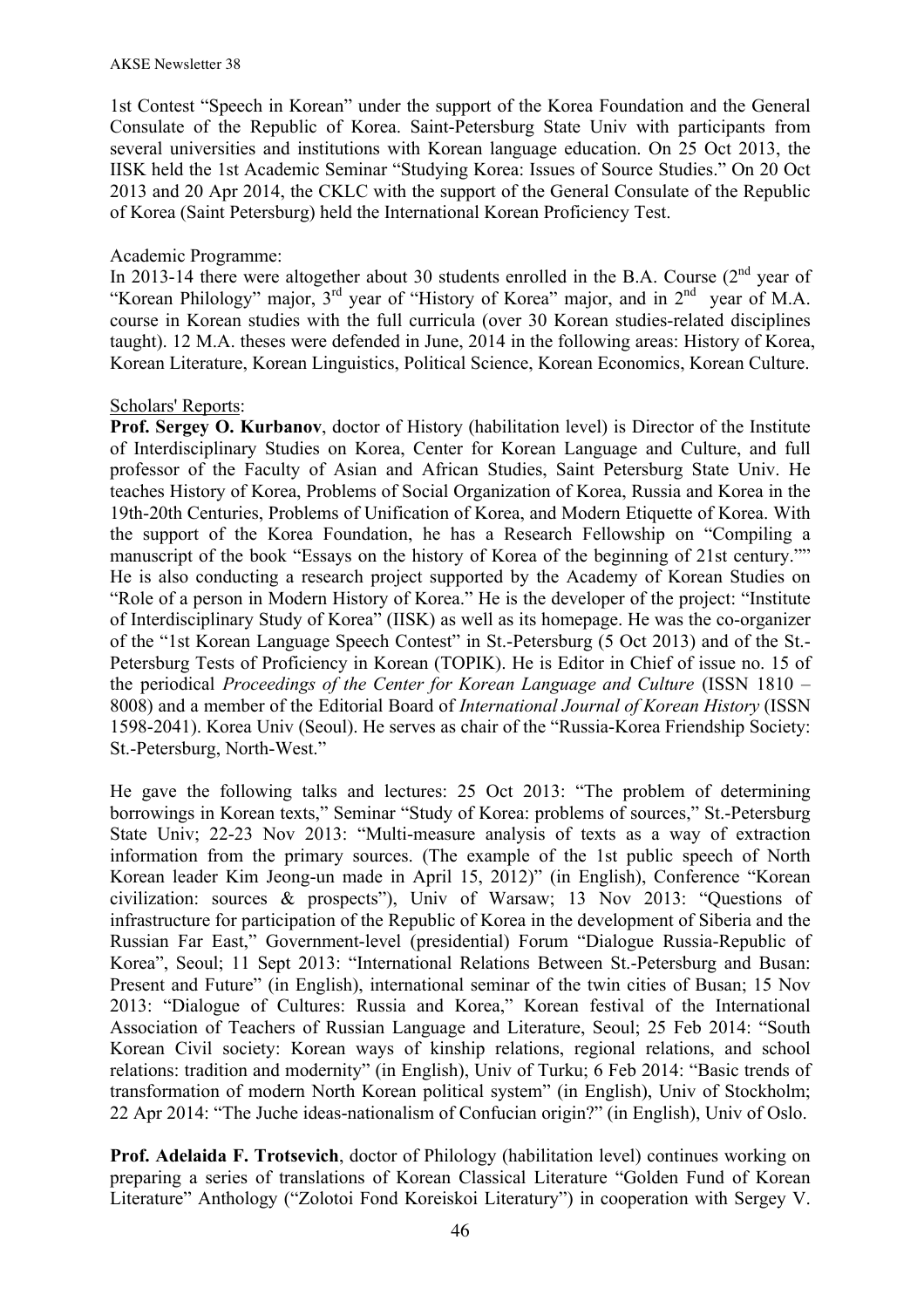Smolyakov, the Director of the "Hyperion" Publishing House. The project has been carried out since 2007 under the support of the Korea Literature Translation Institute (KLTI). At present, eight volumes of representative pieces of Korean Traditional Literature have been published. Currently, she is working on the next volume "Korean Poetry in Classical Chinese *hansi*." She was Discussant and Academic Commentor at the 1st Academic Seminar "Studying Korea: Issues of Source Studies" held at the Institute of Interdisciplinary Studies on Korea, Faculty of Asian and African Studies. Saint Petersburg State Univ (October 25, 2013).

**Dr. Lim Su**, a senior lecturer of the Faculty of Asian and African Studies, Saint Petersburg State Univ continued teaching the Korean language and advanced levels of Sino-Korean mixed script for BA students of Department of Korean Philology and BA students of Department of History of Korea as well as M.A. Course Students at the Faculty of Asian and African Studies, Saint Petersburg State Univ.

**Alexey A. Vasiliev,** a senior lecturer of the Faculty of Asian and African Studies, Saint Petersburg State Univ. Currently, he is working the project "Reading on Korea with Koreans*"* together with Dr. Anastasia A. Guryeva (AKS sponsored project). They are preparing a manual under the same title. He continued to teach intermediate levels of Korean and Theoretical Grammar of Korean as well as Korean Newspaper for BA students of Department of Korean Philology, Faculty of Asian and African Studies, Saint Petersburg State Univ.

**Dr. Inna V. Tsoy (Choi)**, Ph.D., an assistant professor of the Faculty of Asian and African Studies, Saint Petersburg State Univ, teaches Conversational Korean and Specialized Texts in Korean. She gave the following talks: 14-15 May 2014: "Studying the Text (In the Case of the Korean Language)" (in Korean), 2nd International Conference "Methods of Teaching Oriental Languages: Actual Problems and Trends," National Research Univ, Higher School of Economic, School of Asian Studies; 15-16 May 2014: "People-Plants in the Novel by Lee Seung-woo 'The Secret Life of Plants,'" Third International Conference of Young Scholars on Korean Studies "New Generation in Korean Studies," International Center for Korean Studies of Moscow State Univ; 25-29 June 2014: ""Unearthly Love" in the World of Everyday Life," Sixth International Academic Conference "Issues of Far Eastern Literatures," Saint-Petersburg State Univ, Faculty of Asian and African Studies. She continued working on the following projects: "Korean Literature of the second half of the 20<sup>th</sup> century: Fundamental Issues and Ideological Trends" Academy of Korean Studies Grant Project (Course of Lectures) (terms: July, 2010 – July, 2015); Modernism in the Eastern Literatures (Modernism in the Korean Literature), Saint-Petersburg State Univ, Faculty of Asian and African Studies Grant Project (Course of Lectures) (terms: Feb 2011–Nov 2014).

As a representative of the Saint-Petersburg State Univ took part in the Seminar for Russian specialists in the sphere of education under the support of the Korea Foundation. Hanguk Univ of Foreign Studies, Seoul (19-28 Aug 2013). She took part in the seminar with the participation of representatives from the Ministry of Unification (Republic of Korea). Saint-Petersburg State Univ (11 Sept 2013). As a guest lecturer, she gave five lectures about Korean language, cultural features, Korean way of thinking and education system in Korea, the House of Nationalities, 'Korean Language and Culture' class under the support of Korean National Cultural Autonomy (Sept 2013–May 2014). For the third time, she has been appointed as a representative of the National Unification Advisory Council (NUAC) under the President of the Republic of Korea for a term of two vears through the  $16<sup>th</sup>$  elections of foreign members of the Council (at first time has been appointed as a Head of the Saint Petersburg branch; July 2013–July 2015). As a Head of the Saint-Petersburg branch of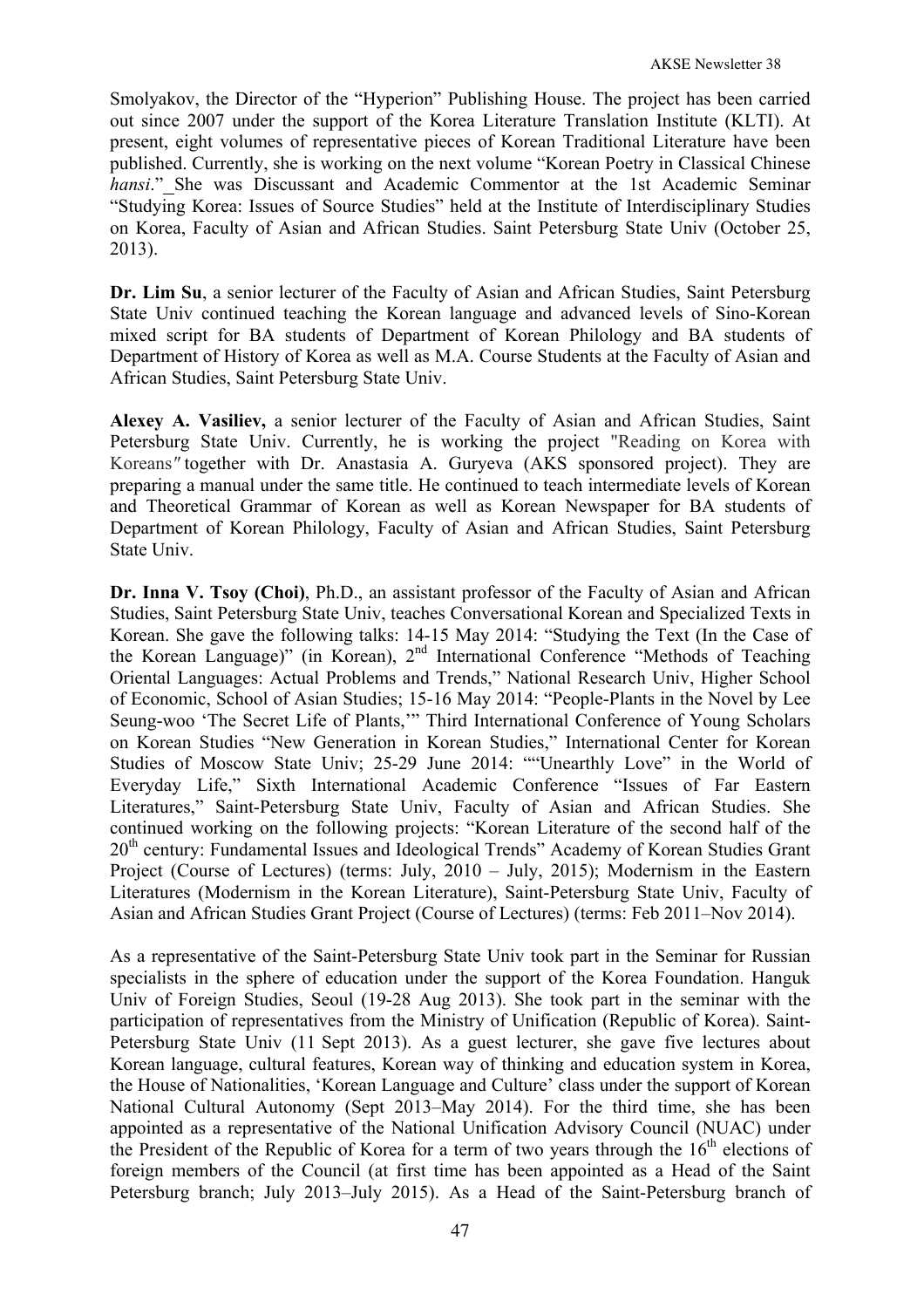NUAC, she organized a special lecture by Prof. Sergei O. Kurbanov on the topic of the History of the Inter-Korean relations. The House of Friendship, Russian-Korean Friendship Society (4 Oct 2013), took part in the 1st Russia-Korea Forum. Moscow Branch of NUAC. Moscow (25 Oct 2013), and took part in the 16th Overseas Regional Conference in Seoul (9- 12 June 2014). As a representative of the Saint-Petersburg State Univ, she was a member of judging panel at the  $1<sup>st</sup>$  "Speech in Korean" Contest under the support of the Korea Foundation and the General Consulate of the Republic of Korea. Saint-Petersburg State Univ (5 Oct 2013) and took part as an interpreter in the 3rd Russia-Korea Forum "Russia-Korea Dialogue" in Seoul (12-14 Nov 2013). She worked as an interpreter at the Russia-Korea Youth Dialogue in Saint-Petersburg (19 Nov 2013). As a lecturer from the Saint-Petersburg State Univ, she took part in the Seminar for the Korean Language and Culture Instructors, at present working in Saint-Petersburg (Paper presented: "Studying the Text"(in Korean)). Under the Support of the General Consulate of the Republic of Korea in Saint-Petersburg. Saint-Petersburg (19 Dec 2013). She worked as an interpreter at the meeting between the Chairman of the Coordination Committee of Russia-Korea Forum from the side of the Republic of Korea and the Chairman of the Coordination Committee of Russia-Korea Forum from the side of the Russian Federation. Saint-Petersburg State Univ (25 Apr 2014). She worked as an instructor of Korean language for the Russian staff of the Hyundai Motor Manufacturing Rus. (Hyundai Plant), Saint-Petersburg (Sept-Dec 2013; Mar-May 2014).

**Anastasia A. Guryeva**, an assistant professor of the Faculty of Asian and African Studies, Saint Petersburg Univ has been working on translating *hansi* poetry for the project headed by Dr. A.F. Trotsevich. Also she has been developing her authorized special course on 'book and text' in Korean intellectual culture. Her research concentrates in the field of the Late Joseon vernacular poetry. She teaches courses on Conversational Korean, Ancient and Medieval Korean Literature, History of Korean Literature, Specialized Korean Text, and Book and Text in Intellectual Culture of Korea. In June 2014, as a research member, she took part in organizing and accompanying the visit of Korean delegation to the Library of Saint Petersburg State Univ and the Institute of Oriental Manuscripts. She worked as an instructor of Korean language for the Russian staff of the Hyundai Motor Manufacturing Rus. (Hyundai Plant), Saint-Petersburg (Sept-Dec 2013; Mar-May 2014). She worked on the following AKS-funded research projects: "Book Culture in intellectual History of Korea;" "Traditional Korean Poetry in Vernacular in Late Joseon: Artistic Structure (based on poetical anthology "Namhun Taepyeong-ga")," "Reading on Korea with Koreans" together with Alexey A. Vasiliev.

She gave the following talks and lectures: 14 Sept 2013: "Korean literature in Russia," for the delegation from the Inchon Cultural Foundation, Institute for Interdisciplinary Studies on Korea; 16 Oct 2013: "Dokjacheung hwakdae-e ttareun Joseon hugi sijo/gasa munhak-eui hyeongsang chegye byeonhwa yangsang" (Transformations in Imagery System of Sijo and Gasa literature of Late Joseon in Relation with the Widening of the Readers' Population) (in Korean), Dept of Korean Language and Culture, Yonsei Univ; 18 Oct 2013: "*Ku un mong*eso natanan 'daweonjeogin' yeoseong inmul-e dahayeo (*Namhun taepyeong-ga* gwalleonhayeo) (On the 'multi-layered' images of female characters in *Ku Un Mong* (in relation with *Namhun taepyeong-ga*) at the Symposium "Dong Asia Gojeon-eui (jae)haeseok-gwa jeongjeon-eui heongseong" (The Reception of Classics and the Formation of Canons in East Asia) held in Kyujanggak Research Institute, Seoul National Univ; 25 Oct 2013: "Citation and allusion in Korean vernacular literature of 18-19 centuries and their importance in a view of understanding the text" (in Russian) at the  $1<sup>st</sup>$  Academic Seminar "Studying Korea: Issues of Source Studies," Institute of Interdisciplinary Studies on Korea, Faculty of Asian and African Studies, Saint Petersburg State Univ; 17 Jan 2014: "Literary ways to express life attitudes in Korean vernacular poetry of the late Joseon period,"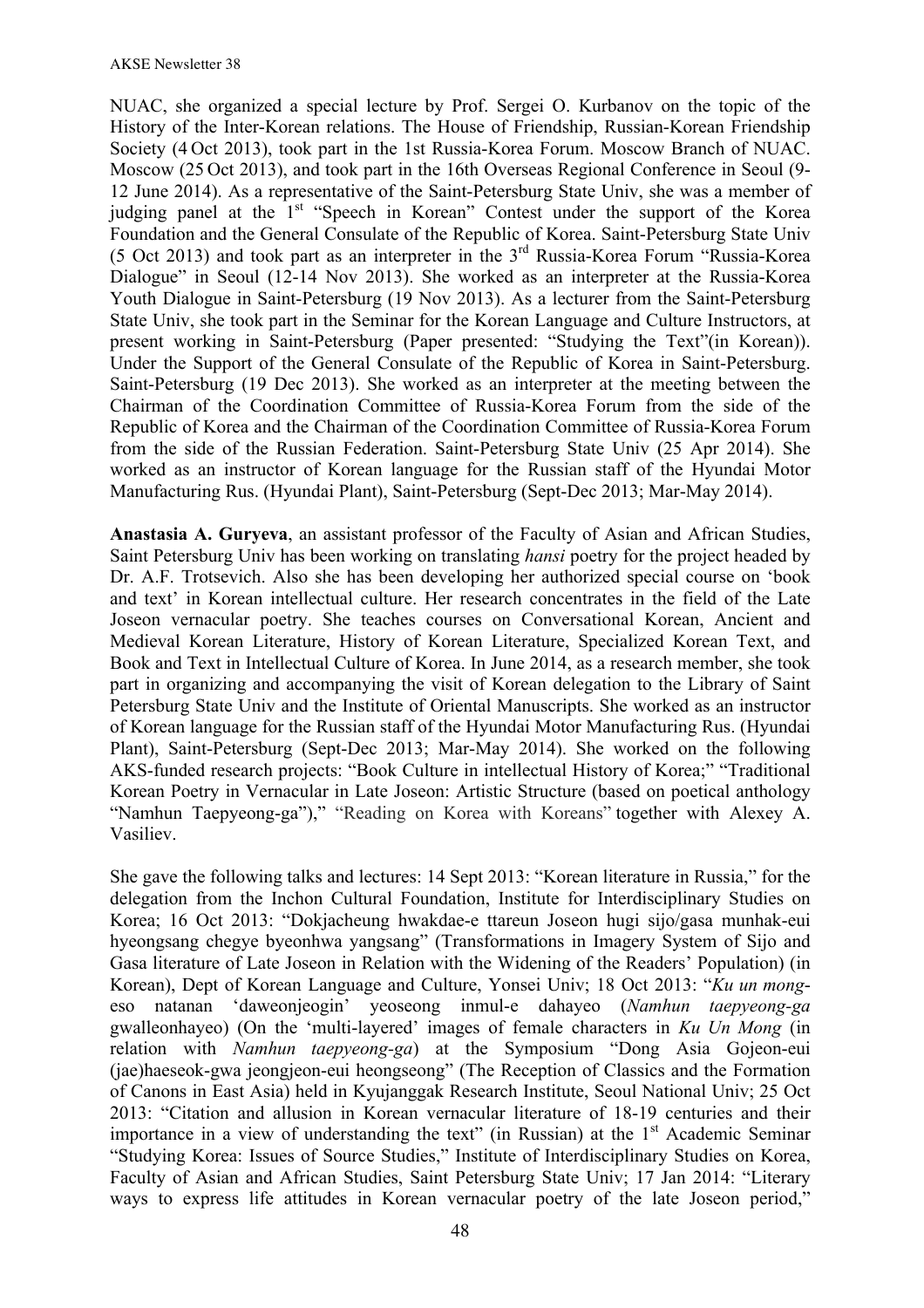Conference on "Medieval Literature in East Asia" held at Ljubljana Univ; 7 Feb 2014: "Twelve *gasa* poetry in the context of Korean literature development: rethinking the approach ("A Plum-blossom"poem)," SOAS, Univ of London; 10 Apr 2014: "Understanding Issues of Contemporary Korean Literature and Culture through Traditional Literature Patterns," Stockholm Univ; 29 Mar 2014: "Library as a symbol of civil care: on some social projects in Seoul" (in Russian), the 18<sup>th</sup> All-Russia and CIS Conference on Korean Studies "Russia and Korea in Changing World," Institute of the Far East, Russian Academy of Sciences. (also the Chair of a panel); 16 May 2014: "Role of Traditional Models in Understanding Contemporary Korean Literature" 3rd International Conference of Young Scholars on Korean Studies "New Generation in Korean Studies" (in English), International Center for Korean Studies of Moscow State Univ. Moscow; 19 May 2014: "Not 'what?' but 'why?': the role of discoveries of Korean studies specialist of the post-war generation in forming the academic approach of students nowadays," Conference on "History of Oriental Studies: Professors and Disciples," Institute of Oriental Manuscripts; 28 June 2014: "Poetry of the Far East in the Anthology by a French Turkologist A.-M. Thalasso (with a focus on Chinese and Korean poems)," 6th International Academic Conference "Issues of Far Eastern Literatures," Saint-Petersburg State Univ, Faculty of Asian and African Studies.

**Chung Yang Ok**, Assistant Professor and MA, Department of Philology of South-East Asian Countries and Korea. She teaches the following subjects: Mastering Korean Colloquial Beginners Advanced Level I, Mastering Korean Colloquial Intermediate Advanced Level I, Mastering Korean Colloquial. High Advanced Level I, Chinese characters. Intermediate Advanced Level I.

## Publications:

**Kurbanov, Sergei O.**, *With a notebook around Korea (1987-2011): Notes of an Orientalist*. 476 pp. St.-Petersburg, 2013 (ISBN 978-5-288-05405-1).

-----, "The new political system in the DPRK and security issues in East Asia," *The new political system in the DPRK and security issues in East Asia*. St.-Petersburg, 2013 (ISBN 978-5-91542-209-30).

-----, "History ROK and the DPRK beginning of the XXI century: the problem of the choice of historical events and their interpretation," *Korea: the lessons of history and the challenges of modernity*. Moscow, 2013.

-----, "Ahn Jungeun in Russian Historiography," *Patriot Ahn Junggeun. Feat and Ideological Heritage*. Moscow, 2013 (ISBN 978-5-8125-1866-0).

-----, "Multi-measure analysis of texts as a way of extraction of information from primary sources (On example of the 1st Public Speech of North Korean Leader Kim Jeong-un made on April 15, 2012)," *Proceedings of the Center for Korean Language and Culture*, No 15 (ISSN 1810-8008). St.-Petersburg, 2013.

-----, "Changes in the texts of official speeches of North Korean leader after the events of 8- 12 Dec 2013 (About the question of changes in the internal policy of the DPRK)," *Proceedings of the Center for Korean Language and Culture*, No 16 (ISSN 1810-8008). St.- Petersburg, 2014.

-----, "Russian Orthodox Church in Korea," *Orthodox Church and Koreans*, Moscow, 2014.

**Trotsevich, Adelaida F.**, *Mysterios Pearl: Legends and Fairy Tales of Korea*. Translated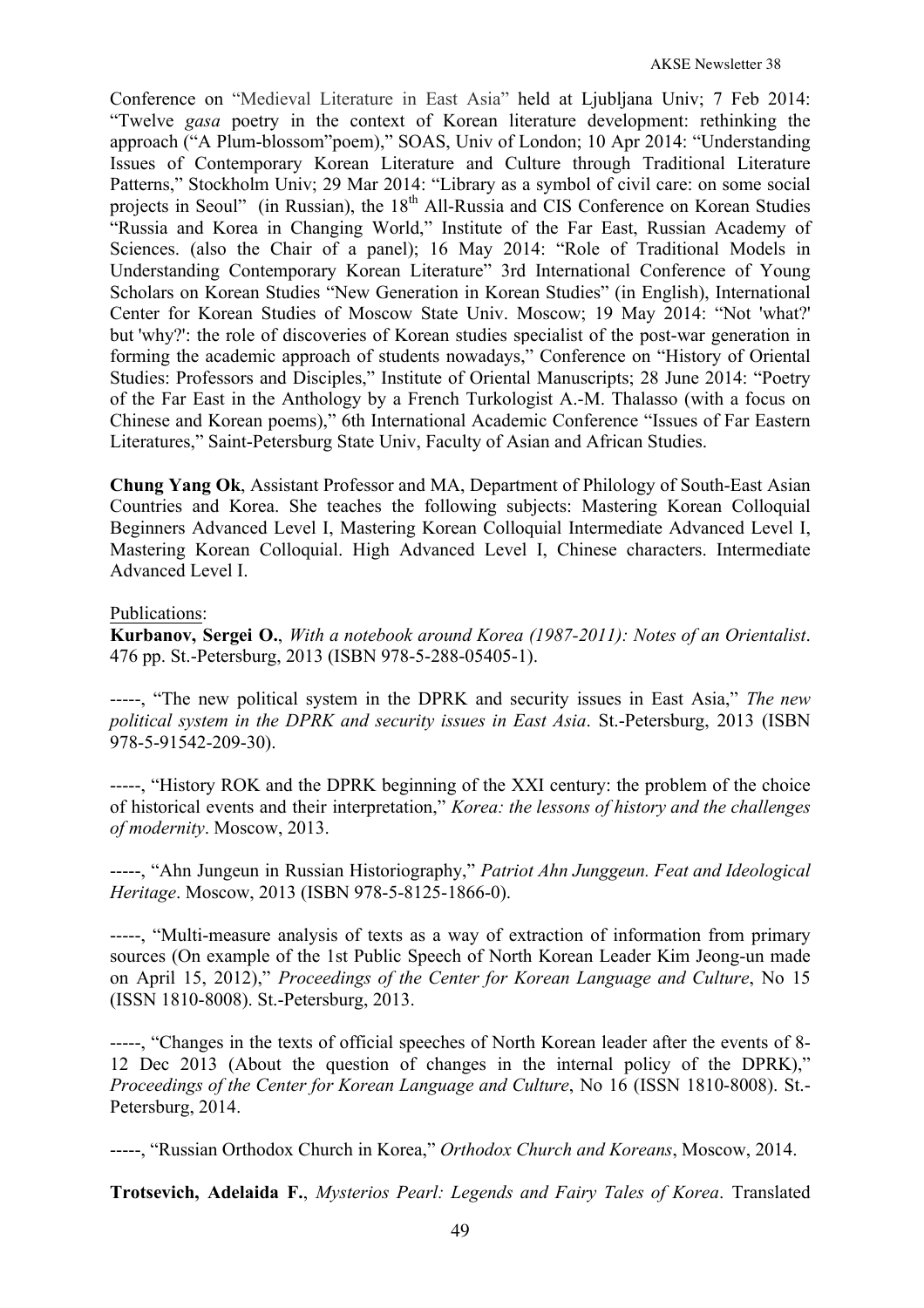from Korean by Trotsevich A.F., Kontsevich L.R., Nikitina M.I., Boltatch Yu.V., Pak M.I., Solovyov A.V., Tikhonov V.M., Eliseev D.D. Hyperion. Compiled and edited by Trotsevich A.F. Compiler and Editor-in-Chief of the Series – Trotsevich A.F.; Coordinator of the Project Kurbanov S.O. 2014. 272 pp. ISBN 978-5-89332-227-9.

-----, "Nine-Storey Pagoda in Hwangyongsa Temple" (Samguk Yusa: problems of interpretation of texts)," *Proceedings of the Center for Korean Language and Culture*, no. 15 (ISSN 1810-8008) Saint Petersburg: Saint Petersburg State Univ Press, 2013.

-----, "A heroic deed of Ahn Jungeun. An outlook after 100 years (some words about the events in Harbin in 1909)," *Proceedings of the Center for Korean Language and Culture*, no. 15 (ISSN 1810-8008) Saint Petersburg: Saint Petersburg State Univ Press, 2013.

**Choi (Tsoi), Inna V.**, "Survey of articles published in 11th-15th Issues of the *Proceedings of the Center for Korean Language and Culture*" (in Russian), *Proceedings of the Center for Korean Language and Culture*, no. 15 (ISSN 1810-8008) (Saint Petersburg: Saint Petersburg State Univ Press, 2013), p. 7-18.

-----, "Some words about methodology of teaching a special course about modern Korean literature (on example of program of Korean philology major in St.-Petersburg State Univ)" (in Russian), *Proceedings of the Center for Korean Language and Culture*, no. 15. ISSN 1810-8008. Saint Petersburg State Univ Press. Saint Petersburg, 2013. pp. 135-146.

-----, "'Unearthly' Love in the World of Everyday Life" (in Russian), Book of papers of the 6th international scientific conference "Issues of Far Eastern Literatures". Volume 2. ISBN 978-5-91542-249-9 (v.2). Publishing House "Studia NP-Print" Saint-Petersburg, 2014, pp. 433-446.

**Chung, Yang Ok**, "Principal problems of Russian students in learning Korean pronunciation," *Proceedings of the Center for Korean Language and Culture*, No 15 (ISSN 1810-8008). St.-Petersburg, 2013.

**Guryeva, Anastasia A.**, "Musical *gasa* as a special type of poetry: past and present," *Proceedings of the Center for Korean Language and Culture*, no. 15. ISSN 1810-8008. Saint Petersburg State Univ Press. Saint Petersburg, 2013. (in Russian)

-----, "*Ku un mong*-eso natanan 'daweonjeogin' yeoseong inmul-e dahayeo (*Namhun taepyeong-ga* gwalleonhayeo) (On the 'multi-layered' images of female characters in *Kuunmong* (in relation to *Namhun taepyeong-ga*)," Proceedings of the Symposium "Dong Asia Gojeon-eui (jae)haeseok-gwa jeongjeon-eui heongseong" (The Reception of Classics and the Formation of Canons in East Asia) held in Kyujanggak Research Institute, Seoul National Univ. Seoul, 2013. (in Korean)

-----, "Literary ways to express life attitudes in Korean vernacular poetry of Late Joseon period" (Joseon hugi siga munhak eseo-eui segyegwan-e daehan pyohyeon-eui yesuljeok bangbeob), proceedings of "Medieval Literature in East Asia" held at Ljubljana Univ, Ljubljana, 2014. (in English and Korean)

-----, "Gu un mong-gwa Namhun taepyeong-ga-eui yeoseong inmul, geu bigyo-eui ilmyeon (Female Characters in *Ku Un Mong* and *Namhun taepyeong-ga*: and Attempt of Comparison), *Munheon gwa haeseok* (Autumn 2013).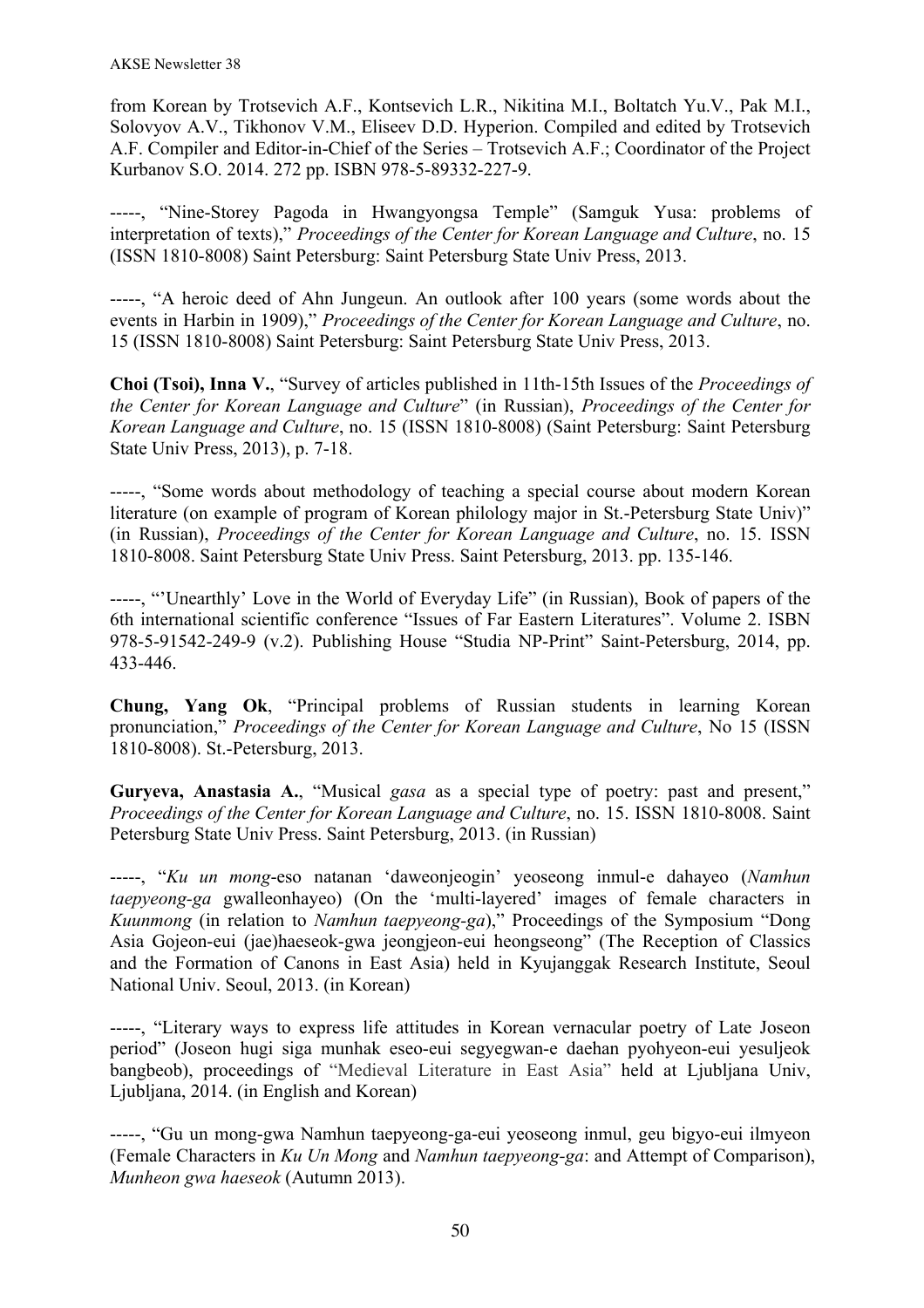-----, "Dissemination of Traditional Korean Poetry in Vernacular in Colonial Korea (using the example of *Namhun taepyeong-ga* anthology)," *CEESOK Journal of Korean Studies*, no. 14 (2013).

-----, "Allusions and Citations in the Context of New Tendencies In Korean Vernacular Poetry of Late Chosŏn," *SOAS-AKS Working papers*, SOAS (May 2014).

-----, "Poetry of the Far East in the Anthology by a French Turkologist A.-M. Thalasso (with a focus on Chinese and Korean poems)," International academic conference "Issues of Far Eastern Literatures". Volume 2. ISBN 978-5-91542-249-9 (v.2) (Saint-Petersburg: "Studia NP-Print," 2014, pp. 433-446.

-----, "Archaic 'System of Figure' and corporate culture of the Republic of Korea," *Korea: lessons of history and challenges of the contemporary times*, Institute of the Far East, Russian Academy of Sciences, Moscow, 2013.